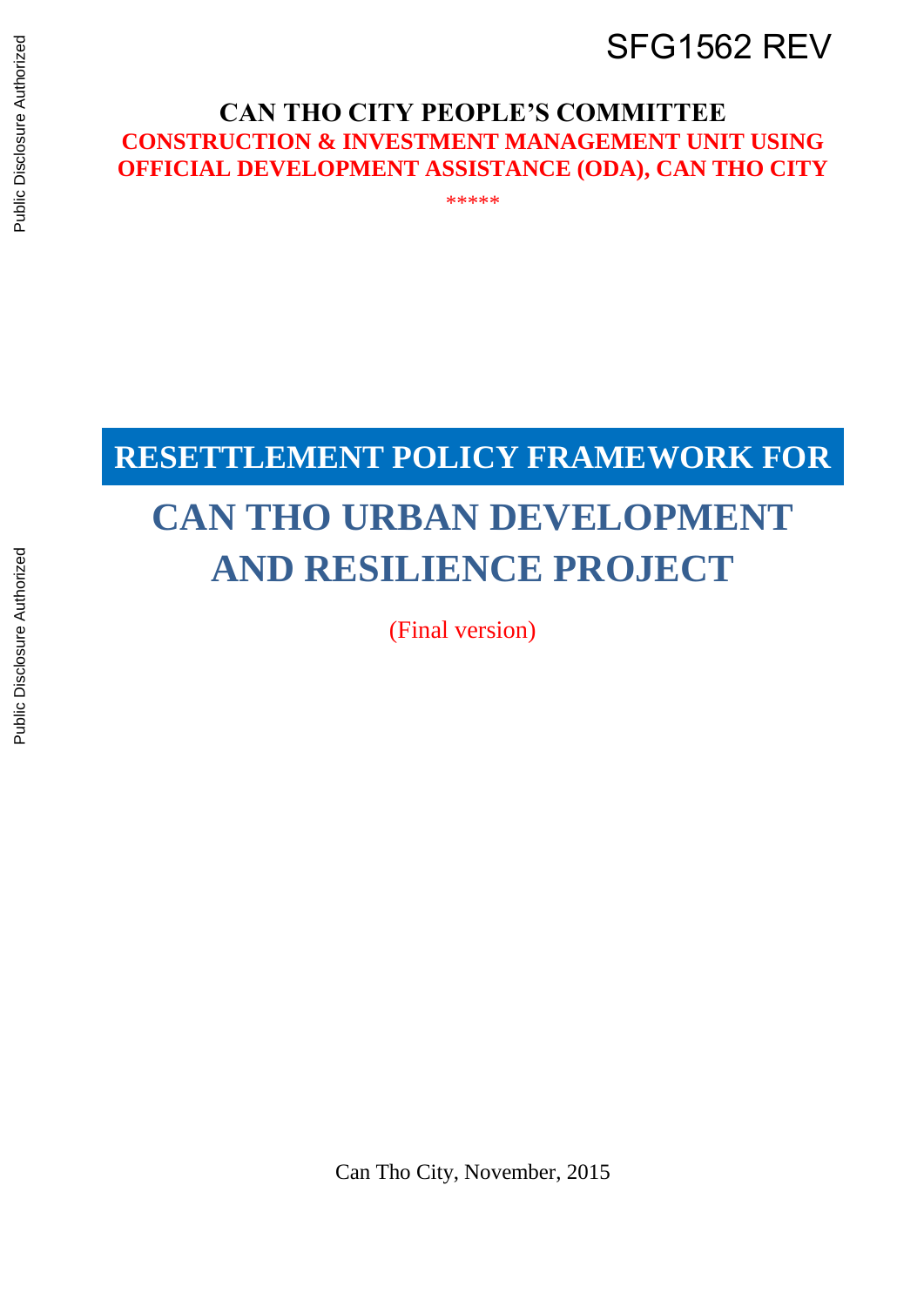#### **TABLE OF CONTENTS**

| L.   |     |       |                                                                                   |  |
|------|-----|-------|-----------------------------------------------------------------------------------|--|
|      | 1.1 |       |                                                                                   |  |
|      | 1.2 |       |                                                                                   |  |
|      | 1.3 |       |                                                                                   |  |
|      |     |       |                                                                                   |  |
|      |     |       | 1.4.1 Component 1: Flood risk management and environmental sanitation 11          |  |
|      |     |       |                                                                                   |  |
|      |     |       | 1.4.3 Component 3: Spatial planning platform and financial and social protection  |  |
|      |     |       |                                                                                   |  |
|      |     |       |                                                                                   |  |
| II.  |     |       |                                                                                   |  |
|      | 2.1 |       |                                                                                   |  |
|      | 2.2 |       |                                                                                   |  |
|      | 2.3 |       |                                                                                   |  |
|      | 2.4 |       |                                                                                   |  |
|      | 2.5 |       |                                                                                   |  |
|      |     | 2.5.1 |                                                                                   |  |
|      |     |       |                                                                                   |  |
|      |     |       |                                                                                   |  |
|      |     |       |                                                                                   |  |
|      |     |       |                                                                                   |  |
| III. |     |       | PRINCIPLES AND POLICIES FRAMEWORK FOR RESETTLEMENT,                               |  |
|      |     |       |                                                                                   |  |
|      | 3.1 |       |                                                                                   |  |
|      | 3.2 |       |                                                                                   |  |
|      | 3.3 |       |                                                                                   |  |
|      |     |       |                                                                                   |  |
|      |     |       | 3.3.2 Compensating policies for affected non-agricultural land with structures on |  |
|      |     |       |                                                                                   |  |
|      |     |       |                                                                                   |  |
|      |     |       | 3.3.4 Compensation policies for loss of House/Structures including those living   |  |
|      |     |       |                                                                                   |  |
|      |     |       |                                                                                   |  |
|      |     |       | 3.3.6 Compensation policies for Loss of trees and domestic animals 27             |  |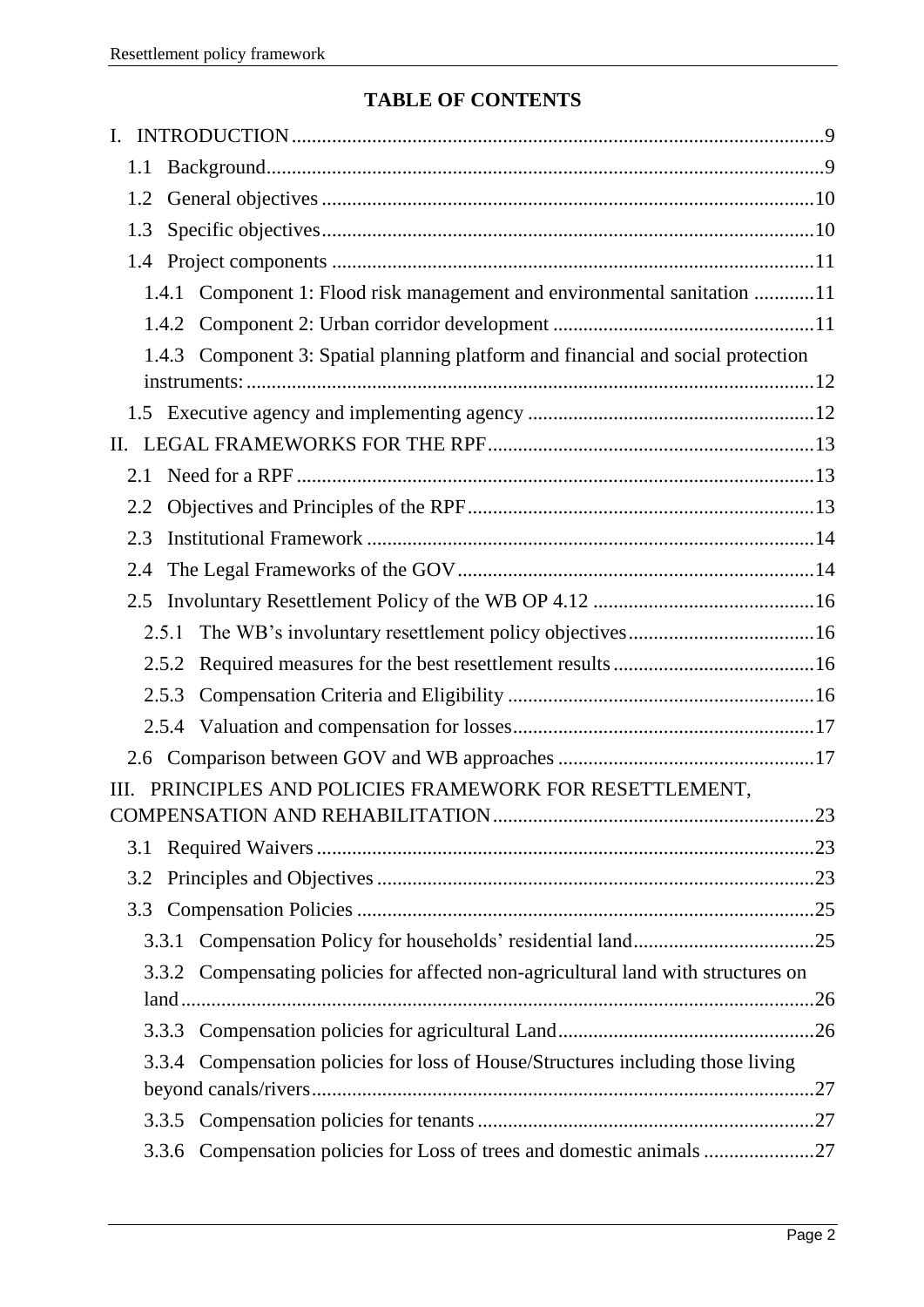| 3.3.7 Compensation policies for Loss of Income and/ or Business/ Productive     |  |
|---------------------------------------------------------------------------------|--|
|                                                                                 |  |
|                                                                                 |  |
| 3.3.9                                                                           |  |
|                                                                                 |  |
| 3.3.11 Compensation policies for temporary impacts during construction 28       |  |
| 3.4 Allowance and rehabilitation assistance in the transition period 29         |  |
| 3.4.1                                                                           |  |
| 3.4.2                                                                           |  |
| 3.4.3                                                                           |  |
| 3.4.4                                                                           |  |
| 3.4.5 Rewards for delivery land on schedule: According to the regulation of CT- |  |
|                                                                                 |  |
| 3.5                                                                             |  |
|                                                                                 |  |
| 4.1                                                                             |  |
| 4.2                                                                             |  |
| 4.3                                                                             |  |
| CONSULTATIONS WITH PROJECT AFFECTED PEOPLE'S32                                  |  |
| 5.1                                                                             |  |
| 5.2                                                                             |  |
|                                                                                 |  |
|                                                                                 |  |
|                                                                                 |  |
|                                                                                 |  |
| 6.1.3 District Compensation and Site Clearance Committees (DCSCCs)36            |  |
|                                                                                 |  |
| 6.1.5                                                                           |  |
|                                                                                 |  |
|                                                                                 |  |
|                                                                                 |  |
|                                                                                 |  |
| 6.3                                                                             |  |
| VII.                                                                            |  |
|                                                                                 |  |
| IX.                                                                             |  |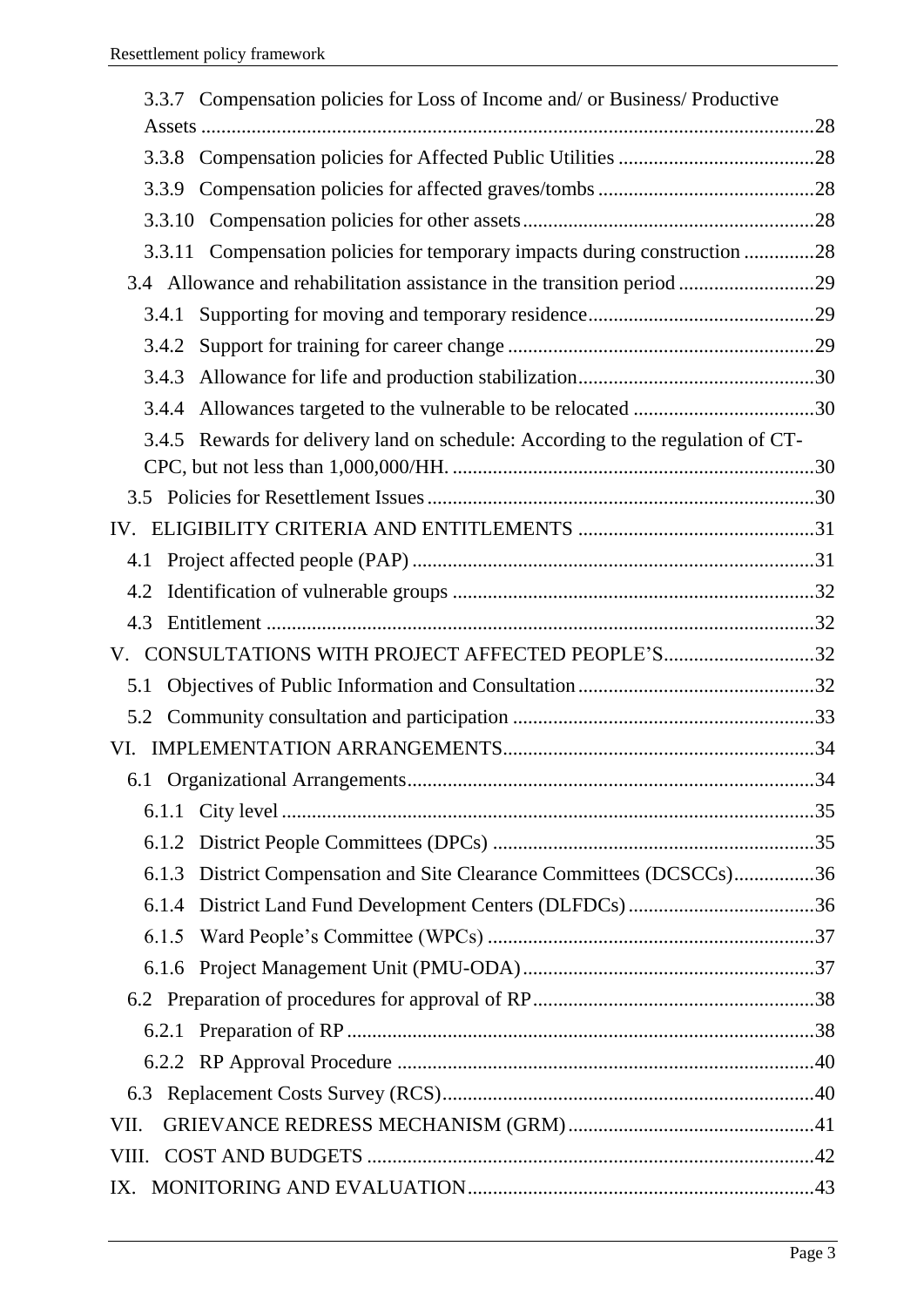| 9.1.2 External Monitoring and Evaluation (Independent Monitoring)43 |  |
|---------------------------------------------------------------------|--|
|                                                                     |  |
|                                                                     |  |
|                                                                     |  |
|                                                                     |  |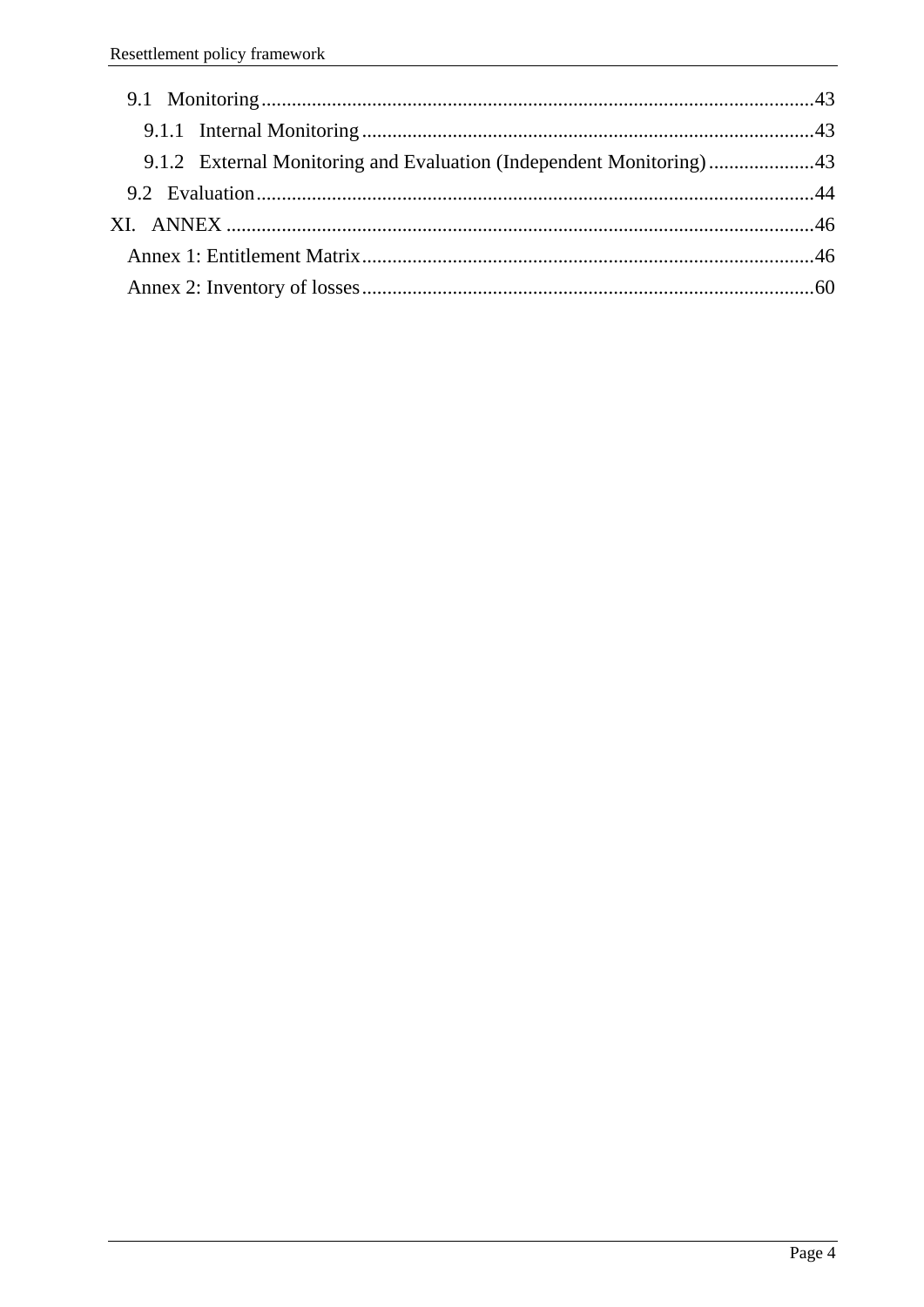### **ABBREVIATIONS**

| <b>AHs</b>    | <b>Affected Households</b>                                                                               |
|---------------|----------------------------------------------------------------------------------------------------------|
| <b>CPC</b>    | City People's Committee                                                                                  |
| CT-CPC        | Can Tho City People's Committee                                                                          |
| <b>CTUDRP</b> | Can Tho Urban Development and Resilient Project                                                          |
| <b>DARD</b>   | Department of Agriculture and Rural Development                                                          |
| <b>DCSCC</b>  | District Compensation and Site Clearance Committee                                                       |
| <b>DLFDC</b>  | <b>District Land Fund Development Center</b>                                                             |
| <b>DMS</b>    | <b>Detailed Measurement Survey</b>                                                                       |
| <b>DOLISA</b> | Department of Labor Invalid and Social Affairs                                                           |
| <b>DPC</b>    | <b>District People's Committee</b>                                                                       |
| <b>DPs</b>    | <b>Displaced Persons</b>                                                                                 |
| <b>FS</b>     | <b>Feasibility Study</b>                                                                                 |
| <b>GIS</b>    | Geographical Information System                                                                          |
| GOV           | Government of Vietnam                                                                                    |
| <b>HHs</b>    | Households                                                                                               |
| <b>IDA</b>    | <b>International Development Agency</b>                                                                  |
| <b>IMA</b>    | <b>Independent Monitoring Agency</b>                                                                     |
| <b>IOL</b>    | <b>Inventory of Losses</b>                                                                               |
| <b>LURC</b>   | Land Use Right Certificate                                                                               |
| <b>MDR</b>    | Mekong Delta Region                                                                                      |
| <b>MOLISA</b> | Ministry of Labor Invalid and Social Affairs                                                             |
| <b>MONRE</b>  | Ministry of Nature and Resource Environment                                                              |
| <b>NGO</b>    | Non-Government Organization                                                                              |
| <b>NH</b>     | National Highway                                                                                         |
| <b>PAPs</b>   | <b>Project Affected Persons</b>                                                                          |
| <b>PM</b>     | <b>Prime Minister</b>                                                                                    |
| PMU-ODA       | Construction and Investment Management Unit using Official<br>Development Assistance (ODA), Can Tho City |
| <b>PPC</b>    | <b>Provincial People Committee</b>                                                                       |
| <b>PR</b>     | Provincial Road                                                                                          |
| RP            | <b>Resettlement Plan</b>                                                                                 |
| <b>RPF</b>    | <b>Resettlement Policy Framework</b>                                                                     |
|               |                                                                                                          |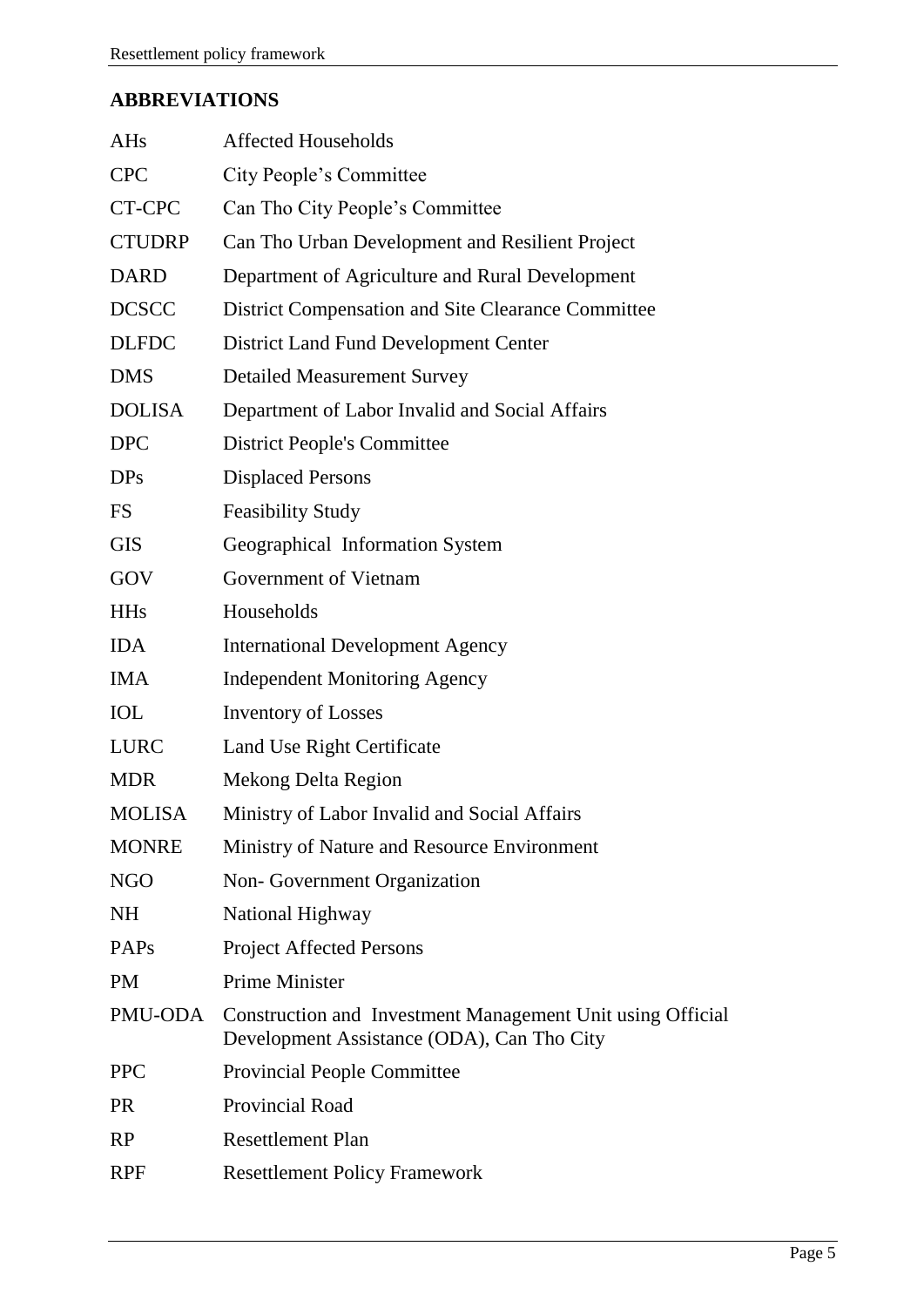| <b>SES</b> | Socio-Economic Survey                         |
|------------|-----------------------------------------------|
| <b>TOR</b> | Terms of Reference                            |
| TV         | Television                                    |
| <b>USD</b> | <b>US Dollar</b>                              |
| <b>VND</b> | Vietnam Dong                                  |
| <b>WB</b>  | World bank                                    |
| <b>WPC</b> | Ward People's Committee                       |
|            | Weight: Km: Kilometer; m: Metter; ha: Hectare |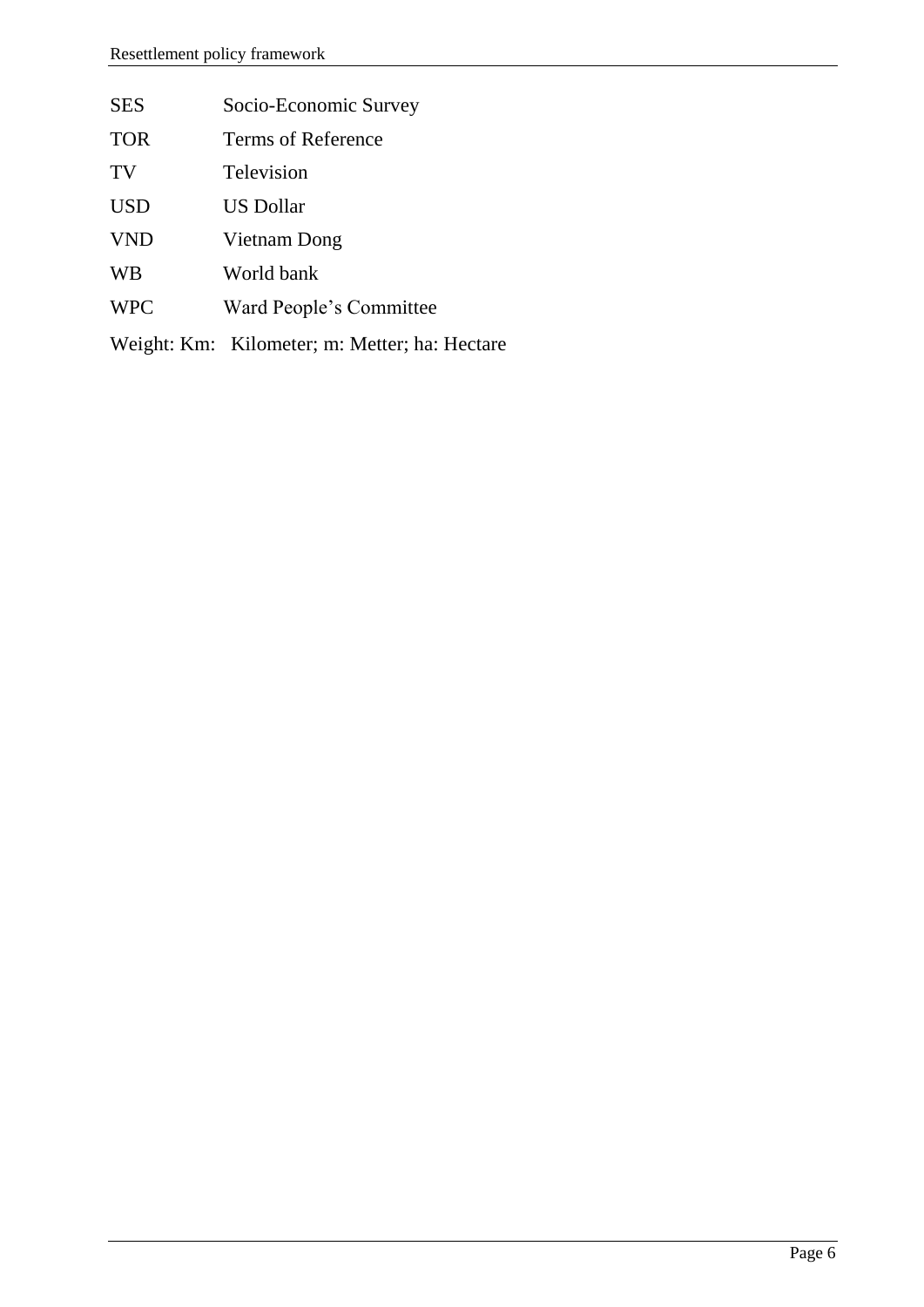#### **GLOSSARY**

*Project Affected Persons (PAP)*: are those under the Can Tho Urban Development and Resilience Project (CTUDRP) who will experience:

- a. Relocation or loss of shelter;
- b. Loss of assets or loss of access to assets; and
- c. Loss of their income sources or means of livelihood, whether or not the affected persons must move to another location.

*Census and Inventory If* the project needs to change the land use or acquire land for project purposes, a Census of people that will be affected and an Inventory of affected assets will be undertaken based on the technical design of the project. The Census will include key socioeconomic information of the project affected persons (PAPs), such as main occupations, sources of income, and levels of income in order to be able to determine vulnerable households as well as to establish baseline data for monitoring livelihood restoration of the PAPs. The Inventory will include a detailed description of all affected lands, trees, structures, to be acquired permanently or temporarily in order to complete the Project; the names of the persons entitled to compensation (from the census); and the estimated full replacement costs, etc.

*Compensation (in cash or in kind)* for loss of assets and rehabilitation measures to restore and improve incomes will be determined in consultation with the PAPs. Compensation for loss of assets will be at replacement costs.

*Cut-off-date is* the date when a project area is delineated, prior to the census, provided that the delineated project area is effectively and publicly announced by CT-CPC, and systematically and continuously repeated after that to prevent further population influx. Project affected households and local communities will be informed of the cut-off date for the project, and that anyone moving into the Project Area after that date will not be entitled to compensation and assistance under the Project.

*Eligibility* is the criteria to be used for the project to determine PAPs who shall be entitled to be compensated and assisted under the resettlement program.

*Host community:* A community in the proposed resettlement site.

*Land acquisition*: The state issued the decision to recover the land use rights or land acquisition which has been given to land users in accordance with current regulations.

*Productive land* refers to the various sub-categories of land that are used for agricultural purpose (as opposed to land for residential purpose), including agricultural, forestry, garden, aquaculture and pond land.

*Replacement Cost:* the amount which is needed to replace an affected asset without depreciation or deductions for salvageable materials, inclusive of taxes, and/or costs of transactions. It is calculated before displacement as follows: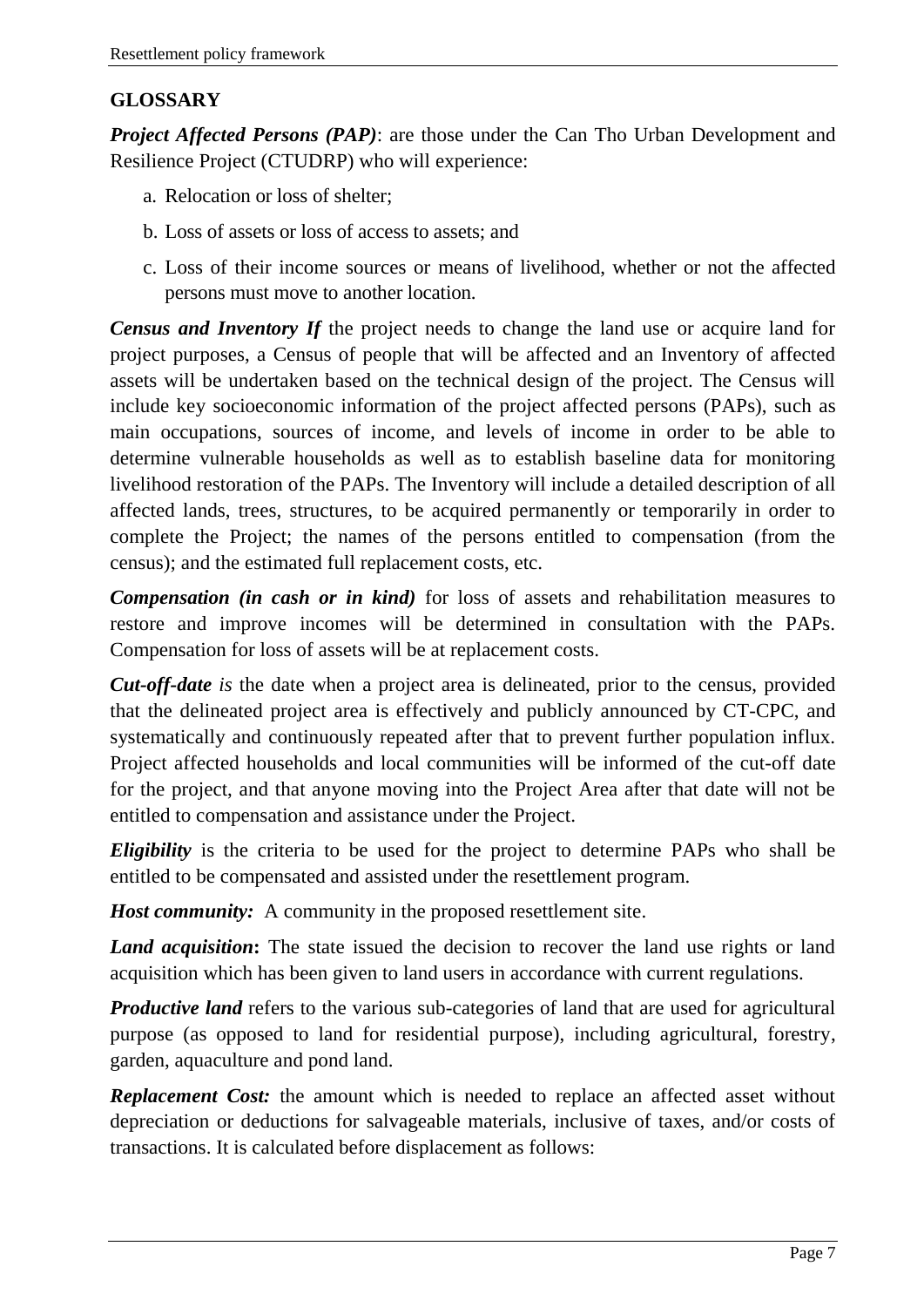- (a) Productive land (agricultural, fishponds, gardens, forests) based on market prices that reflect recent land sales of comparable land in the district and other nearby areas or, in the absence of such recent sales, based on the land's productive value;
- (b) Residential land based on market prices that reflect recent transactions of comparable residential land in the district and other nearby areas or, in the absence of such recent land transactions, based on transactions in other locations with similar qualities;
- (c) Houses and other related structures based on current market prices of materials and labor without depreciation or deductions for salvaged building materials plus fees for obtaining the ownership papers;
- (d) Trees and domestic animals based on the current market value of the trees/animals at the time of compensation;

*Replacement Cost Survey:* the process involved in determining the replacement cost of land, houses and other affected assets based on market surveys.

*Resettlement.* This RPF, in accordance with the World Bank's Operational Policy on Involuntary Resettlement (OP 4.12), covers the involuntary taking of land that results in (i) relocation or loss of shelter, (ii) loss of assets or access to assets; or (iii) loss of income sources or means of livelihood, whether or not the affected persons must move to another location.

*Resettlement Assistance*: Additional support provided to the PAPs who are losing assets (particularly productive assets), incomes, employment or sources of living, to supplement the compensation payment for acquired assets to achieve, at a minimum, the full restoration of living standards and quality of life same as their pre-project condition.

*Livelihood (income) restoration:* Livelihoods restoration refers to that compensation for PAPs who suffers loss of income sources or means of livelihoods to restore their income and living standards to the pre- displacement levels.

*Severely affected households.* Households who lose 20% or more of their productive land area (10% or more for the vulnerable) are considered as severely affected as a result of the project.

*Vulnerable Groups and Individuals at risk*: a person or a group of people who might suffer disproportionately from project adverse impacts and/or be less able to access the project benefits and assets compensation, including livelihood restoration, when compared to the rest of the PAPs due to project land acquisition and resettlement. Vulnerable people include: (i) single women headed with dependents and economic disadvantage; (ii) people with physical or mental disability; (iii) the poor under MOLISA standard; (iv) AHs have children and the elderly without supporters; (v) Isolated ethnicity; and (vi) social policy families, Vietnam heroic mothers and families contributing to the revolution. List of the vulnerable will be determined throughout SES and public consultation during project preparation.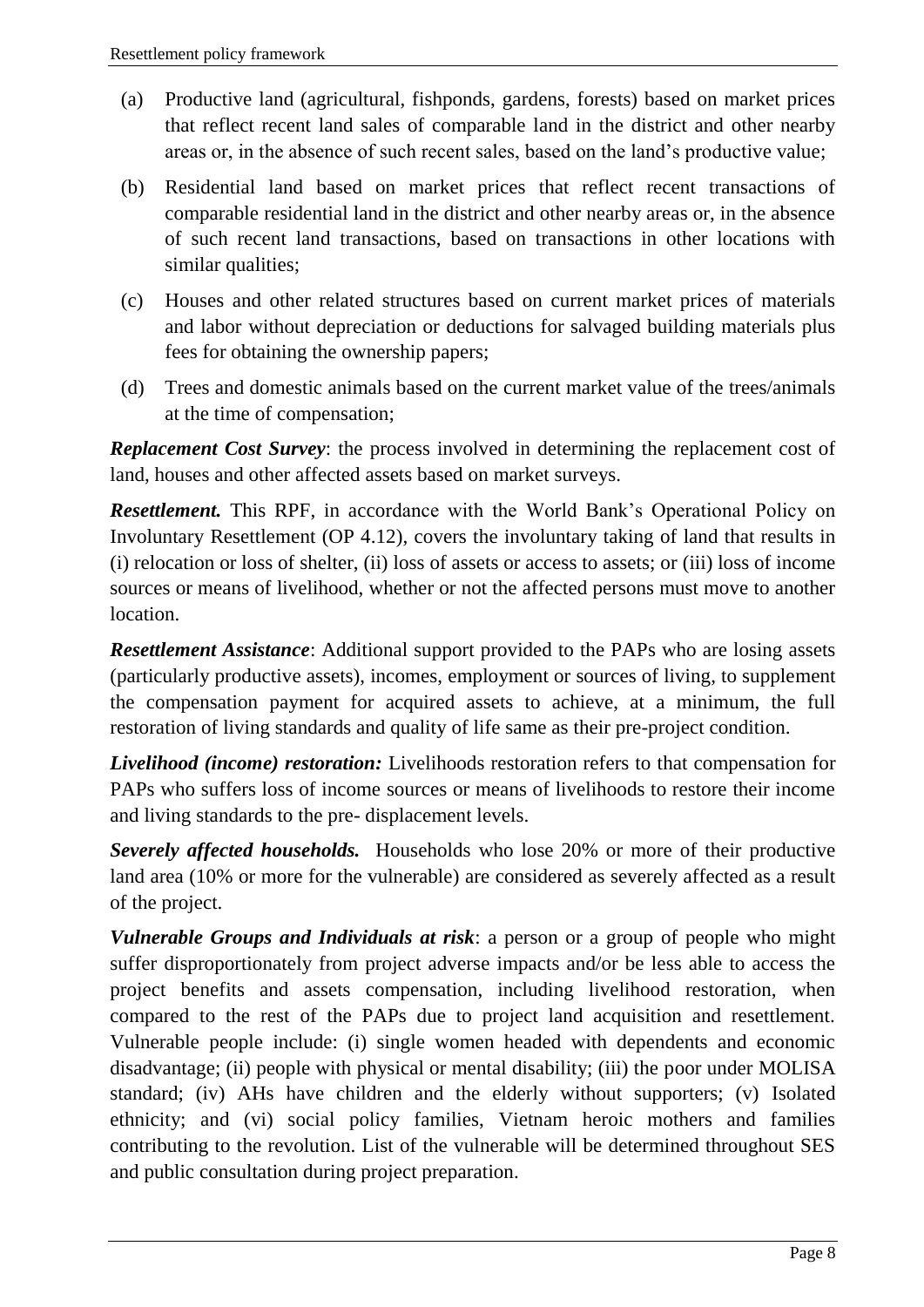#### <span id="page-8-0"></span>**I. INTRODUCTION**

#### <span id="page-8-1"></span>**1.1 Background**

 $\overline{a}$ 

To proactively address climate change in urban upgrading and development, on  $05<sup>th</sup>$ December 2011, the Prime Minister approved the "National Strategy on Climate Change" and assigned MONRE to act as the standing agency for the National Committee on Climate Change to lead and coordinate with line ministries and localities in managing and implementing the Strategy<sup>1</sup>. On  $31<sup>st</sup>$  December 2013, the Prime Minister (PM) issued Decision No. 2623/QĐ-TTg on the approval of the Scheme "Urban Development of Vietnam responding to Climate Change in the period 2013-2020". Up to now, 13 provinces/cities in the country have completed the assessment of climate change impacts on each sector and each area within their own provinces/cities, proposing solutions to respond to climate change for each specific period. They have also issued the action plans to respond to climate change and implemented a range of projects to enhance capacities in responding to climate change, which includes the Mekong Delta Region (MDR).

To support the GOV in proactively adapting and increasing resilience to the impacts of climate change (in particular sea level rise), the World Bank has collaborated with the Government of Vietnam to establish the "Climate Change Adaptation and Livelihoods efficient integrated Mekong Delta" Project (WB9). The project is considered as a first phase in a long-term WB program in the Mekong Delta to enhance capacity, develop a system of managing the integration of climate change adaptation and resilience among different sectors and institutional levels. Specifically, the project will support in setting up an information management system, institutional arrangements and providing a roadmap to building capacity for making provincial and regional plans for sustainable development in the MDR. In addition, the project will consider "low regret" investment opportunities as well as investment scales for a long-term development plan that needs further support from sponsors in future. The project includes structural and non-structural investments, which is under the technical support of WB in enhancing capacity for the MDR to adapt to climate change.

With its strategic position in the MDR, Can Tho city has become a central location and played an important role in the economic region consisting of Can Tho - Ca Mau - An Giang - Kien Giang. Despite its economic growth rate reaching a high level, it has not yet been commensurate with its potentials and advantages. Attraction of foreign investment to the city is still low; its investment environment is not very attractive; the budget revenues do not yet meet the demand for basic construction and socio-economic targets; the scientific and technological activities have not yet created any breakthroughs, not showing their role as the driving force for the development in MDR; job creation is not really sustainable and the risk jobs loss is high; human resources have do not meet the demands of the I class city of Central Government; average education level and labor

*<sup>1</sup>Prime Minister had approved a list of 62 prioritized projects on Climate Change in which there are 17 projects in MDR, of which 8 regional projects relating to construction and upgrading of river and sea dykes, salt intrusion systems are being implemented.*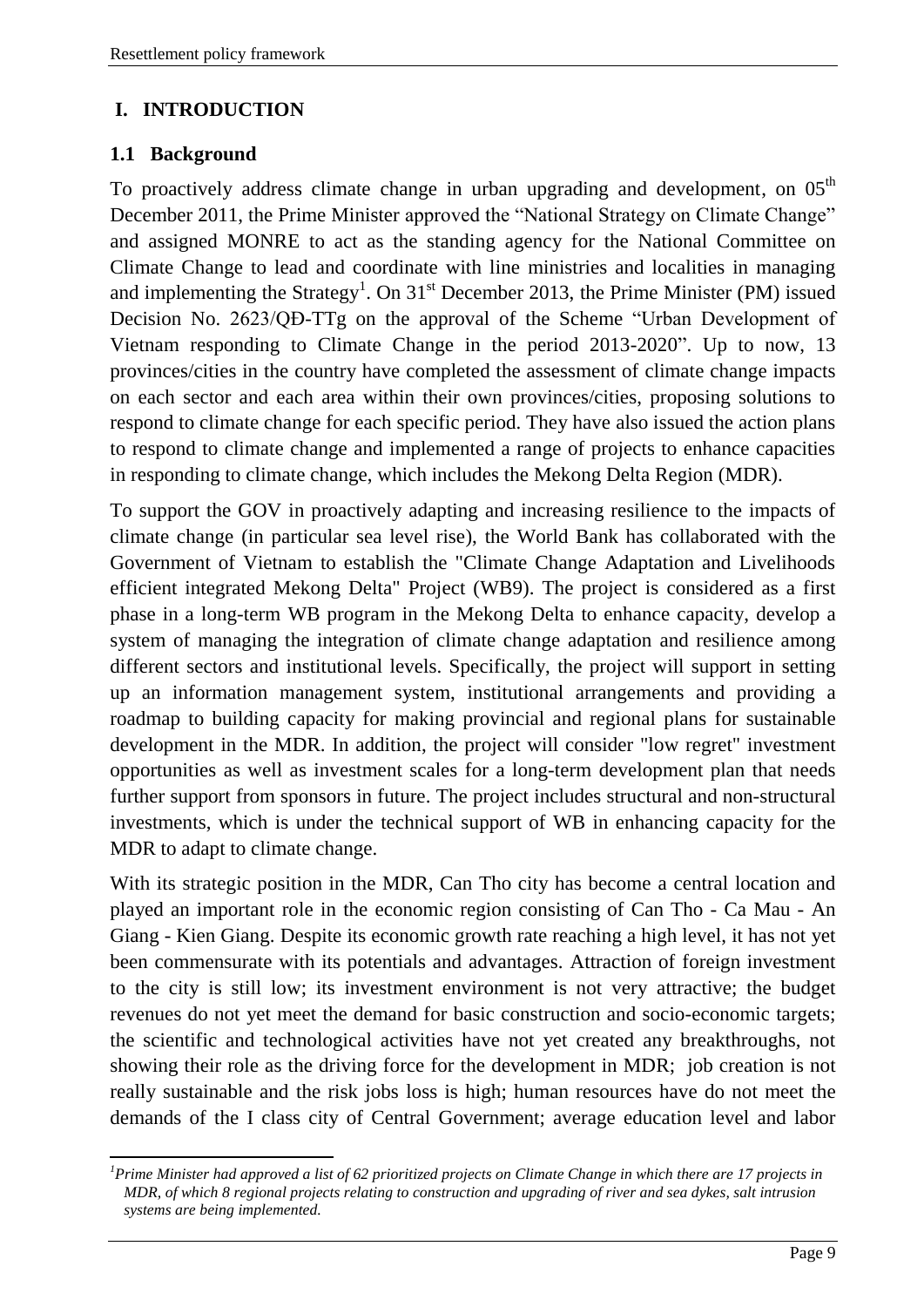skills are low in comparison with the national level; the technical infrastructure is low and the organization of implementation Decision 366/ QĐ-TTg of PM on the technical infrastructure development is still facing many difficulties, especially lacking capital for investments.

The state management of city authority is still limited in some aspects, especially in the management of urban, land, construction plans, environmental sanitation, transport and urbanization. Furthermore, with its low-lying terrain divided by a system of canals and rivers, Can Tho city has been heavily influenced by the impacts caused by climate change. The environmental incidents such as flooding; landslides, subsidence, and hurricanes are more frequent and unpredictable. All have negatively impacted the sustainable socio-economic development of the city, impacting people's lives including health effects and income generation activities.

#### <span id="page-9-0"></span>**1.2 General objectives**

The objective of the Can Tho Urban Development and Resilience project (CTUDRP) (hereafter called the project) is to contribute to the development of Can Tho urban sustainably, enhancing the city to be resilient to the impacts of climate change, promoting Can Tho to become the center and the driving force for socio-economic development in the MDR. At the same time, the project will contribute to reducing vulnerability from flooding in the center of Can Tho city and to improving regional and inter-regional transport connectivity system. This will be achieved through (i) investments in structural and non-structural flood risk management (ii) investments in improving the accessibility to the city including public transport operations through an integrated corridor management approach and (iii) strengthening the capacity for financial management and integrated transport and land-use planning.

#### <span id="page-9-1"></span>**1.3 Specific objectives**

Developing urban transport infrastructure in combination with flood control; protecting infrastructures and agencies at city and regional level (institutes, schools, hospitals etc.) and concentrated residential areas; improving regional transport connectivity as well as between areas of the city to promote sustainable socio-economic development; developing public transport system and improving access for people in low income areas to social infrastructure services of the city, reducing travel time between the city center and the developing area with low flooding risks to promote growth.

Constructing consistent structures to control and reduce flooding, improving drainage capacity, improving sanitation in combination with urban landscaping and improving living conditions in urban areas.

Strengthening the capacity in urban planning and integrated public administration management including: planning for flood and risk control, transport and land use, cooperating mechanism, disaster risk management and financial management. Maintain consistency, promote effective operation and management of structures after completion; at the same time, effectively perform administration reform and improve investment environment.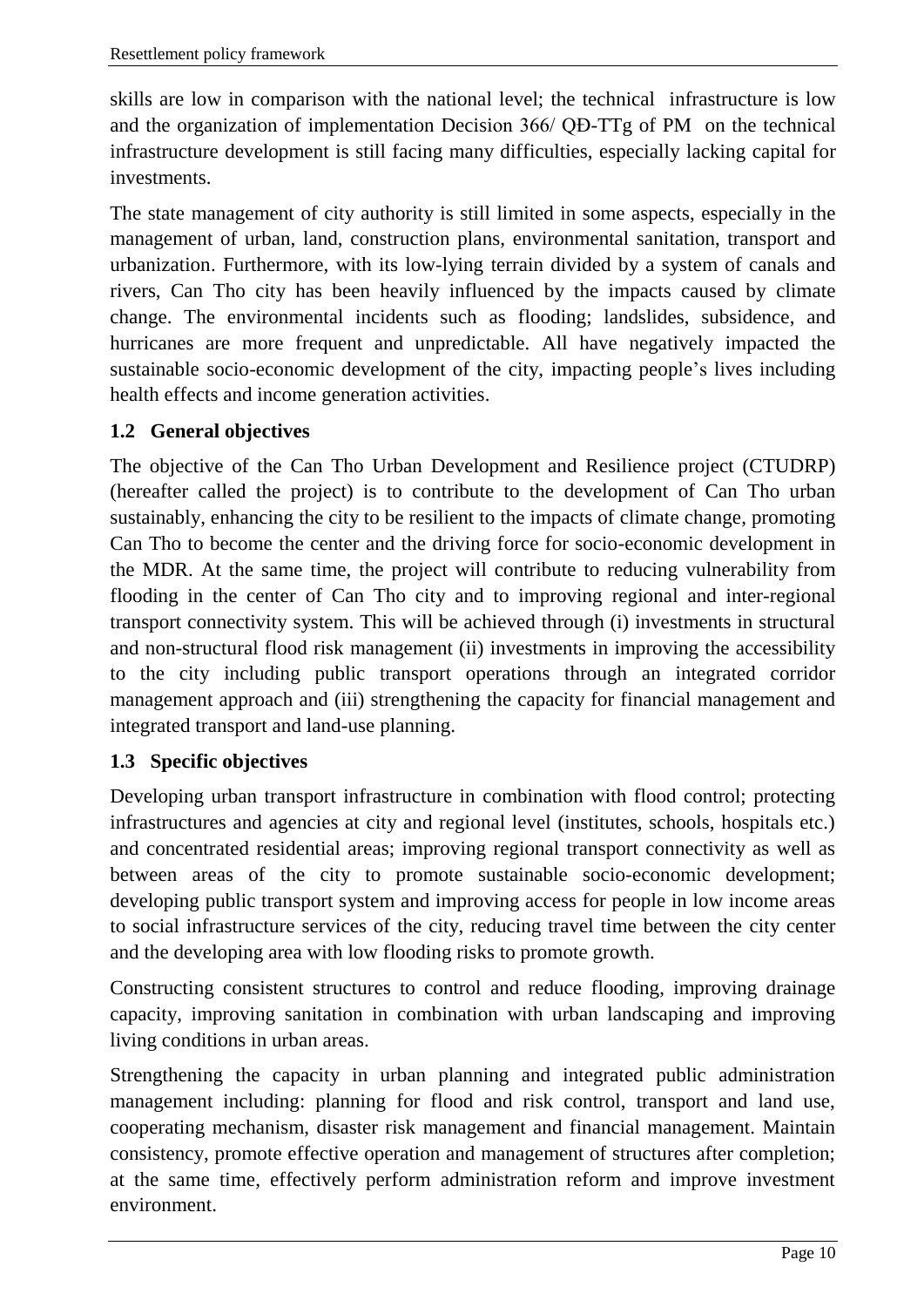#### <span id="page-10-0"></span>**1.4 Project components**

The project is a multi-disciplinary project, with diversified investments including: road transport structures, flood protection system, wastewater channel, construction of technical infrastructure, social welfare structures, resettlement site infrastructure, etc. Construction and technology options will be proposed based on specific type of structures, technical specifications, construction conditions and construction requirements. The design and construction will be implemented in accordance with current construction standards, regulations and norms of Vietnam.

On the basis of current situation, objectives and project development principles, and project beneficiaries, the three components of the project are proposed as follows:

#### <span id="page-10-1"></span>**1.4.1 Component 1: Flood risk management and environmental sanitation**

#### **a. Component 1.1: Priority Flood Control Investments in Urban Core (Ninh Kieu and Binh Thuy districts)**

- (i) Can Tho river embankment system (section from Ngo Duc Ke road to Cai Son canal) with length of about 6.14km.
- (ii) Relocation of encroaching households polluting Can Tho riverbanks and upgrade and rehabilitation of road next to embankment.
- (iii) Construction of tidal valves/gates and (with or without ship locks) water drainage system (if necessary) for the center area.
- (iv) Rehabilitation of main canals in the center area, dredging, upgrading and rehabilitation of the protection embankment, transport roads, relocation of households encroaching the canals, lakes for fast regulation of water, flood protection in Binh Thuy district, connecting the new system to the lakes and canals system implemented in both previous city urban upgrading projects.

#### **b. Component 1.2: Drainage and Waste Water Systems**

- (i) Rehabilitation and consistent addition to the drainage system to connect with the collection system in the urban center of Ninh Kieu (with a length of about 12.2km) and about 10km in the remaining areas of the catchment.
- (ii) Equipment to support management, operation and monitoring of the drainage system, culverts and canals dredging, pumping station, lakes, dampers etc.

#### <span id="page-10-2"></span>**1.4.2 Component 2: Urban corridor development**

- a. Quang Trung bridge (2nd unit): Construction of Quang Trung bridge (2nd unit) with the total length of bridge and its access road is about 869m, of which the bridge length is 481m, width B=11m.
- b. Tran Hoang Na road and bridge: The total length of the route is about 3.684km, of which: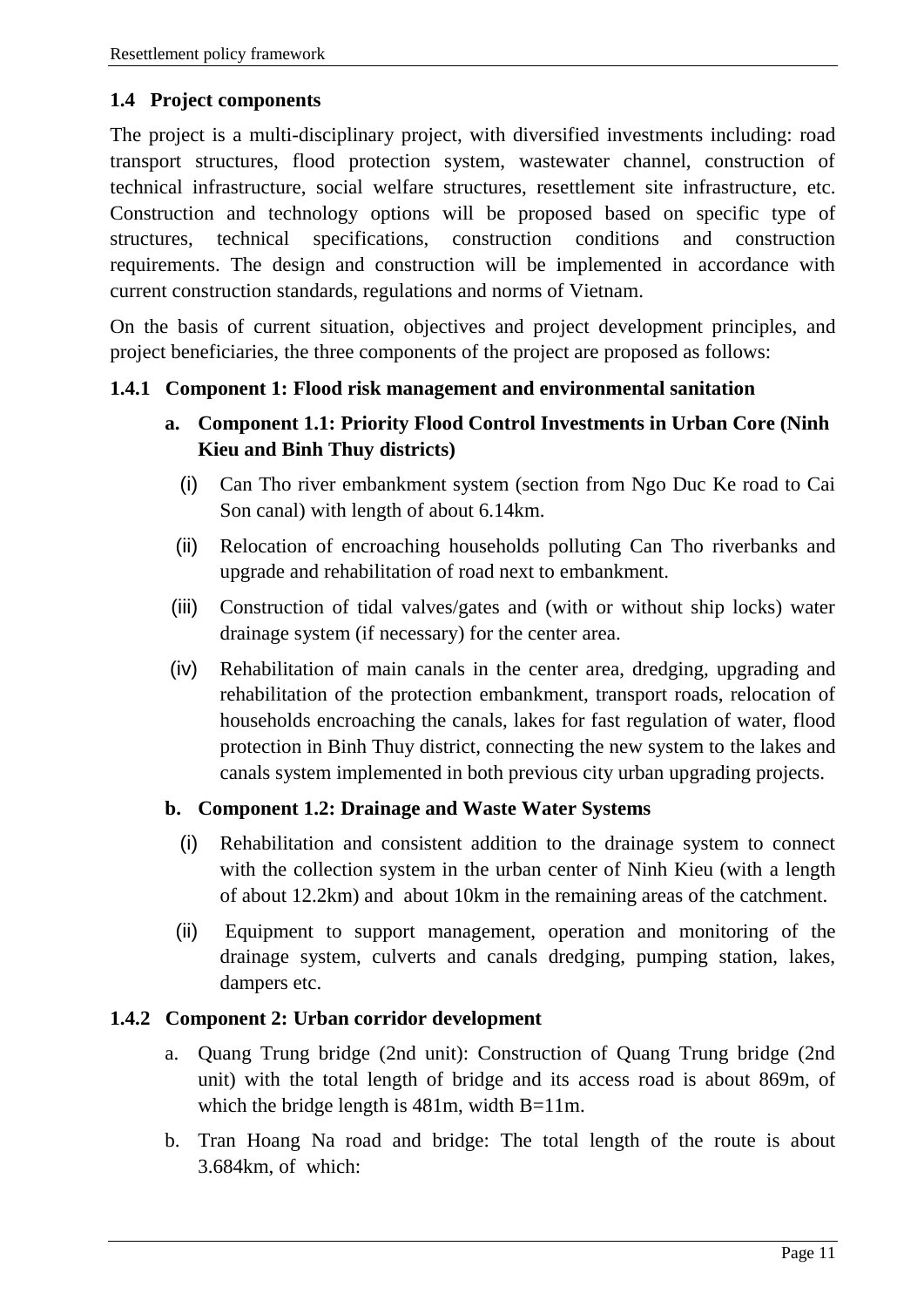- Road: road rehabilitation and upgrading with its length of about 1.218km and width of 20m and 28m; new construction of road with its length of about 1.889km and width of 20m and 28m;
- Bridge: length of about 577m with its width of about 21m crossing Can Tho River.
- Furthermore, investing a road parallel with NH1A at the section from Tran Hoang Na to IC3 intersection with its length of about 1.43km, width of 28m.
- c. Link between Cach Mang Thang Tam (NH91) Provincial road PR918 with the route length of about 5.33km, width of 40m.
- d. Construction of the residential area for resettlement: in Ninh Kieu district with area of 54.0ha with technical and social infrastructure in compliance with master plans, ensuring living conditions for residents.
- e. Equipment associated with structures for management and operation including: (i) Establishment of GIS centers; (ii) Street equipment, bus stop equipment etc.

#### <span id="page-11-0"></span>**1.4.3 Component 3: Spatial planning platform and financial and social protection instruments**

- a. Disaster risk management and respond to climate change
- b. Transport management and urban development
- c. Financial plan of the city
- d. Application of Information Technology in urban administration and management

#### <span id="page-11-1"></span>**1.5 Executive agency and implementing agency**

- **a. Executive agency:** 
	- Can Tho City People's Committee (CT-CPC)
	- Address: No. 02, Hoa Binh Avenue, Ninh Kieu District, Can Tho city
	- Phone/Fax: 080.710162/080.710182.

#### **b. Implementing Agency:**

- Construction and Investment Management Unit Using Official Development Assistance, Can Tho City (PMU-ODA)
- Address: No. 120, Tran Phu Street, Cai Khe ward, Ninh Kieu District, Can Tho City
- Phone/Fax: 0710.3754084/0710.3754047.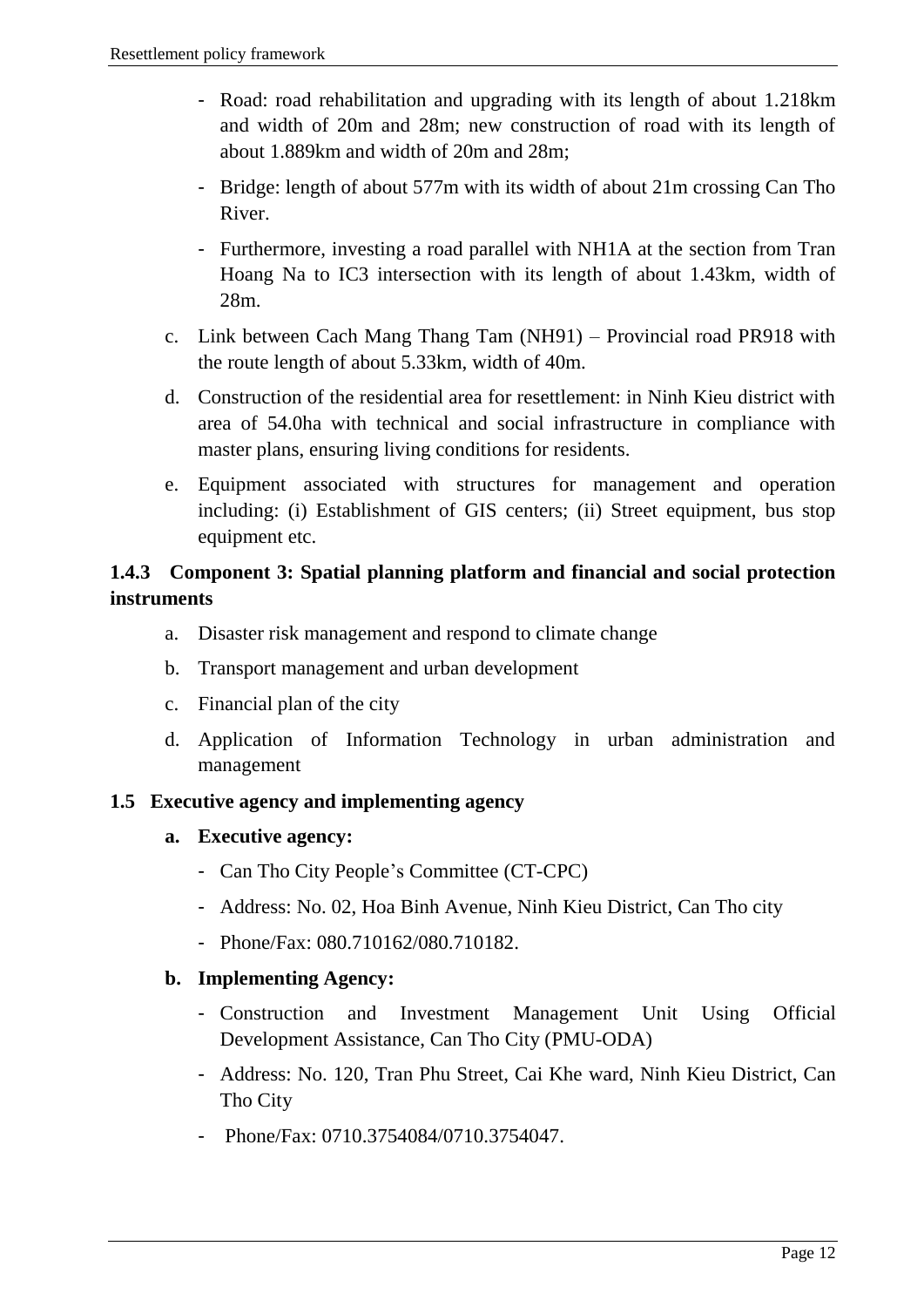#### <span id="page-12-0"></span>**II. LEGAL FRAMEWORKS FOR THE RPF**

#### <span id="page-12-1"></span>**2.1 Need for a RPF**

To meet the requirements of both WB and GOV's policies in terms of social safeguards and to facilitate all stakeholders who will be involved in land acquisition, compensation, assistance and resettlement for the project, a resettlement policy framework (RPF) should be set up, aiming to harmonize both policies and to ensure the eligibility and entitlements of affected people and communities in the project area. After approval, the RPF will become a legal and consistent basis for all involved stakeholders to be used for making decision, facilitating, implementing, monitoring and evaluating during the process of preparation and implementation of RP against the RPF of the project.

#### <span id="page-12-2"></span>**2.2 Objectives and Principles of the RPF**

The purpose of this RPF is to establish resettlement principles, organizational arrangements, funding mechanisms, and design criteria to be applied to all invested items that will be identified, designed and constructed during project implementation.

This RPF is prepared in compliance with the WB's OP 4.12 on Involuntary Resettlement and Vietnam's regulations relating to land acquisition (both permanent and temporary) and it will be applied to all components of the project with land acquisition and resettlement requirements, irrespective of funding source. Once the basic design is approved, the land delineation will be defined and this framework will be applied for preparing the project RP.

Since the FS has not been approved by CT-CPC, the steps that PMU-ODA will take will be:

- PMU-ODA to submit the final FS for the Project to CT-CPC for review.
- The CT-CPC to send the final FS to the Ministry of Construction, Ministry of Finance, and Ministry of Planning and Investment for endorsement.
- CT-CPC will clear the final FS for implementation (on the basis of the endorsement from relevant Ministries).

Once the FS is approved, the basic design of the project will be finalized, which will determine the locations where land acquisition is required to allow the installation of the construction. When requested, a detail resettlement plan will be prepared as per the RPF.

OP 4.12 also applies to other activities resulting in involuntary resettlement that are:

- Directly and significantly related to the WB funded projects;
- Necessary to achieve its objectives as set forth in the project documents; and
- Carried out, or planned to be carried out, contemporaneously with the project.

During the project preparation, the PMU-ODA will collaborate with the city line agencies to determine the project components to be invested to meet the project objectives. Screening for the linked activities will be done by WB's Task Team during project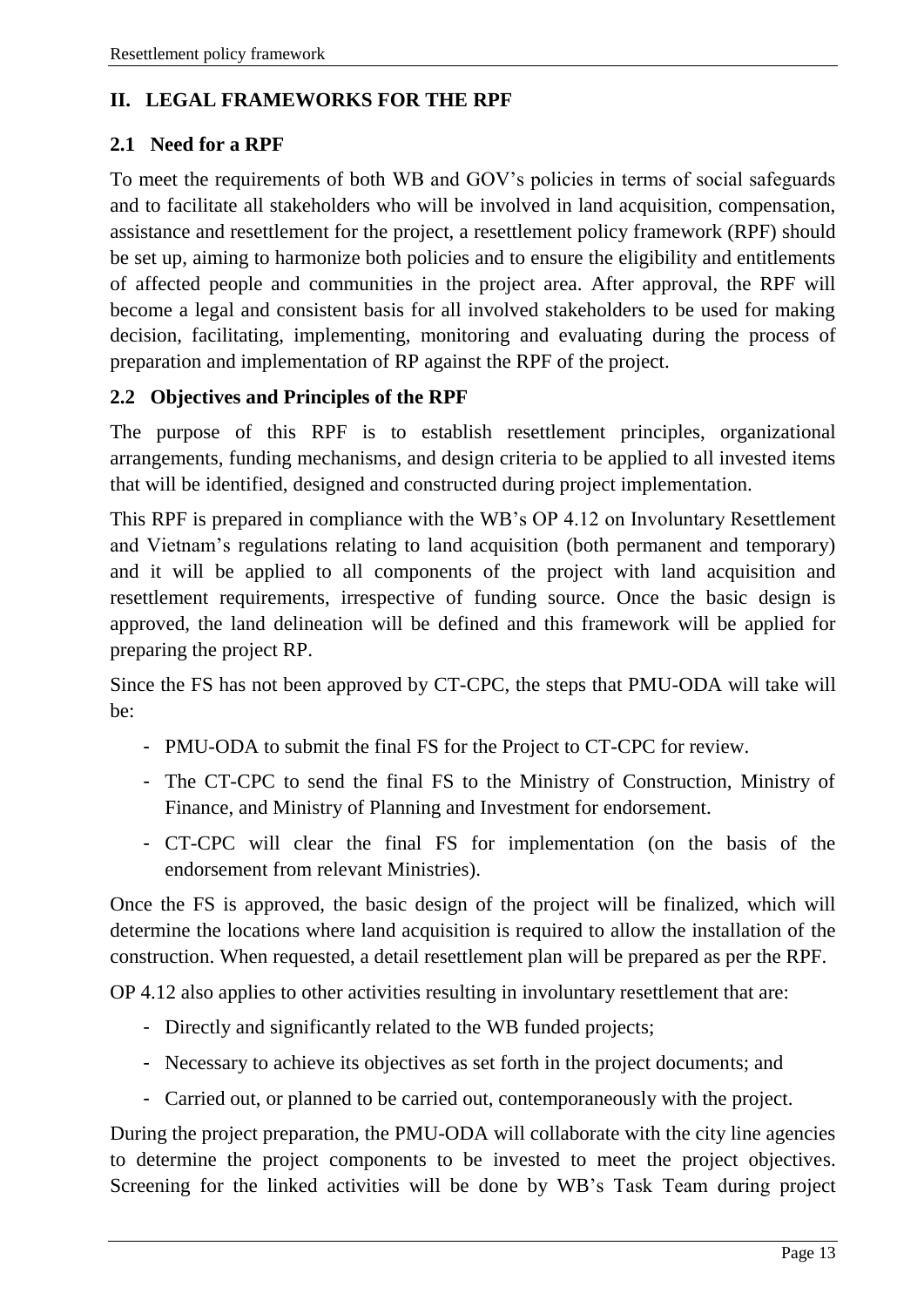preparation and the exercise will be repeated during project implementation, when the detailed engineering design is finalized and approved.

This RPF shall be used as guidance for the detailed planning and implementation of the land acquisition, resettlement and income rehabilitation program under the scope of the project.

#### <span id="page-13-0"></span>**2.3 Institutional Framework**

Responsibility for compilation and implementation of RPF and RP is as follows:

- The general duty of the RPF and the establishment of RP will be undertaken by PMU-ODA. The PMU-ODA shall be responsible for the preparation and conduction of APs survey, socio-economic surveys (SES), establishment and implementation of RP and dealing with daily works within its responsibility. The DPCs and WPCs will take part in the activities mentioned in the RP report. These administrative units will also ensure the active and effective participation of PAPs during the RP preparation and implementation. To ensure that the RP report is acceptable to the WB and the RP are implemented smoothly, the PMU-ODA shall be liable to: i) employ experienced consultants to prepare the RP; ii) assign officials who are experienced in social safeguard policy to work at the offices of PMU-ODA and require the Boards of Compensation, Assistance and Resettlement at the city and/or district levels to support in preparing and implementing the project RP.
- Costs for the compensation, assistance and resettlement will be from the counterpart fund of CT-CPC, while costs for the project implementation, independent monitoring, and independent land appraiser will be funded by WB.

#### <span id="page-13-1"></span>**2.4 The Legal Frameworks of the GOV**

This part reviews the policies and legal framework of the GOV and the WB concerning land acquisition, compensation, assistance and resettlement. Due to some differences between the policies of the WB and those of the GOV, The Project is proposed for waiving of the implementation of some articles of decrees and regulations related to compensation, assistance and resettlement enacted by the GOV. Therefore, the plans of compensation, assistance and resettlement will be carried out in accordance with the Project RPF.

The GOV's legal framework: The national Laws, Decrees and Articles and CT-CPC's regulations relating land acquisition, compensation and resettlement include:

- The 2013 Constitution of the Socialist Republic of Vietnam certifying the housing ownership of citizens and protection of their housing ownership;
- Land Law 2013 which has been effective since July 1, 2014 Decree No. 45/2013 / QH13 dated November 29, 2013
- Decree No.43/2014/ND-CP dated May 15, 2014 of the Government providing guidance on detailed implementation of some articles from the Land Law 2013.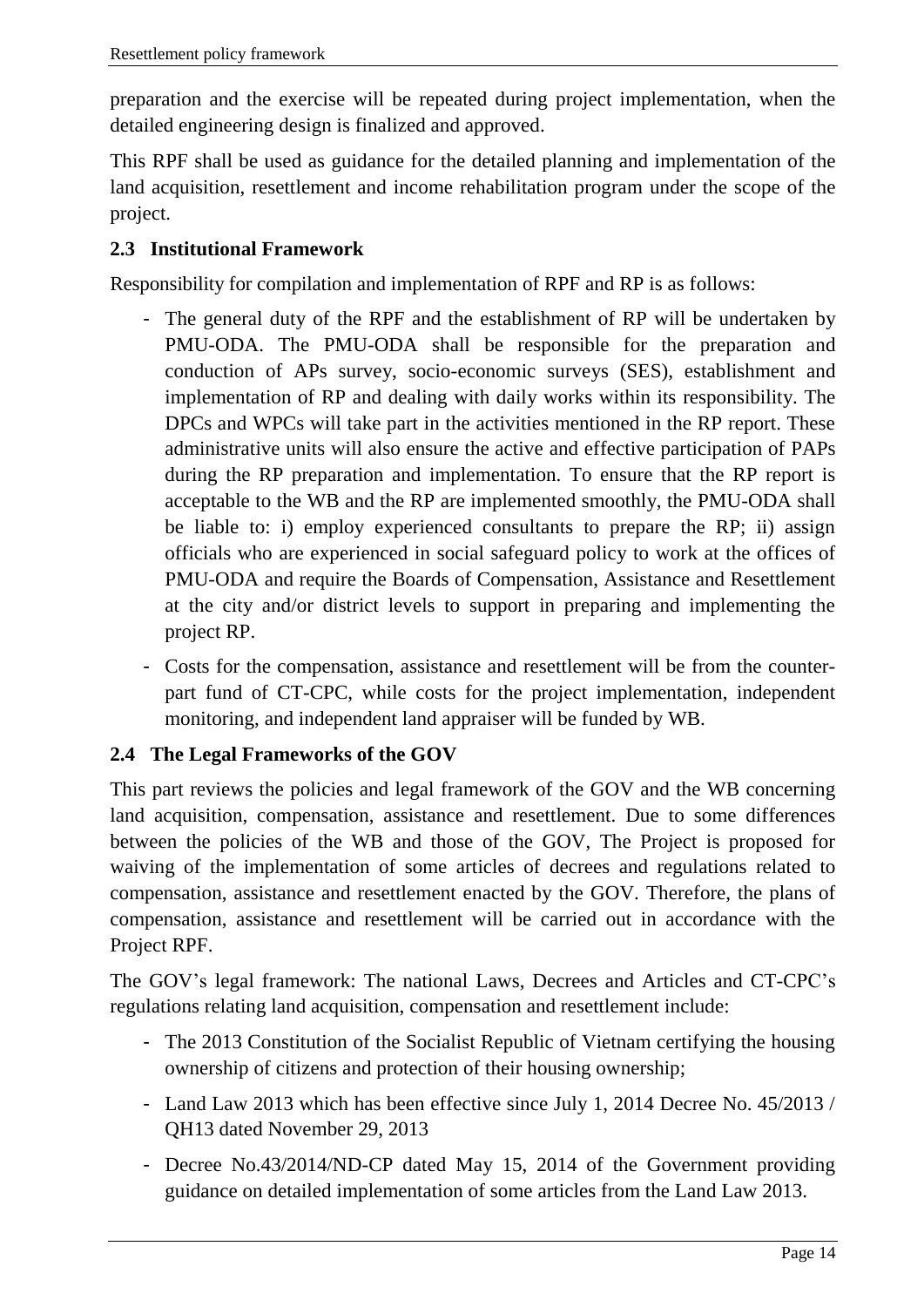- Decree No. 44/2014/ND-CP dated 15 May 2014 of the Government providing regulations on land prices.
- Decree No. 45/12014/ND-CP dated 15 May 2014 of the Government money acquiring regulations on land use
- Decree No. 47/2014/ND-CP dated 15 May 2014 of the Government on compensation, support, and resettlement when land acquisition is required by the State.
- Circular No. 36/2014/TT-BTNMT dated 30 June 2014, specifying detailed methods of valuation of land prices, construction, adjustment of land prices; specific land prices valuation and land prices valuation consulting service.
- Circular No. 37/2014/TT-BTNMT dated 30 June 2014, providing detailed regulation compensation, assistance, and resettlement when the State acquires land.
- Circular No. 76/2014/TT-BTC dated 16 June 2014 of Ministry of Financial providing manual for carry out Decree No. 45/2014/ND-CP regulation on money acquiring for land use.
- Decision No. 1956/2009/QD-TTg, dated November 17, 2009, by the Prime Minister approving the Master Plan on vocational training for rural labors by 2020.
- Decision No. 52/2012/QD-TTg, dated November 16, 2012, on the support policies on employment and vocational training to farmers whose agricultural land has been recovered by the State.
- Document of Prime Minister No. 1665/TTg-CN, dated October 17, 2006, regarding management of clearance of site, mine and explosive ordnance for transport construction, and
- Other related regulations or administrative decisions applicable for the resettlement plan and implementation of the project including relevant decisions by CT-CPC related to principles for compensation, assistance and resettlement in the event of land acquisition required by the State, and CT-CPC's decisions on compensation unit prices for land, crops, and affected assets due to land acquisition for the purpose of the Project.
- Decision No. 18 / QD-Committee dated 11/24/2014 of People's Committee of Can Tho City specified quota allocation and recognition of residential land to households and individuals in the city Can Tho;
- Decision No.15/2014/QĐ-PC, dated November 13, 2014 of CT-CPC regarding to compensation and assistance when the state acquired land in Can Tho city;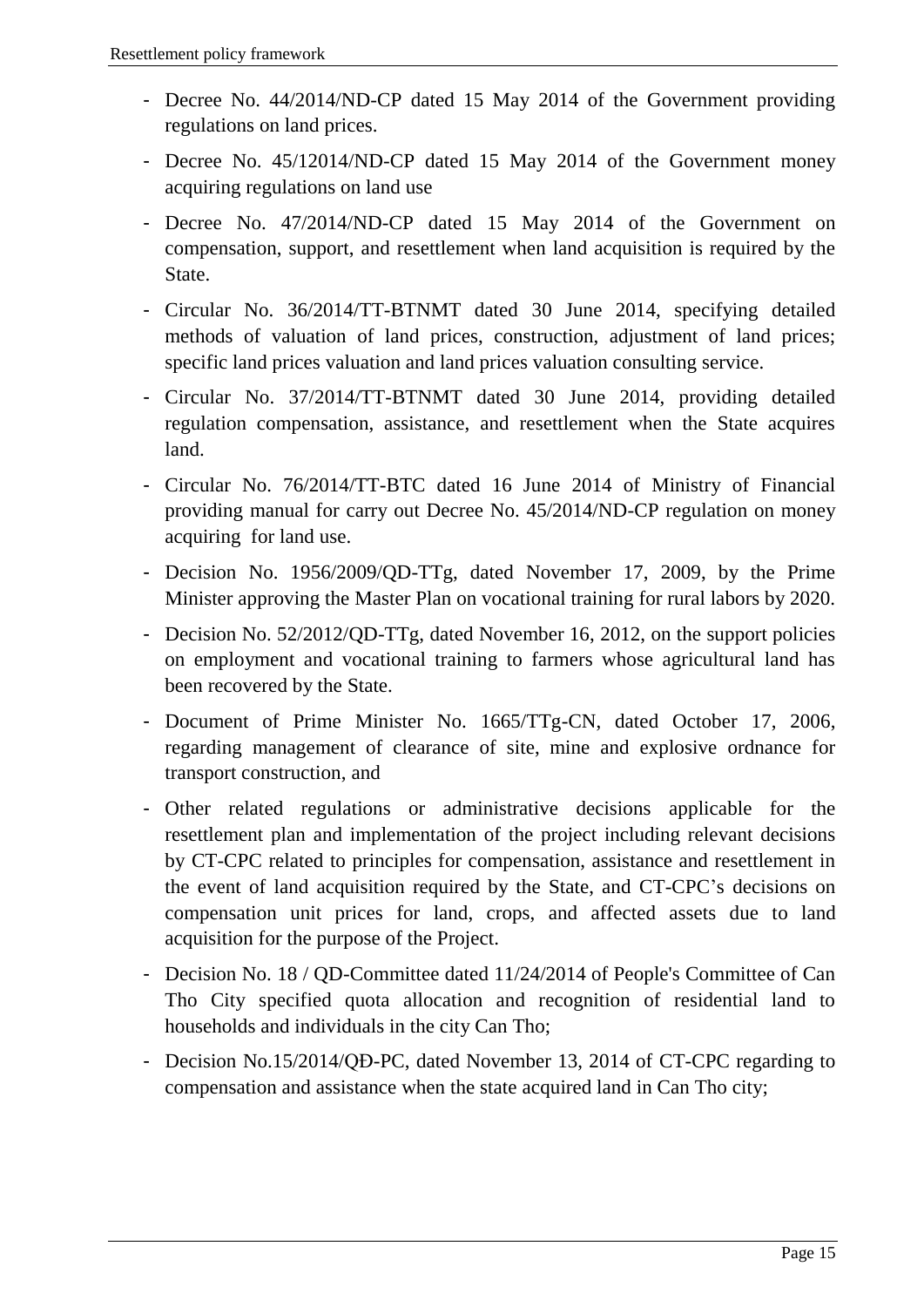#### <span id="page-15-0"></span>**2.5 Involuntary Resettlement Policy of the WB OP 4.12**

#### <span id="page-15-1"></span>**2.5.1 The WB's involuntary resettlement policy objectives**

- Involuntary resettlement should be avoided where feasible, or minimized by exploring all viable alternative project designs;
- Where it is not feasible to avoid resettlement, resettlement activities should be conceived and executed as sustainable development programs, providing sufficient investment resources to enable the PAPs to share in the project benefits. The PAPs should be meaningfully consulted and should have opportunities to participate in planning and implementing the resettlement programs;
- PAPs should be assisted in their efforts to improve their livelihoods and standards of living or at least to restore them, in real terms, to pre-displacement levels or to levels prevailing prior to the beginning of project implementation, whichever is higher.

#### <span id="page-15-2"></span>**2.5.2 Required measures for the best resettlement results**

- Consulting PAPs/DPs about feasible measures for compensation and resettlement plans;
- Providing PAPs/DPs with options for resettlement and recovery;
- Offering PAPs/DPs opportunities to participate in and choose planning options;
- Compensating fully at replacement costs for losses attributable to the project;
- Resettlement sites must be provided with fundamental infrastructure and services same as the DPs' previous residential areas at least;
- Providing DPs with allowances, supports, vocational training and income assistance to facilitate their relocation;
- Identifying special supports for vulnerable groups and;
- Setting up an institutional structure to ensure the successful compensation and resettlement.

#### <span id="page-15-3"></span>**2.5.3 Compensation Criteria and Eligibility**

The eligibility for obtaining entitlements to compensation follow the principles below:

- i. Those who have formal legal rights to land (including customary and traditional rights recognized under the laws of the country) – in the instance, it is also useful to document how long they have been using the land or the assets associated with it;
- ii. Those who do not have formal legal rights to land at the time the census begins but have a claim to such land or assets, provided that such claims are recognized under the laws of the country or become recognized through a process identified in the resettlement plan;
- iii. Those who have no recognizable legal right or claim to the land they are occupying.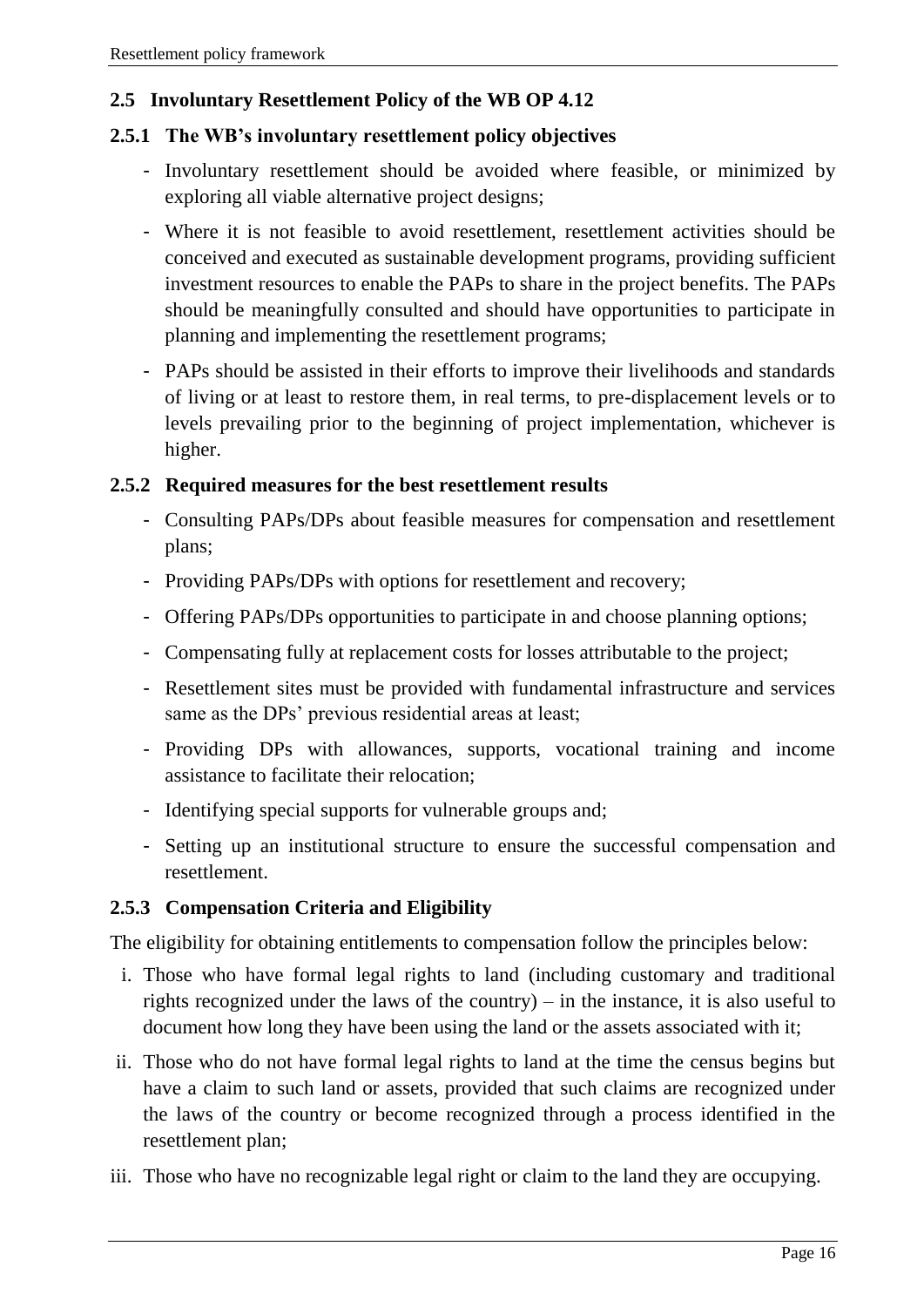iv. Persons encroaching land after the cut-off date determined in the project RP are not entitled to any compensation or assistance from the project.

#### <span id="page-16-0"></span>**2.5.4 Valuation and compensation for losses**

Methods used for the valuation of losses in WB funding projects are based on full replacement costs. For this project, the losses consist of damages to land, structures and other assets and these replacement costs will be evaluated as follows:

- The full replacement cost of land includes the land value as defined in accordance with the prevalent market price plus administration fees (i.e. costs for transaction, LURC etc.).
- For affected houses and other structures, the valuation is based on the market prices of construction materials and labor costs to build a replacement house of equal or better quality and area to the affected one.
- For works partly or wholly affected by the project, the compensation includes the market price of building materials plus costs for transportation, labor and contractor fees, registration fees and transfer taxes. Asset depreciation and value of salvaged materials are not deducted.

#### <span id="page-16-1"></span>**2.6 Comparison between GOV and WB approaches**

The GOV's policies and practices both in resettlement and compensation are mostly compatible with the WB's guidelines. The most compatible domains are as follows:

- The GOV has procedures that allow compensation for losses of people who have no legal land use rights but possibly satisfy conditions of land legalization.
- Registered permanent residents are entitled to choose what form of compensation they want such as relocation to a better resettlement site, receiving cash, or combination of both resettlement and receiving cash.
- New resettlement locations for DPs should have better infrastructures and public services than DP's previous locations and higher living condition.
- There will be mechanism to assist PAPs/DPs in transition period and keep people informed; thereby they can negotiate for compensation and voicing their grievances.
- For the PAPs who are not entitled to the compensation, the GOV has support policies in accordance with the WB policy to help them restore their livelihood.

Besides the compatible points, there are several differences between the GOV's regulations and WB's policies in terms of compensation, assistance resettlement and livelihood rehabilitation for PAPs. The summary of differences of the two policies and a harmonizing policy with the proposed measures to close the gaps between two policies to be applied for this project, are presented in Table 2.

**Table 2:** Summary of differences between the GOV's policies and WB's policies and proposed policies for the Project.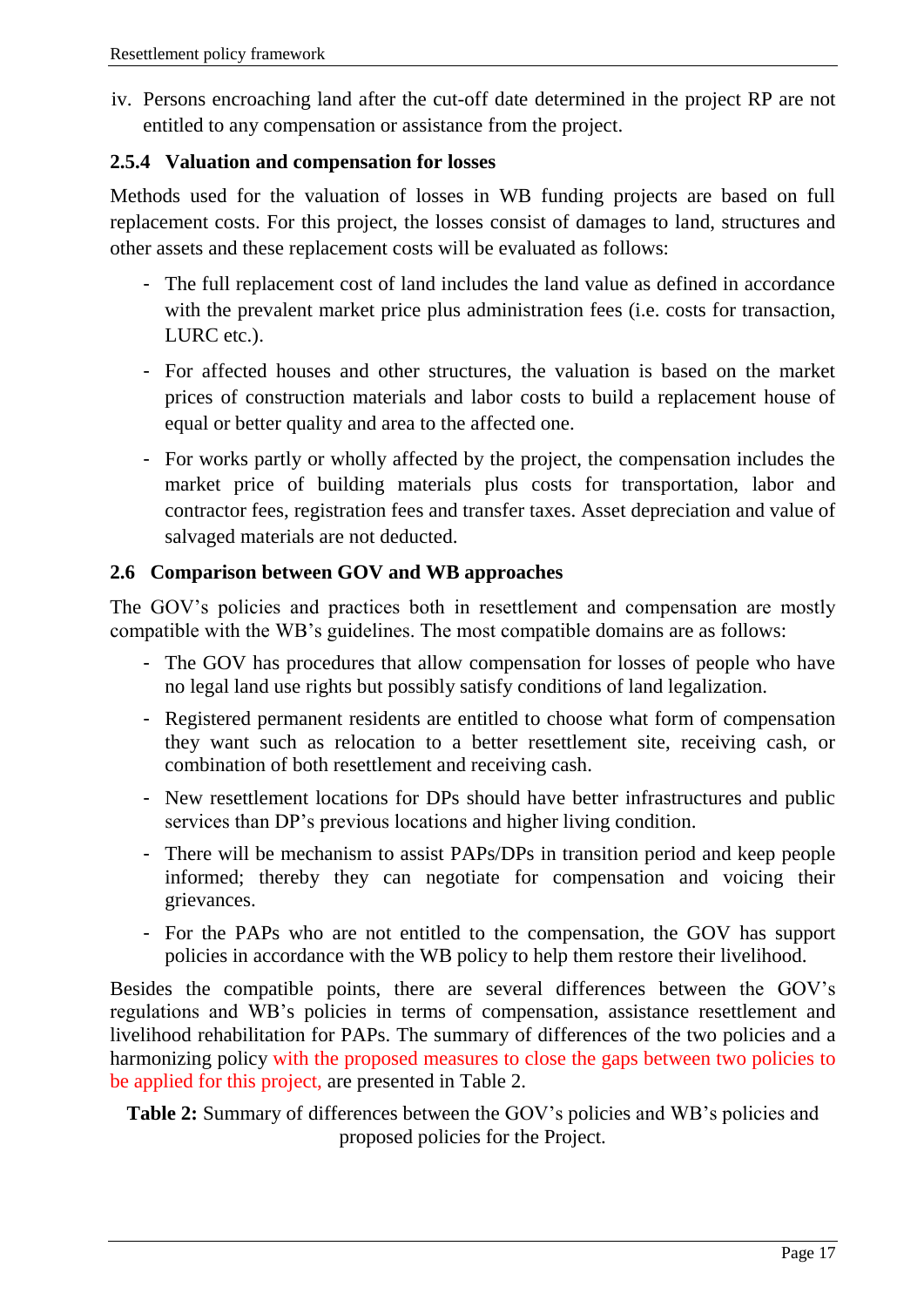| <b>Subjects</b>                                                                                                                                               | <b>Bank's OP 4.12</b>                                                                                                                                                                                                                                                                                                                                                                                                                            | <b>Government of</b><br><b>Vietnam</b>                                                                                                                                                                                                                                                                                                                                                                                                                                                                                                                                            | <b>Project Measures</b>                                                                                                                                                                                                                                                                                                                                                                                                                                                                                                                                                                                                                                                                         |
|---------------------------------------------------------------------------------------------------------------------------------------------------------------|--------------------------------------------------------------------------------------------------------------------------------------------------------------------------------------------------------------------------------------------------------------------------------------------------------------------------------------------------------------------------------------------------------------------------------------------------|-----------------------------------------------------------------------------------------------------------------------------------------------------------------------------------------------------------------------------------------------------------------------------------------------------------------------------------------------------------------------------------------------------------------------------------------------------------------------------------------------------------------------------------------------------------------------------------|-------------------------------------------------------------------------------------------------------------------------------------------------------------------------------------------------------------------------------------------------------------------------------------------------------------------------------------------------------------------------------------------------------------------------------------------------------------------------------------------------------------------------------------------------------------------------------------------------------------------------------------------------------------------------------------------------|
|                                                                                                                                                               |                                                                                                                                                                                                                                                                                                                                                                                                                                                  | <b>Land Property</b>                                                                                                                                                                                                                                                                                                                                                                                                                                                                                                                                                              |                                                                                                                                                                                                                                                                                                                                                                                                                                                                                                                                                                                                                                                                                                 |
| Policy<br>objectives                                                                                                                                          | PAPs should be<br>assisted in their<br>efforts to improve<br>their livelihoods<br>and standards of<br>living or at least<br>to restore them, in<br>real terms, to pre-<br>displacement<br>levels or to levels<br>prevailing prior to<br>the beginning of<br>project<br>implementation,<br>whichever<br><i>is</i><br>higher.                                                                                                                      | Not mentioned.<br>However, there<br>is<br>a<br>provision of support to<br>be<br>considered<br>by<br>PPC/CPC to ensure they<br>have a place to live, to<br>stabilize their living and<br>production. (Article 25 of<br>Decree 47/2014/ND-CP).<br>In case people having<br>land<br>recovered<br>are<br>resettled<br>while<br>the<br>amount of compensation<br>support<br>is<br>and<br>not<br>the<br>enough<br>to<br>buy<br>minimum<br>resettlement<br>plot, the State shall make<br>up the deficit.<br>(Clause 4, Article 86 of<br>Land Law 2013<br>and<br>Article 27 of Decree 47) | Livelihoods<br>and<br>income<br>sources will be restored in<br>real terms, at least, to the pre-<br>displacement levels or to<br>levels prevailing prior to the<br>beginning<br>of<br>project<br>implementation, whichever is<br>higher.                                                                                                                                                                                                                                                                                                                                                                                                                                                        |
| for<br>Support<br>affected<br>households who<br>have<br>no<br>recognizable<br>legal right<br><b>or</b><br>claim<br>to<br>the<br>land they<br>are<br>occupying | No compensation<br>giving<br>but<br>financial<br>assistance to<br>all<br>PAPs to achieve<br>policy<br>the<br>objective<br>(to<br>rehabilitate<br><b>or</b><br>improve<br>their<br>livelihoods<br>and<br>standards<br>of<br>living or at least<br>to restore them, in<br>real terms, to pre-<br>displacement<br>levels or to levels<br>prevailing prior to<br>the beginning of<br>project<br>implementation,<br>whichever<br><i>is</i><br>higher) | applicable<br>for<br>Only<br>agricultural land<br>used<br>before July 1, 2004 is<br>eligible<br>for<br>compensation.<br>Other<br>cases may be considered<br>assistance<br>for<br>by<br>PPC/CPC<br>if<br>needed<br>(Clause 2, Article 77 of<br>Land Law, $2013$ )                                                                                                                                                                                                                                                                                                                  | Agricultural land used prior<br>to $1/7/2004$ is supported with<br>an amount of equal to 100%<br>of the land at full<br>replacement cost within the<br>land allocation quotas;<br>Agricultural land used after<br>$1/7/2004$ will be supported<br>with an amount of at least<br>60% of the land value with<br>an aim of restoring life.<br>Residential land and non-<br>agricultural<br>land<br>will<br>be<br>supported with an amount of<br>at least 60% of the land at the<br>replacement cost.<br>For residential land, in case,<br>affected persons who are<br>displaced but have nowhere<br>to reside in the wards where<br>the land is affected by the<br>project, they will be allocated |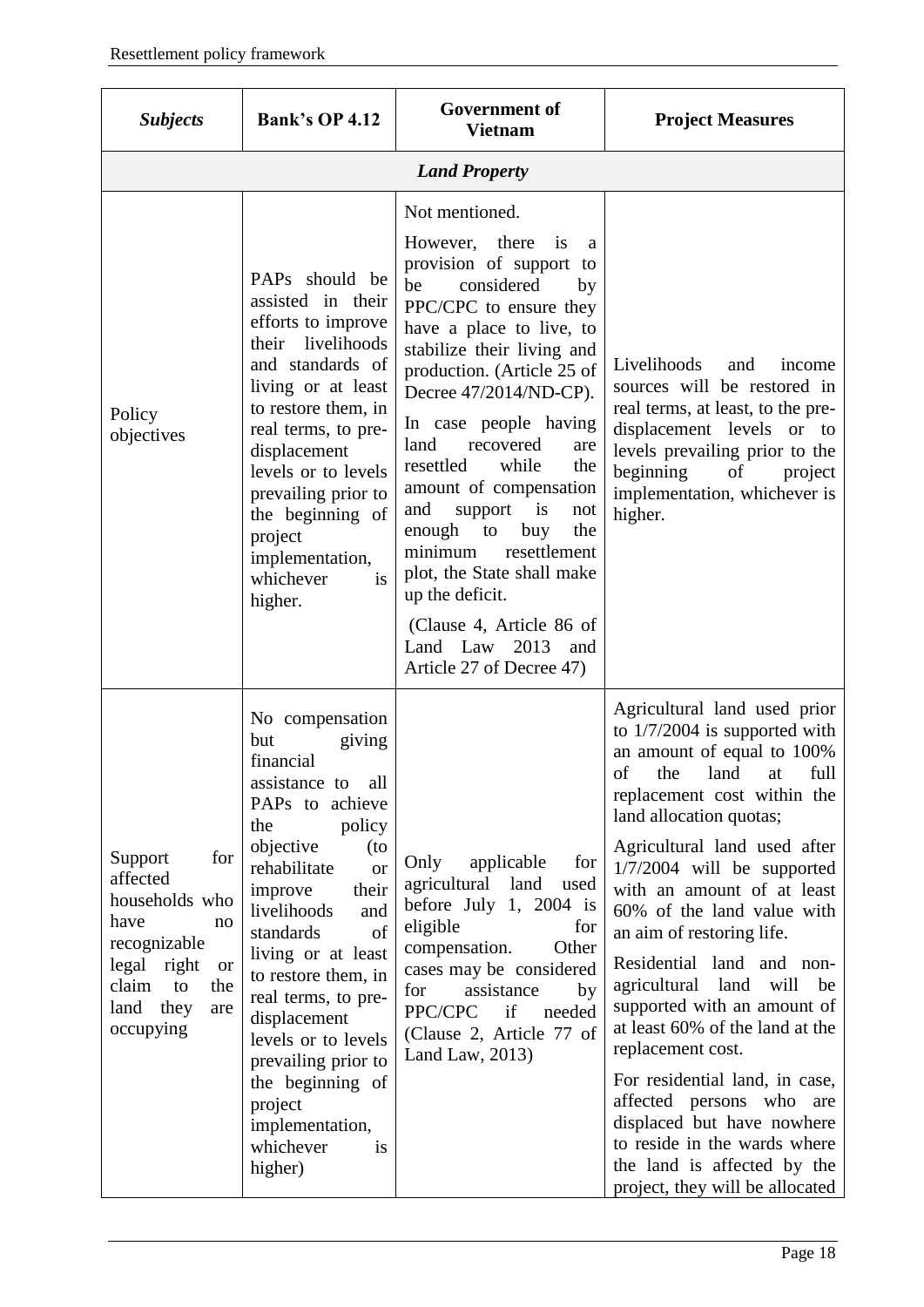| <b>Subjects</b>                                                                                                           | <b>Bank's OP 4.12</b>                                                                                            | <b>Government of</b><br><b>Vietnam</b>                                                                                                                                                                                                                                                                                                                                                                                                                                       | <b>Project Measures</b>                                                                                                                                                                                                                                           |
|---------------------------------------------------------------------------------------------------------------------------|------------------------------------------------------------------------------------------------------------------|------------------------------------------------------------------------------------------------------------------------------------------------------------------------------------------------------------------------------------------------------------------------------------------------------------------------------------------------------------------------------------------------------------------------------------------------------------------------------|-------------------------------------------------------------------------------------------------------------------------------------------------------------------------------------------------------------------------------------------------------------------|
|                                                                                                                           |                                                                                                                  |                                                                                                                                                                                                                                                                                                                                                                                                                                                                              | with a minimum land plot in<br>the resettlement site and they<br>have to pay the land use fee.<br>If they are not affordable to<br>buy the minimum plot of<br>land in the resettlement area,<br>they will be debited the land<br>use levy.                        |
| Methods<br>for<br>determining<br>compensation<br>rates                                                                    | Compensation for<br>land<br>lost<br>and<br>other<br>assets<br>should be paid at<br>full<br>replacement<br>costs, | Compensation for lost<br>assets is calculated at<br>price close to transferring<br>in<br>local<br>the<br>assets<br>markets or the cost of<br>newly-built<br>structures.<br>City People's Committee<br>is granted to identify<br>compensation prices for<br>different categories of<br>assets. Land valuator can<br>be used to determine land<br>prices, which will be<br>appraised<br>by<br>land<br>appraisal board before<br>City<br>People's<br>the<br>Committee approval. | Independent<br>appraiser<br>identifies replacement costs<br>all<br>types<br>of<br>assets<br>for<br>affected, which are appraised<br>by land appraisal board and<br>approved<br>by<br>the<br>City<br>People's<br>Committee<br>to<br>ensure full replacement costs. |
|                                                                                                                           |                                                                                                                  | <b>Compensation/assistances</b>                                                                                                                                                                                                                                                                                                                                                                                                                                              |                                                                                                                                                                                                                                                                   |
| Houses or other<br>structures to be<br>acquired<br><sub>on</sub><br>land<br>are<br>not<br>eligible to the<br>compensation | Support 100% of<br>new construction<br>prices plus fees<br>for<br>relevant<br>administrative<br>procedures.      | Compensation/support<br>based<br>for<br>on<br>cost<br>constructing<br>new<br>with<br>similar<br>structure<br>technical<br>standards,<br>the affected<br>based on<br>level<br>legality of<br>and<br>and<br>other<br>houses<br>structures that the level<br>compensation<br>of<br>from<br>80%<br>of<br>0%<br>$\omega_{\rm{max}}$<br>new<br>construction<br>costs<br>(Article 10 Decision No.<br>15/2014/QD -UBND of<br>CT-CPC)                                                 | Support of 100% of new<br>construction prices plus fees<br>for relevant administrative<br>procedures (transaction cost).                                                                                                                                          |
| Resettlement<br>Arrangement                                                                                               | For all relocated<br>households                                                                                  | Only apply to relocated<br>households whose land<br>and houses are eligible to<br>the compensation.                                                                                                                                                                                                                                                                                                                                                                          | Households and individuals<br>whose entire houses and land<br>are acquired and eligible for<br>compensation<br><b>or</b><br>their<br>remaining area after being                                                                                                   |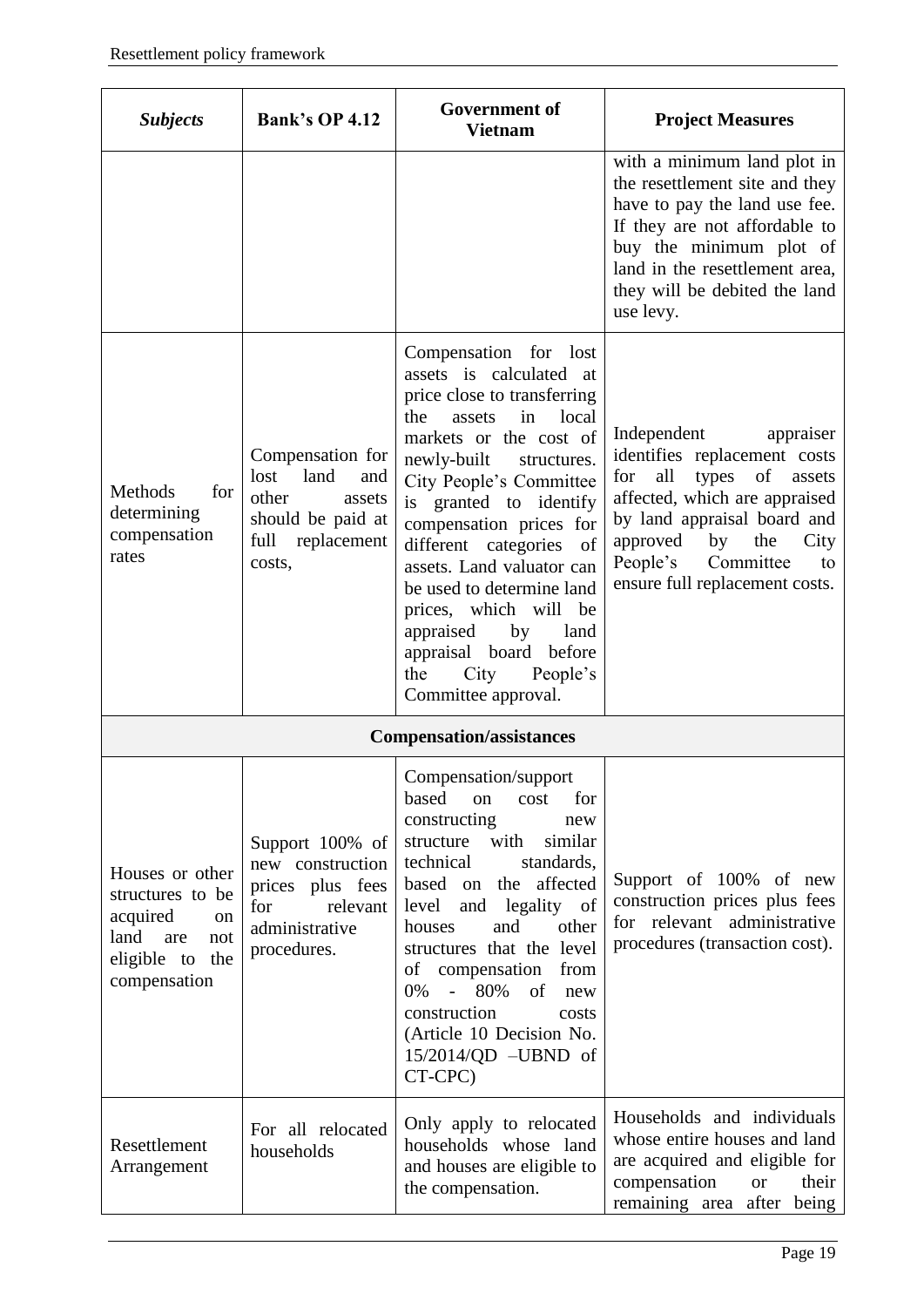| <b>Subjects</b>                                                                   | <b>Bank's OP 4.12</b>                           | <b>Government of</b><br><b>Vietnam</b>                                                                                                                                                                                                                                                                                                                                                                                    | <b>Project Measures</b>                                                                                                                                                                                                                                                                                                                                                                                                                                                                                                                                                                                                                                                                                                                                                                                                                                                                                                                                                                                                                                |
|-----------------------------------------------------------------------------------|-------------------------------------------------|---------------------------------------------------------------------------------------------------------------------------------------------------------------------------------------------------------------------------------------------------------------------------------------------------------------------------------------------------------------------------------------------------------------------------|--------------------------------------------------------------------------------------------------------------------------------------------------------------------------------------------------------------------------------------------------------------------------------------------------------------------------------------------------------------------------------------------------------------------------------------------------------------------------------------------------------------------------------------------------------------------------------------------------------------------------------------------------------------------------------------------------------------------------------------------------------------------------------------------------------------------------------------------------------------------------------------------------------------------------------------------------------------------------------------------------------------------------------------------------------|
|                                                                                   |                                                 | In case of ineligibility for<br>compensation, if DPs<br>other<br>have<br>no<br>accommodations,<br>they<br>will be considered case<br>by case.                                                                                                                                                                                                                                                                             | acquired is smaller than the<br>local minimum<br>allocation<br>quotas of residential land if<br>they have no other land in the<br>wards being affected by the<br>will<br>project<br>be:<br>(i)<br>resettlement arranged,<br>and<br>(ii) in case, the acquired land<br>compensation<br>amount<br>$\frac{1}{1}$<br>lower<br>than<br>that<br>of<br>the<br>minimum land plot in the<br>resettlement site, the State<br>will support the difference,<br>but the support amount shall<br>different<br>exceed the<br>not<br>amount of the compensation<br>minimum<br>the<br>and<br>allocation<br>resettlement<br>prescribed locally.<br>In case DPs including PAPs<br>encroaching on land beyond<br>canals/rivers who are not<br>entitled to the resettlement,<br>but have no shelter in their<br>wards, they will be allocated<br>a minimum land plot in the<br>project resettlement area and<br>are charged with land-use<br>fee. If they are not affordable<br>to pay for the land plot, they<br>will be considered to be in<br>debt of the land use levy. |
| Compensation<br>loss<br>of<br>for<br>income<br>business<br>households<br>affected | affected<br>all<br>To<br>household<br>business. | Only apply to business,<br>production<br>households<br>with business licenses.<br>of<br>Level<br>compensation/support<br>equal to 30% of their<br>yearly<br>incomes<br>after<br>taxing based on<br>their<br>average yearly incomes<br>of<br>the<br>3 <sup>7</sup><br>previous<br>continuous<br>years<br>confirmed by the tax<br>(Section<br>$\mathbf{b}$ ,<br>agency.<br>Clause 4, Article<br>19,<br>ND47 / 2014 / ND-CP) | Allowance<br>for<br><b>Business</b><br>Loss: All affected businesses<br>and production households<br>having<br>register<br>business<br>whose income is affected will<br>compensated<br>be<br>and/or<br>supported for losses<br>in<br>business equivalent to 50%<br>of their actual annual income<br>based on their average yearly<br>income as declared with the<br>taxation agency over the<br>previous three years;<br>PAPs whose small business<br>or service establishments at<br>home without tax register are                                                                                                                                                                                                                                                                                                                                                                                                                                                                                                                                    |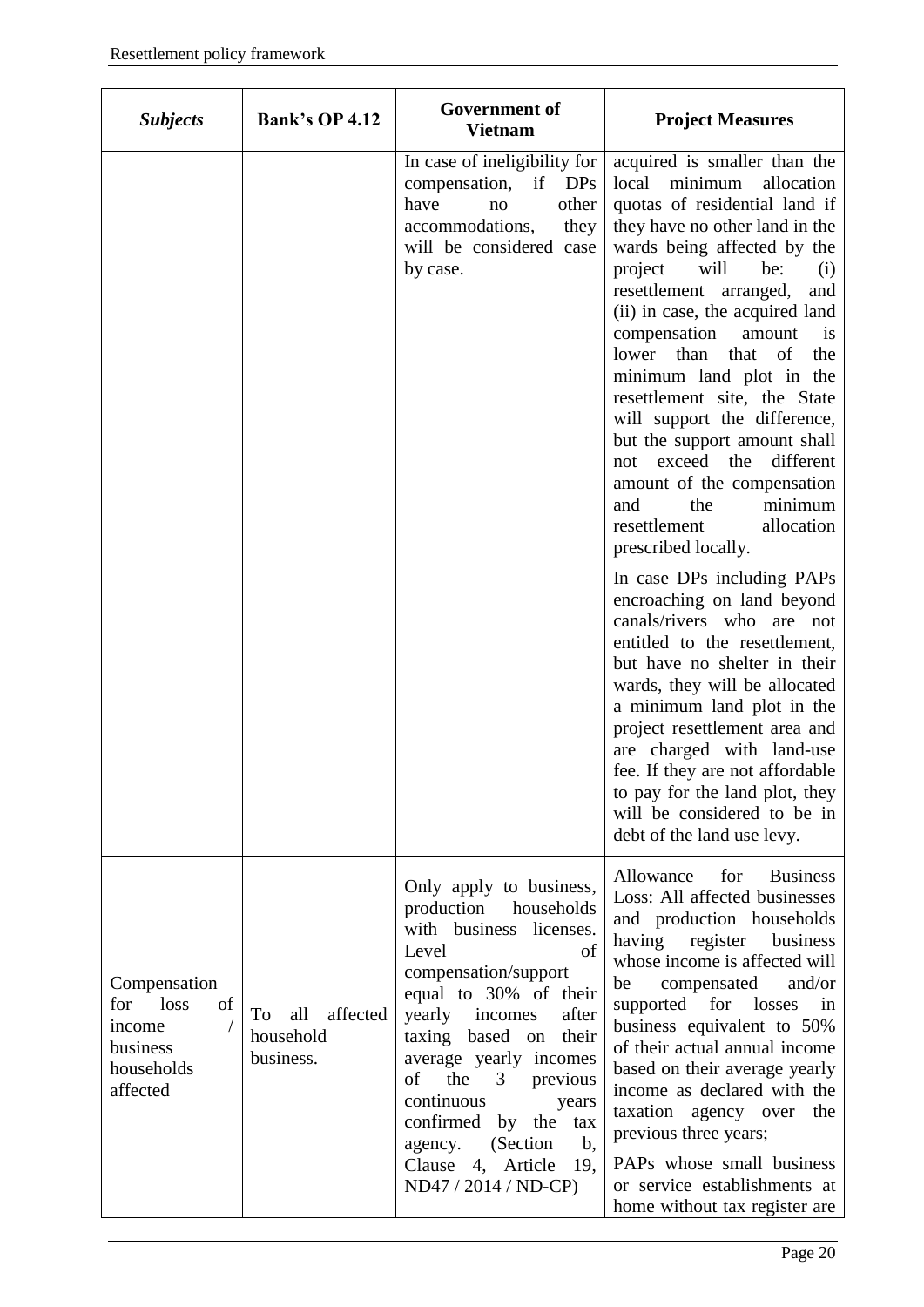| <b>Subjects</b>                                                                                            | <b>Bank's OP 4.12</b>                                                                                                                                                                                                                                                      | <b>Government of</b><br><b>Vietnam</b>               | <b>Project Measures</b>                                                                                                                                                                                                                                                                                                                                                                                            |
|------------------------------------------------------------------------------------------------------------|----------------------------------------------------------------------------------------------------------------------------------------------------------------------------------------------------------------------------------------------------------------------------|------------------------------------------------------|--------------------------------------------------------------------------------------------------------------------------------------------------------------------------------------------------------------------------------------------------------------------------------------------------------------------------------------------------------------------------------------------------------------------|
|                                                                                                            |                                                                                                                                                                                                                                                                            |                                                      | permanently affected by the<br>will<br>project<br>receive<br>an<br>allowance of VND 2,000,000<br>to 10,000,000.                                                                                                                                                                                                                                                                                                    |
|                                                                                                            |                                                                                                                                                                                                                                                                            |                                                      | PAPs whose small business<br>or service establishments at<br>home without tax register are<br>temporarily affected by the<br>will<br>receive<br>project<br>an<br>allowance of VND 1,000,000<br>$-5,000,000.$                                                                                                                                                                                                       |
|                                                                                                            |                                                                                                                                                                                                                                                                            |                                                      | Employees who have had the<br>labor contracts for at least 12<br>months with the private or<br>enterprises/businesses<br>state<br>or organizations<br>that<br>are<br>affected by the project and<br>have to relocate will have an<br>allowance equivalent to the<br>minimum salary as per the<br>City regulations to affected<br>employees<br>during<br>the<br>transition period with<br>a<br>maximum of 6 months. |
| Threshold<br>of<br>impacts<br>severe<br>income<br>on<br>resources due to<br>acquiring<br>agricultural land | 20%<br>Losing<br><sub>or</sub><br>(10%<br>more<br><b>or</b><br>the<br>for<br>more<br>vulnerable)<br>of<br>agricultural land.                                                                                                                                               | of<br>30%<br>Losing<br>over<br>agricultural land     | Losing 20% or more $(10\% \text{ or }$<br>more for the vulnerable) of<br>agricultural land.                                                                                                                                                                                                                                                                                                                        |
| Compensation<br>indirect<br>for<br>impact<br>caused<br>land<br>by<br><b>or</b><br>structures taking        | It is good practice<br>for the borrower<br>undertake<br>a<br>to<br>social assessment<br>implement<br>and<br>measures<br>to<br>minimize<br>and<br>mitigate<br>adverse<br>economic<br>and<br>social<br>impacts,<br>particularly upon<br>and<br>poor<br>vulnerable<br>groups. | Not addressed.                                       | Social assessment has been<br>undertaken<br>and measures<br>identified<br>being<br>and<br>implemented<br>to<br>minimize<br>and mitigate adverse impacts,<br>particularly upon poor and<br>vulnerable groups.                                                                                                                                                                                                       |
| Livelihood<br>restoration<br>and                                                                           | Provision<br>of<br>livelihood                                                                                                                                                                                                                                              | Livelihood<br>restoration<br>and assistance measures | Provision<br>of<br>livelihood<br>restoration<br>assistance<br>and                                                                                                                                                                                                                                                                                                                                                  |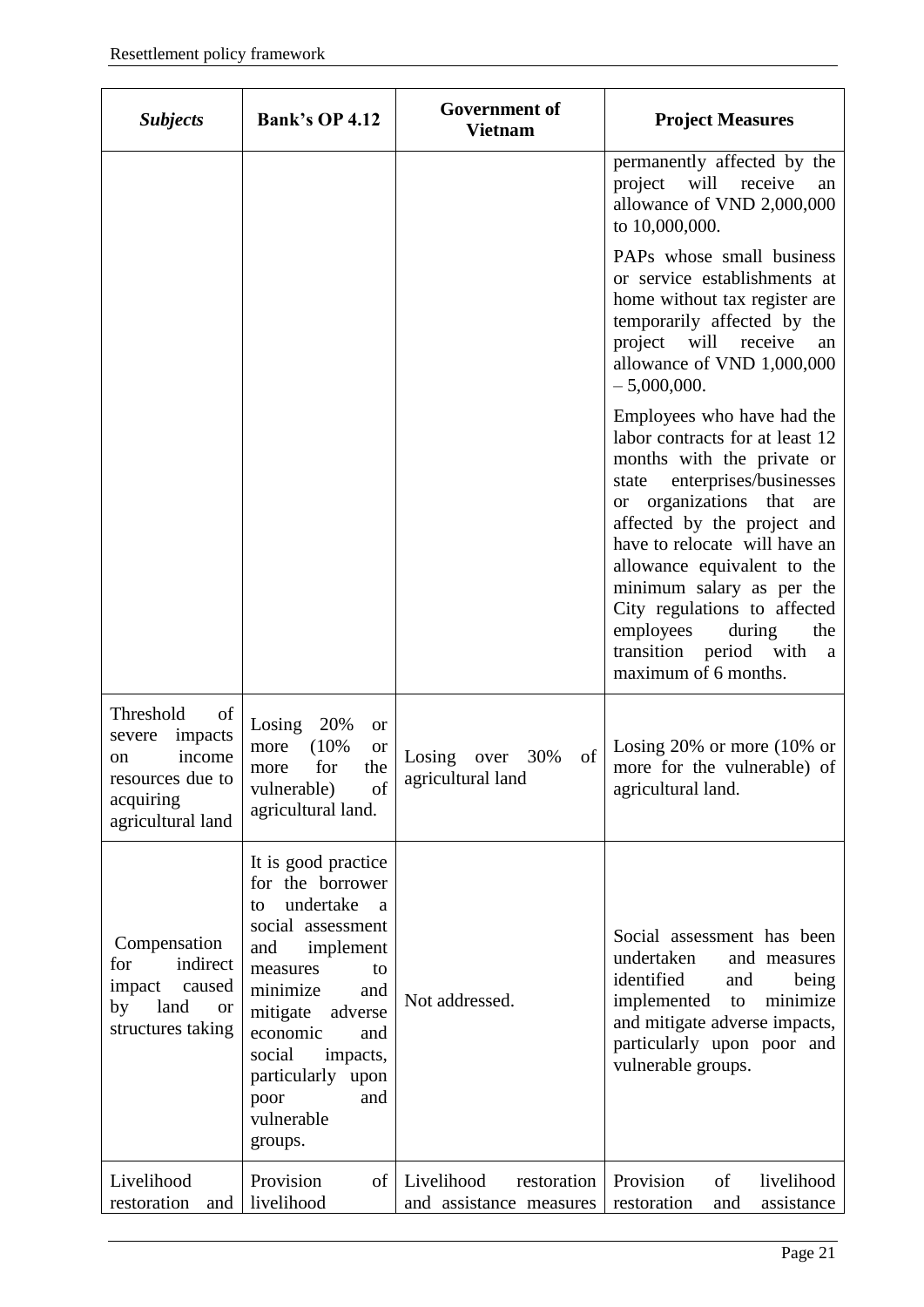| <b>Subjects</b>                                                                    | <b>Bank's OP 4.12</b>                                                                                                                                                                                                                 | <b>Government of</b><br><b>Vietnam</b>                                                                                                                                                                                                                                                                                                                                                                                      | <b>Project Measures</b>                                                                                                                                                                                                                                                                          |  |  |
|------------------------------------------------------------------------------------|---------------------------------------------------------------------------------------------------------------------------------------------------------------------------------------------------------------------------------------|-----------------------------------------------------------------------------------------------------------------------------------------------------------------------------------------------------------------------------------------------------------------------------------------------------------------------------------------------------------------------------------------------------------------------------|--------------------------------------------------------------------------------------------------------------------------------------------------------------------------------------------------------------------------------------------------------------------------------------------------|--|--|
| assistance                                                                         | restoration<br>and<br>assistance<br>to<br>achieve the policy<br>objectives                                                                                                                                                            | are provided. No follow-<br>up for full livelihood<br>restoration<br>after<br>resettlement completion.                                                                                                                                                                                                                                                                                                                      | achieve<br>the<br>measures<br>to<br>policy objectives. These will<br>be monitored as detailed in<br>the RP.                                                                                                                                                                                      |  |  |
| Consultation<br>and disclosure                                                     | Participation<br>in<br>planning<br>and<br>implementing RP,<br>specially<br>confirming<br>the<br>eligibility criteria<br>for compensation<br>assistance,<br>and<br>and<br>access<br>to<br>Grievances<br>Redress<br>Mechanisms<br>(GRM) | Focus<br>mostly<br>on<br>consultation<br>during<br>planning (consultation on<br>plan<br>draft<br>of<br>compensation,<br>support<br>and resettlement and plan<br>training,<br>for<br>career<br>change and facilitating<br>job<br>searching);<br>information sharing and<br>disclosure.                                                                                                                                       | Consultation<br>and<br>participation<br>incorporated<br>into RP preparation, along<br>with information<br>sharing<br>with PAPs and stakeholders.                                                                                                                                                 |  |  |
|                                                                                    |                                                                                                                                                                                                                                       | Grievance redress mechanism (GRM)                                                                                                                                                                                                                                                                                                                                                                                           |                                                                                                                                                                                                                                                                                                  |  |  |
| Grievance<br>redress<br>mechanism                                                  | Grievance redress<br>mechanism<br>should<br>be<br>independent                                                                                                                                                                         | PAPs are entitled to send<br>complaints/grievances of<br>any issues related to the<br>compensation, assistance<br>and resettlement to the<br>competent agencies to be<br>handled the grievances at<br>the first and second steps.<br>At<br>the<br>same<br>time,<br>complainants can go to<br>court at any steps as PAP<br>wishes (Articles 28, 32,<br>33 of Law on Grievance<br>No. 02/2011/QH13 dated<br>11 November, 2011 | effective<br>More<br>Grievance<br>and Redress mechanisms are<br>to be established, built on the<br>existing<br>governmental<br>system, with monitoring by<br>an independent monitoring<br>consultant;                                                                                            |  |  |
| <b>Monitoring &amp; Evaluation</b>                                                 |                                                                                                                                                                                                                                       |                                                                                                                                                                                                                                                                                                                                                                                                                             |                                                                                                                                                                                                                                                                                                  |  |  |
| Monitoring and<br>evaluation<br>Mechanisms on<br>compensation $\&$<br>resettlement | Internal<br>and<br>independent<br>monitoring<br>are<br>required                                                                                                                                                                       | Citizens are allowed to<br>supervise and report on<br>breaches in land use and<br>management<br>their<br>on<br>through<br>$($ or<br>own<br>representative<br>organizations), including<br>land<br>recovery,<br>compensation,<br>support<br>and resettlement (Article                                                                                                                                                        | Both internal and external<br>(independent) monitoring is<br>to be regularly maintained<br>(on a monthly basis for<br>internal and bi-annual basis<br>for independent monitoring).<br>An end-of-project report will<br>be done to confirm whether<br>the objectives of OP 4.12<br>were achieved. |  |  |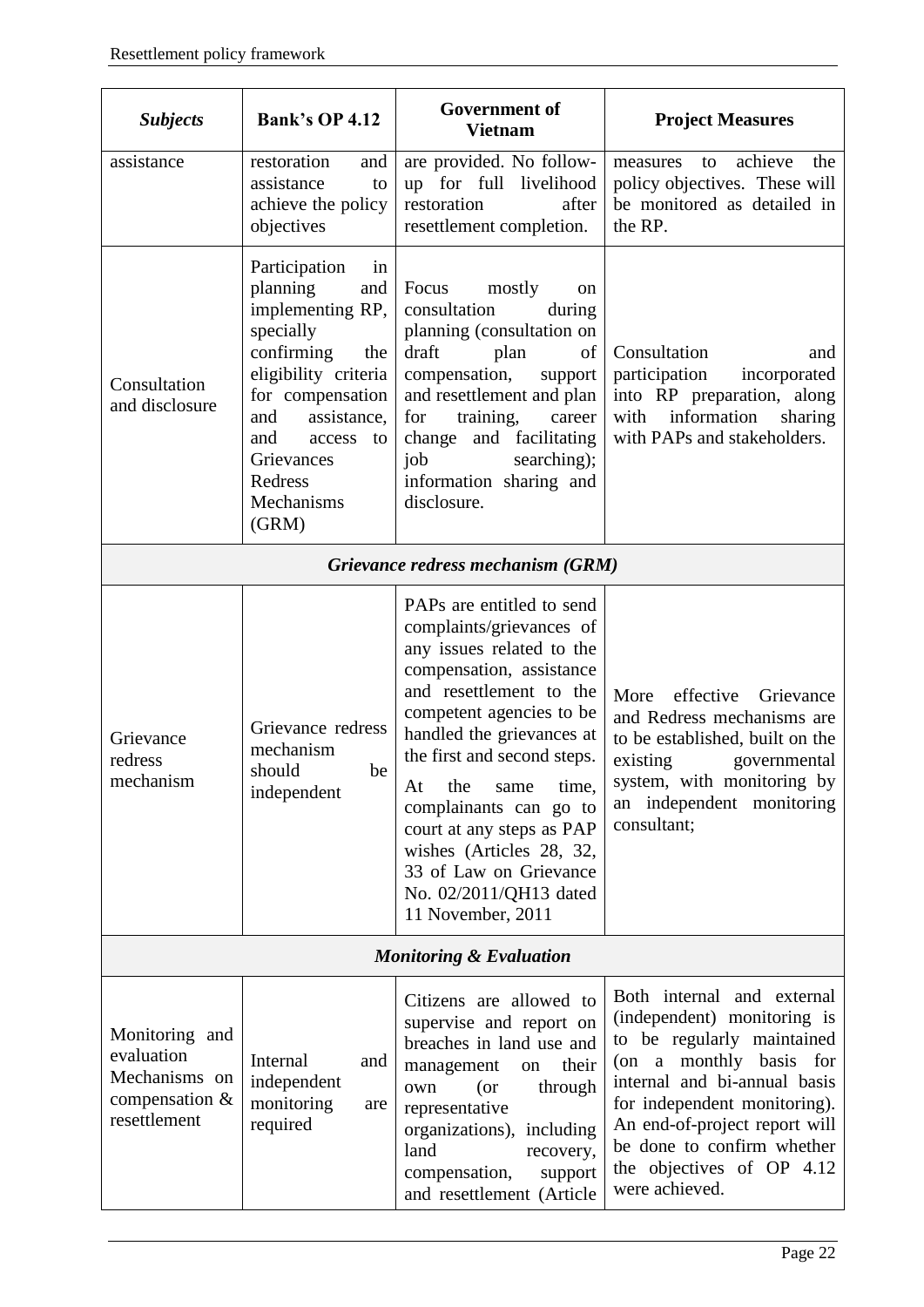| <b>Subjects</b> | <b>Bank's OP 4.12</b> | <b>Government of</b><br><b>Vietnam</b>                                                                                                                                                            | <b>Project Measures</b> |
|-----------------|-----------------------|---------------------------------------------------------------------------------------------------------------------------------------------------------------------------------------------------|-------------------------|
|                 |                       | 199, Land Law 2013).<br>There is no<br>explicit<br>requirements<br>on<br>monitoring of<br>the<br>resettlement<br>works,<br>including both internal<br>independent<br>and<br>(external) monitoring |                         |

As a WB member country, the GOV has committed that, should the international agreements signed or acceded to by GOV with the WB contain provisions different from those in the present resettlement legal framework in Vietnam, the provisions of the international agreements with the WB shall prevail. According to Clause 2 of Article 87 of the Land Law 2013, "for the projects using loans from foreign and international organizations for which the State of Vietnam has committed to a policy framework for compensation, support, resettlement, the framework is applied".

This RPF confirms that in committing to this instrument, the GOV and CT-CPC grant the waivers to the relevant articles in various Vietnamese laws that contradict or are not consistent with the objectives set forth in this RPF. The measures taken to address the differences and comply with the WB policy are addressed under this RPF.

#### <span id="page-22-0"></span>**III. PRINCIPLES AND POLICIES FRAMEWORK FOR RESETTLEMENT, COMPENSATION AND REHABILITATION**

#### <span id="page-22-1"></span>**3.1 Required Waivers**

To comply with WB OP 4.12 policy on Involuntary Resettlement, articles in the laws and regulations of Vietnam that do not guarantee the PAPs' right to compensation at replacement costs, or eligibility articles that do not extend the right of being restored and/or assisted to households without valid land papers, or otherwise limit the compensation required by WB OP 4.12, will not apply. The requirements of WB OP 4.12 will fully apply in all cases.

#### <span id="page-22-2"></span>**3.2 Principles and Objectives**

The principles mentioned in WB OP 4.12 are used for the preparation of this RPF. The following principles and objectives will be applied:

- Land acquisition and asset impacts as well as resettlement of DPs must be minimized as much as possible.
- All PAPs residing, working, doing business or farming in the project areas will be provided with rehabilitation measures, sufficient enough for them to improve or at least maintain their living standards, income earning and production capacity same as their pre-project conditions. Lack of legal rights to acquired land will not prevent PAPs from their entitlement to access such rehabilitation measures.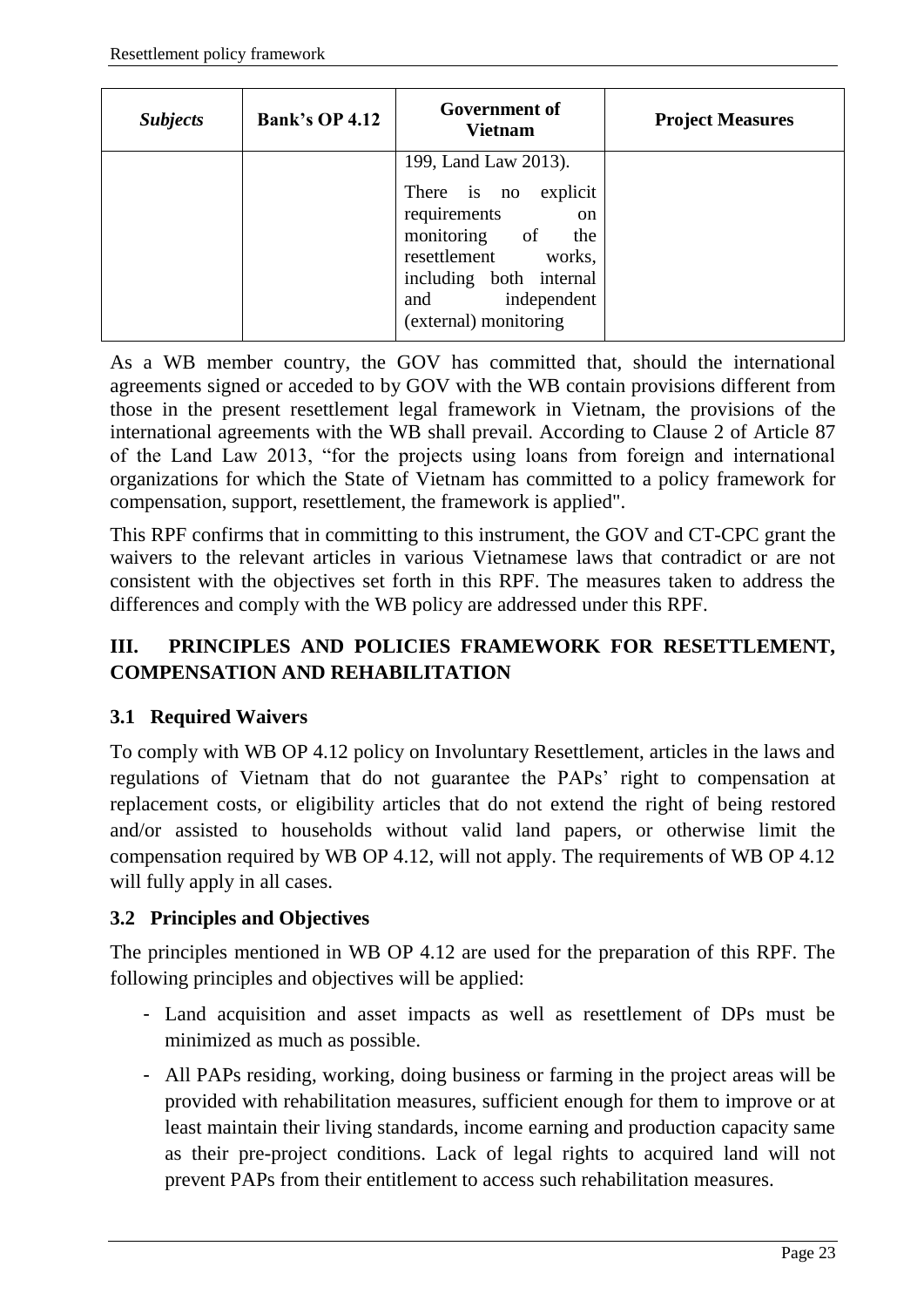- Plans for land acquisition and other assets and provision of rehabilitation measures must be taken under the consultation with PAPs to minimize their disturbance. Entitlements shall be provided to PAPs prior to the expected commencement of works at the respective project areas.
- Existing public services shall be maintained or improved.
- Budget for resettlement shall be available in the project implementation stages.
- The executing organization must ensure the design, planning, consultation and implementation of the RP effectively and timely.
- Checking, monitoring and evaluating the implementation of RP timely and effectively should be conducted.
- All PAPs who have assets within or reside within the area of project land-take before the cut-off date are entitled to compensation for their losses as per this RPF. Those who have lost their income and/or subsistence will be eligible for livelihood rehabilitation assistance based on the criteria of eligibility defined by the project in consultation with the PAPs. If, by the end of the project, livelihoods have been shown not to be restored to pre-project levels, additional measures should be considered.
- Agricultural land lost will be compensated "land for land", or in cash, according to PAP's choice and the availability of local land fund. The choice of land for land must be offered to those losing 20% or more of their productive land (10% or more of their productive land for the vulnerable). For Can Tho city, because its agricultural land fund is considered not available for the option of "land for land" compensation, PAPs will be compensated in cash at 100% of the replacement cost. Those who lose from 20% or more (from 10% or more for the vulnerable) of the productive land will receive the project income restoration measures.
- PAPs who have to relocate will be arranged for resettlement as regulated; their houses, lands and other properties affected by the project will be compensated in cash at full replacement cost.
- Compensation for all residential, commercial, or other structures will be offered at the replacement cost, without any depreciation of the structure and without deduction for salvageable materials.
- The PAPs will be provided with a transportation allowance for transporting personal belongings and assets to a new resettlement place, in addition to the compensation at replacement cost of their houses, lands, and other properties.
- Announcement of acquiring land for the project to PAPs will be made by a state competent agency before at least 90 days for agricultural land and 180 days for non- agricultural land. The announced contents include a plan of land acquisition, investigation, surveys, and detail measurements.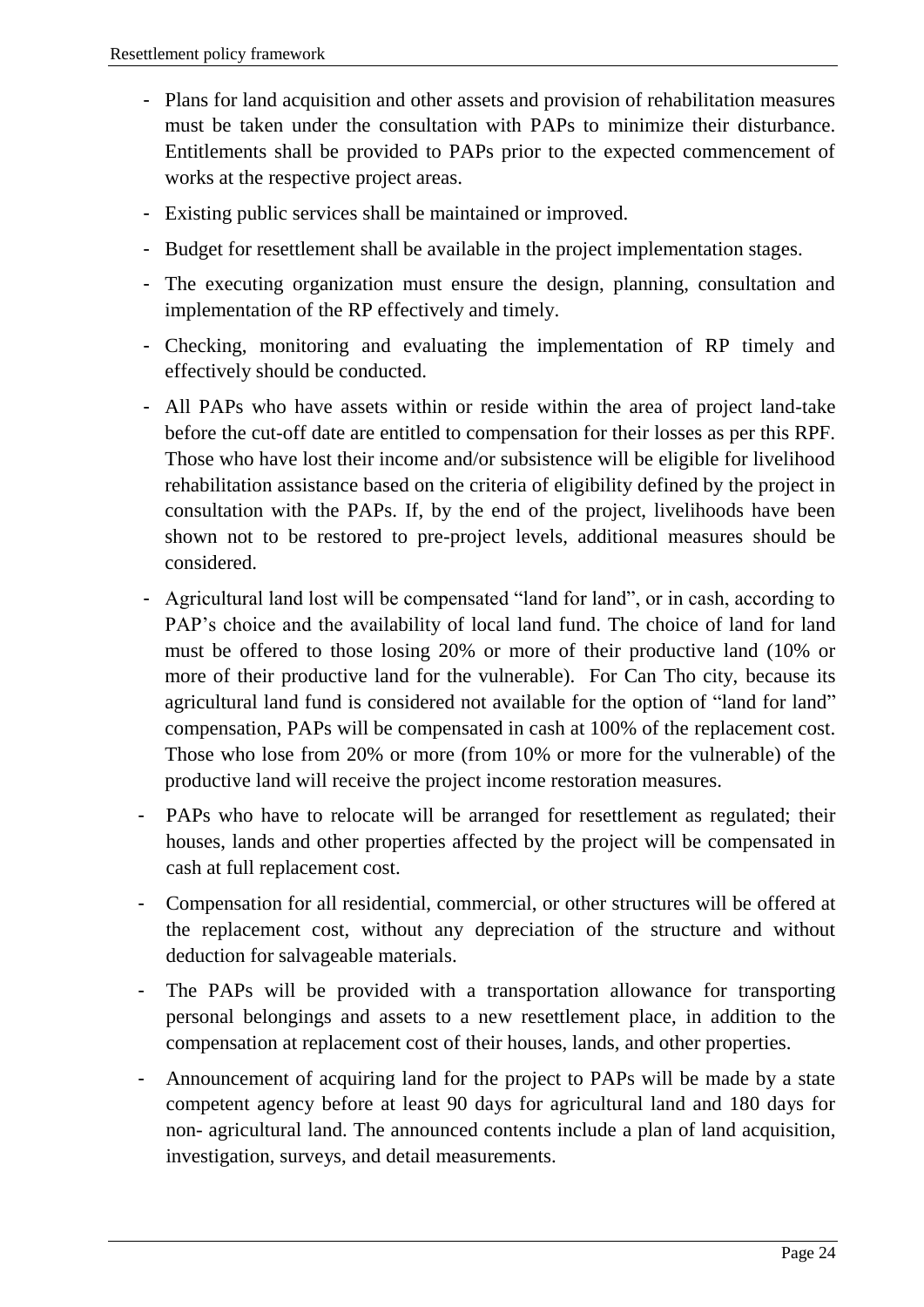- Handing over the acquired lands to the project will be made by 30 days since PAPs have received full compensation or assistances from the project.
- Public services and resources at the resettlement area will be improved to be better than that in PAP's previous resettlements.
- Temporary resettlement: Relocation of any households more than once, should be avoided because it leads to PAPs being impacted twice or more and will slow down the livelihood restoration time. If this happens, these households should be considered for additional benefits as they have been impacted twice. Temporary resettlement only occurs If the PMU-ODA has verified that temporary resettlement is unavoidable for such reasons as:
	- $\triangleright$  DPs who are planning to resettle in the project resettlement site are requested to hand over their land to the project but the project resettlement site has not been ready for them to move in.
	- PAPs whose houses are partly affected and necessary to be rebuilt or repaired need temporary resettlement during the time of rebuilding or repairing their houses.
	- $\triangleright$  DPs who select the self relocation option need temporary resettlement during the time of looking for new residing places.

#### <span id="page-24-0"></span>**3.3 Compensation Policies**

#### <span id="page-24-1"></span>**3.3.1 Compensation Policy for households' residential land**

#### **a.** *Land users are entitled to be compensated (***Legal and legalizable land users)**

- The project affected land-users will be compensated for the actually affected area in cash at 100% of the replacement cost;
- In case, PAPs losing residential land and their remaining land is not viable enough according to threshold identified in Can Tho City resettlement policy, for their residence (ineligible for building new house as stipulated), if the PAPs agree, the state will acquire the remaining land and compensated in cash at 100% of the replacement cost;
- Land-users who are eligible for compensation of acquired land (legal and legalizable land-users) but their lands are in dispute will be compensated at 100% of the replacement cost and they will receive the compensation amount only when their disputes are resolved. The compensation amount will be kept in an escrow bank account.

#### *b. Land users are not eligible to be compensated including those living beyond canals/rivers*

The households whose land is affected will be assisted in cash with an amount of least 60% of the land at the replacement cost. PAPs who have their houses encroaching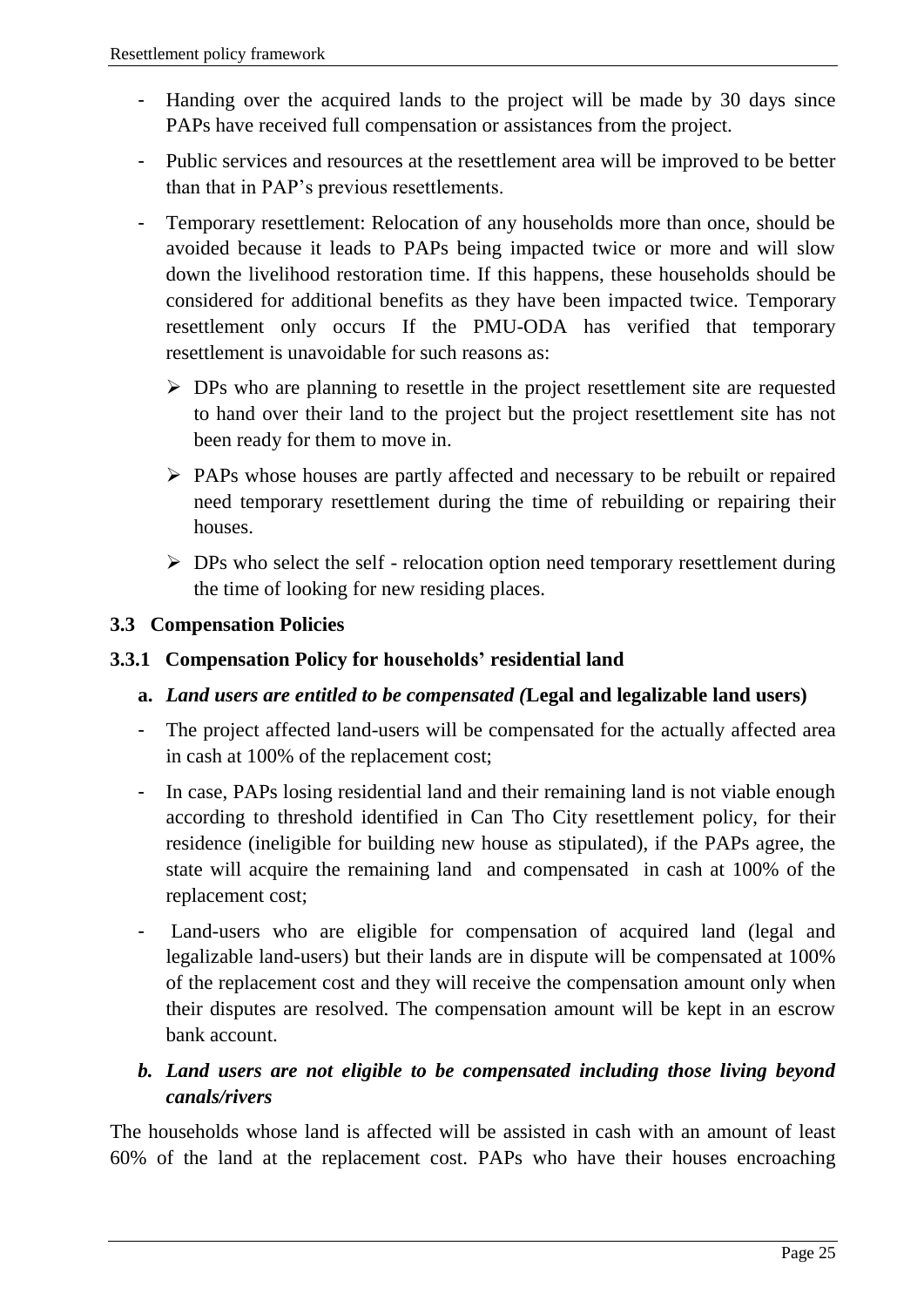beyond canals/rivers, the affected land area will be calculated as per area of the largest floor of their houses but not exceed the land allocation quotas stipulated by CT-CPC.

#### <span id="page-25-0"></span>**3.3.2 Compensating policies for affected non-agricultural land with structures on land**

- If affected lands are eligible to the compensation, PAPs will be compensated in cash at 100% of the replacement cost.
- If affected lands are not entitled to be compensated, PAPs will be assisted in cash with an amount of at least 60% of the land at the replacement cost. Severly affected persons and vunreble households will be allowanced to ensure their livehood restoration. Severely affected persons and vulnerable households will be supported to ensure their livelihood restoration.

#### <span id="page-25-1"></span>**3.3.3 Compensation policies for agricultural Land**

#### **i. For land users entitled to the compensation (Legal and Localizable land users)**

- If PAPs area acquired is less than 20% (10% for the vulnerable) of their total productive land and the remaining area is economically viable according to threshold identified in Can Tho City resettlement policy, PAPs will be compensated by cash at 100% replacement cost for the acquired area.
- If PAPs have loss of 20% or more (10% or more for the vulnerable) of their total arable land of household or the remaining area is not economically viable according to threshold identified in Can Tho City resettlement policy, PAPs will be compensated by cash at 100% of the replacement cost, while receiving income rehabilitation measures such as extension services, vocational training, access to credit or others based on aspiration of the PAPs.

#### **ii. For land users with no legal rights or claim on land**

- PAPs whose affected land used before 01 July 2004 will be supported in cash with 100% of the land at the replacement cost;
- PAPs whose affected land used after 01 July 2004 will be assisted in cash with not less than 60% of the land at the replacement cost.
- The supported land areas are within the land allocation quotas under Article 129, Land Law 2013.

#### **iii. For users hiring land affected**

PAPs who use public land (or reserves) with a previous agreement on returning the land to the Government whenever it requests will not be compensated for land lost, but compensated for crops, trees, and other assets on land in cash at the replacement cost, while PAPs will be assisted in recovering the loss of investment in the affected land with an amount equal to 30% of the affected land value at the time of acquisition.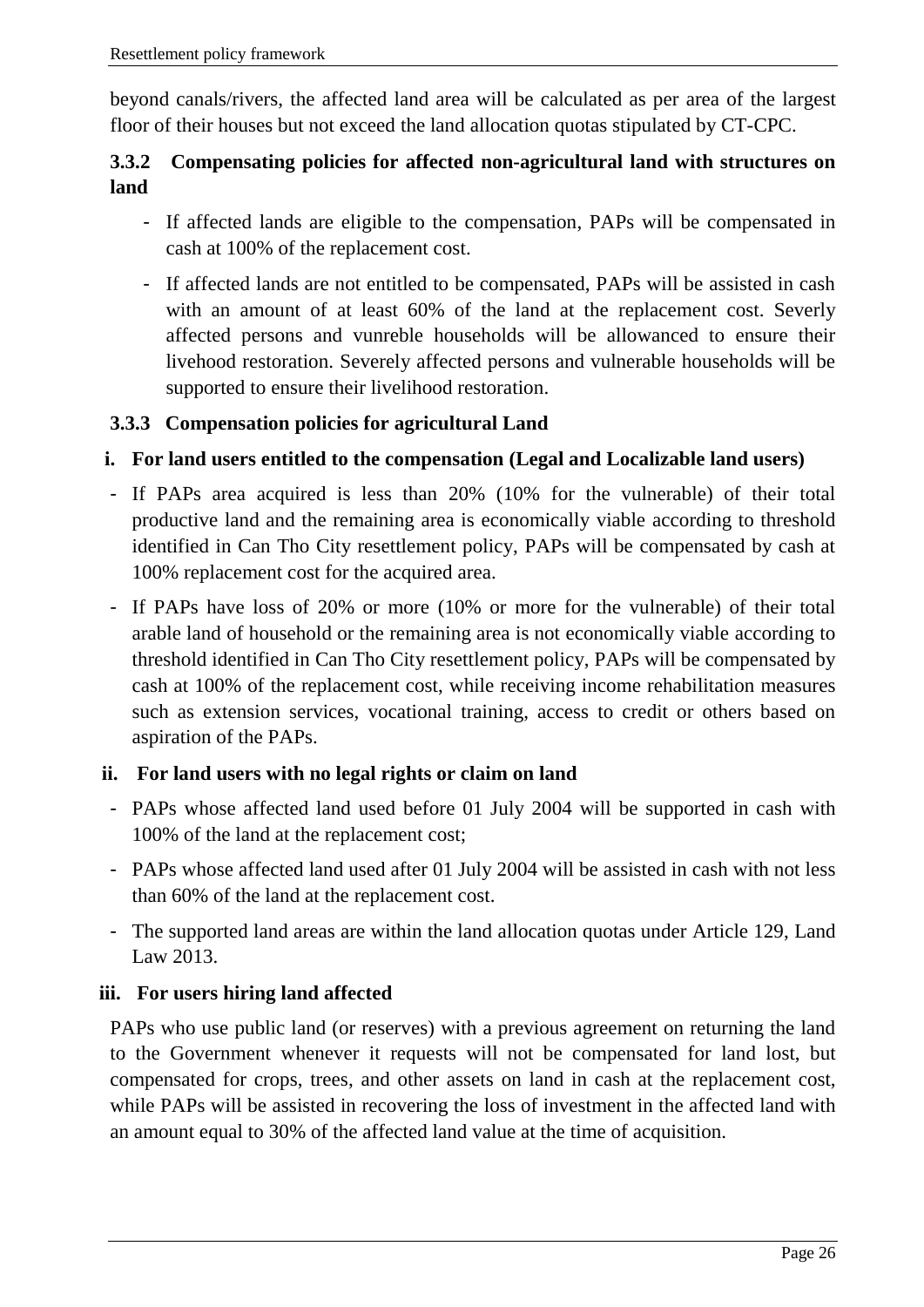#### <span id="page-26-0"></span>**3.3.4 Compensation policies for loss of House/Structures including those living beyond canals/rivers**

- (i) Regardless of their titles to the affected land or construction permit for the affected structures/houses, compensation or assistance in cash will be made for all affected private-owned houses/structures at 100% of the replacement costs. For houses/structures being partly affected but the remaining area is insufficient to be used, compensation or assistance in cash will be made at 100% of the replacement cost for the whole affected houses/structures. In case the remaining area of the affected houses is sufficient to be repaired for living, the PAPs will be paid in cash at 100% of the replacement cost for the dismantled area, while being provided with an additional amount equivalent to 30% of the replacement cost of the dismantled portion to rehabilitate the houses/structures to be better. The replacement cost is counted for rebuilding the new houses/structures with the similar quality without deductions of depreciation or salvageable materials.
- (ii) PAPs whose houses/structures built on encroached land beyond canals/rivers will be supported in cash at 100% of the replacement cost to rebuild their new houses/structures.
- (iii)For affected state-owned houses/structures, compensation in cash will be made at 100% of the replacement cost for the remaining value of the houses/structures after the deduction of the used values that have been annually recorded by a state competent agency. The payment will be submitted to the city state treasury, following the state financial procedures.

#### <span id="page-26-1"></span>**3.3.5 Compensation policies for tenants**

Tenants who are leasing state houses for living: (i) will not be compensated for the land area and houses owned by the state but fully compensated in cash at the replacement costs for the improved, repaired and upgraded works; (ii) will be entitled to rent or buy plots in the project resettlement area to resettle with minimum area; (iii) if the project has no plot in its resettlement site for them to rent/buy, DPs will be supported in cash with not less than 60% of the replacement cost of land and house to be self - resettled (Item 2, Article 14, Decree 47/2014/ND-CP dated May 15, 2015);

Tenants who are leasing private houses for living purposes will be provided with transportation allowance for moving assets to their new residential areas.

#### <span id="page-26-2"></span>**3.3.6 Compensation policies for Loss of trees and domestic animals**

Cash compensation at full replacement cost will be made to PAPs at time of compensation for the trees/ domestic animals planted/raised on the land;

Where affected trees/animals can be removed to new places, compensation will be paid for the loss of the trees/animals plus the transportation cost.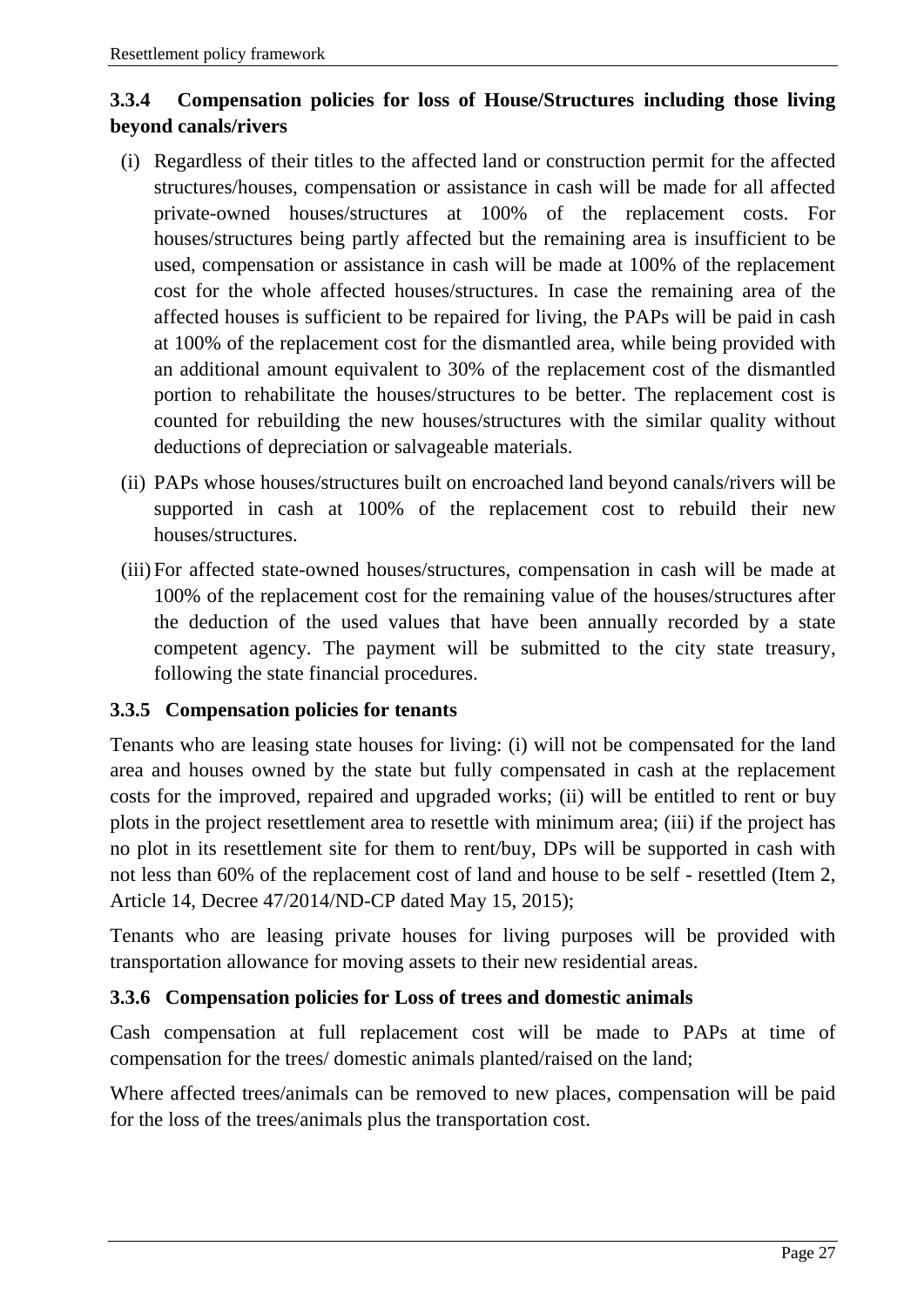#### <span id="page-27-0"></span>**3.3.7 Compensation policies for Loss of Income and/ or Business/ Productive Assets**

For PAPs losing income and/or business/productive assets as a result of land acquisition, the mechanism for compensating will be:

- (i) Allowance for Business Loss: All affected businesses and production households having a register business whose income is affected will be compensated and/or supported for losses in business equivalent to 50% of their actual annual income based on their average yearly income as declared with local taxation agency over three previous years.
- (ii) PAPs whose small business or service establishments at home without tax register are permanently affected by the project will receive an allowance of VND 2,000,000 to 10,000,000.
- (iii) PAPs whose small business or service establishments at home without tax register are temporarily affected by the project will receive an allowance of VND  $1,000,000 - 5,000,000.$
- (iv) Employees who have had the labor contracts at least for 12 months with the private or state enterprises/businesses or organizations that are affected by the project and have to relocate will have an allowance equivalent to the minimum salary as per the City regulations to affected employees during the transition period with a maximum of 6 months.

#### <span id="page-27-1"></span>**3.3.8 Compensation policies for Affected Public Utilities**

If some public infrastructures/buildings are damaged by the project, the PMU-ODA shall consult with affected communities and specify that these structures are restored or repaired soon to mitigate negative impacts on communities and the affected communities do not pay for such repair costs.

#### <span id="page-27-2"></span>**3.3.9 Compensation policies for affected graves/tombs**

Compensation for the removal of graves/tombs will include the cost of excavation, relocation, reburial and other related costs, which is relevant to customary requirements. The removal option and level of compensation to the affected will be decided in consultation with the affected families/communities based on Can Tho City decision at the time of compensation.

#### <span id="page-27-3"></span>**3.3.10 Compensation policies for other assets**

Households' other assets are affected such as: Telephone line, water meter, electric meter shall be compensated in cash as regulated;

PAPs whose cable TV, internet access (subscription), wells affected by the project shall be compensated in cash with an amount equal to value of the new installation.

#### <span id="page-27-4"></span>**3.3.11 Compensation policies for temporary impacts during construction**

If private or state structures are temporarily affected by contractors during construction phase, contractors shall have to bear all responsibilities for compensation to the affected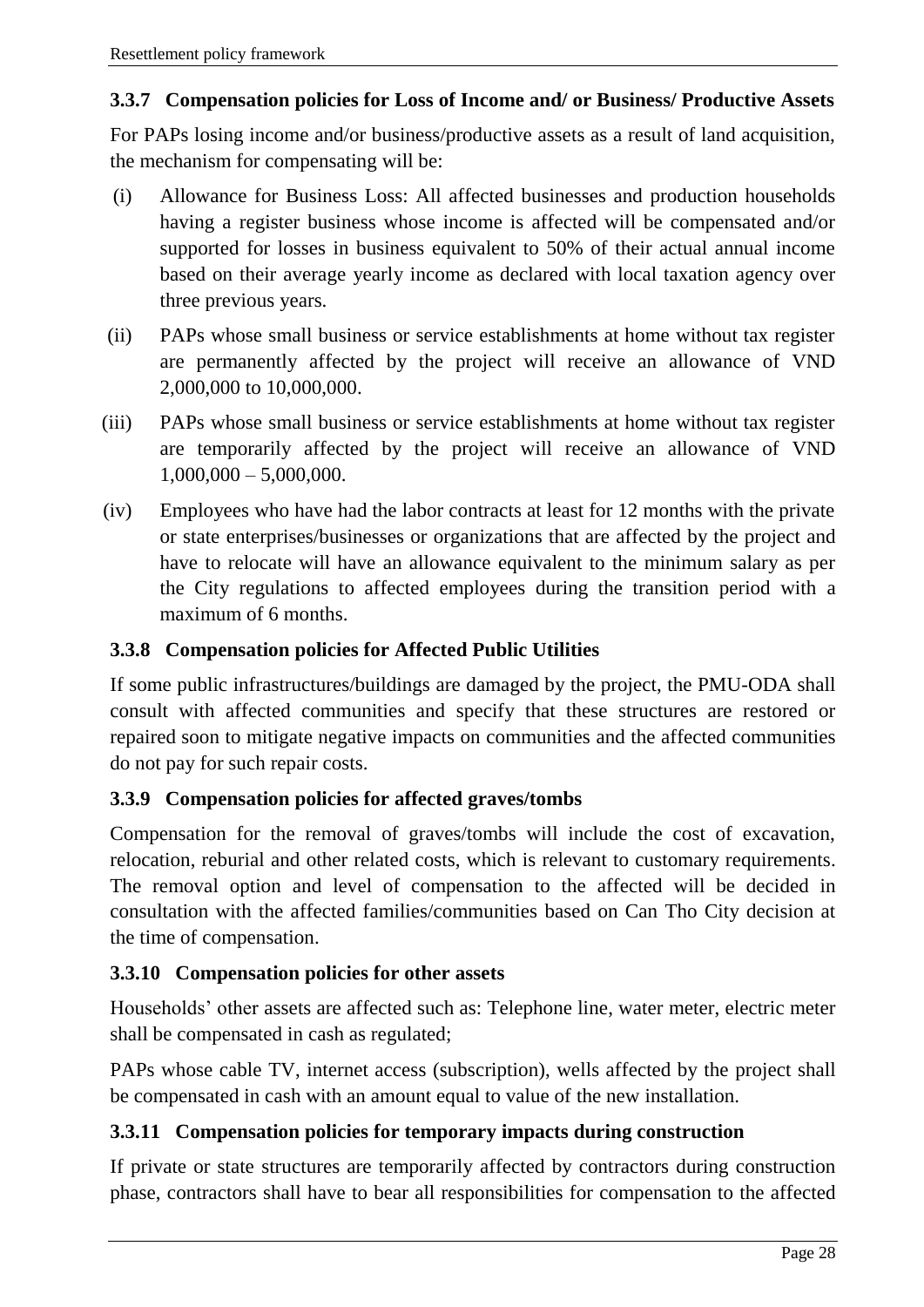at the replacement cost as those are permanently affected by the project. Temporarily affected land shall be assisted to be rehabilitated to its original or better conditions.

#### <span id="page-28-0"></span>**3.4 Allowance and rehabilitation assistance in the transition period**

In addition to direct compensation for property damage, the PAPs will receive additional payments to cover the costs of the transition. The support level including inflation and rising costs will be taken into account at the time of payment. These grants include, but are not limited to:

#### <span id="page-28-1"></span>**3.4.1 Supporting for moving and temporary residence**

#### *Support moving to new residential areas:*

- (i) RPs whose multi-floor houses (two floors more) are affected will be supported in transporting their assets and belongings to the new residential places with an amount of 7,000,000 VND/household when moving within the city and 9,000,000 VND/household when moving out of the city;
- (ii) RPs whose affected houses different from case (i) will be assisted in moving their assets and belongings to the new residential places with 5,000,000VND/household within the city and 7,000,000 VND/household out of the city.
- (iii) In case, AHs must be moved more than one times will be supported equivalent to times of moving according to supporting rates in the items (i) and (ii) above.

#### **Support for temporary residence:**

- (i) APs who are planning to resettle in the project resettlement site must hand over their land to the project, while the resettlement area has not been finished to be delivered to them, they will be supported in temporary resettlement during the waiting time plus three months for constructing house with a renting rate not exceeding twice of that regulated by CT-CPC.
- (ii) PAPs who are acquired partial of main houses and have to rebuild new houses on the remaining area will be supported in temporary resettlement for 03 months with a renting rate not exceeding 02 times of that regulated by CT-CPC.
- (iii) PAPs who are acquired partial of main houses and have to rehabilitate their houses will receive support in temporary resettlement for 02 months with a renting rate not exceeding 2 times of that regulated by CT-CPC.
- (iv) RPs who choose resettlement by themselves (with written commitments for selftaking care of their relocation) will be assisted in temporary resettlement for 03 months with a renting rate not exceeding twice of that regulated by CT-CPC.

#### <span id="page-28-2"></span>**3.4.2 Support for training for career change**

(i) PAPs whose agricultural land being cultivated is affected (confirmed by their WPCs) will be supported for job training and job change with an amount of 01 to 05 times of the land price for the acquired land area based on CT-CPC Decision on Resettlement; and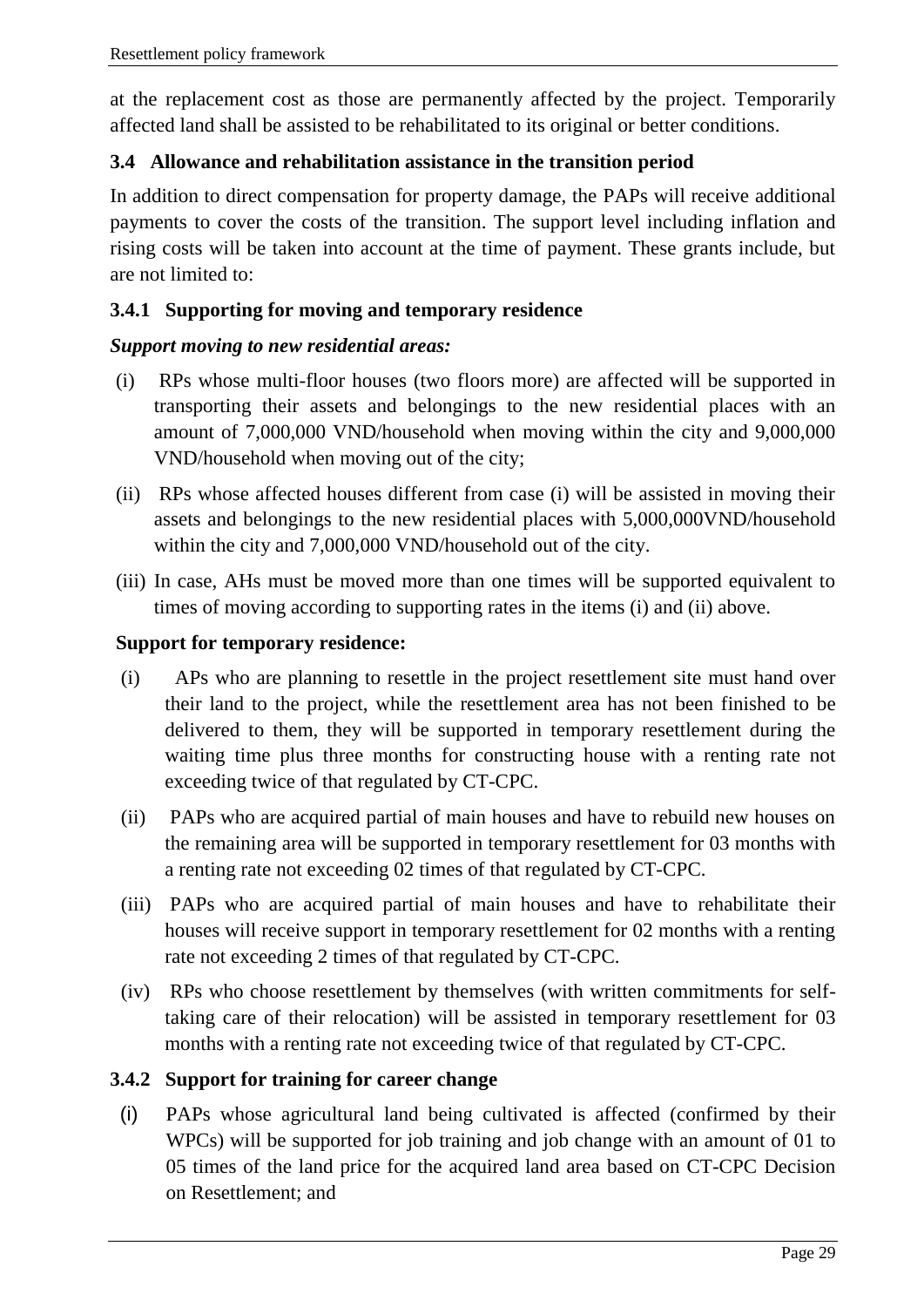(ii) In case, PAPs whose agricultural land is affected and need a training or apprenticeship, they will be admitted to a vocational center within the city with the exemption from tuition fees for such training course for those within working ages (not applicable for those who enroll for vocational trainings outside the city).

#### <span id="page-29-0"></span>**3.4.3 Allowance for life and production stabilization**

- (i) PAPs whose agricultural land is affected with 20% to 70% (10% to 70% for vulnerable households) will be supported one time by money equivalent to 30kg of rice per month for one person based on local average price at the time of support for living stability within 6 months if not relocated and within 12 months if relocated; and
- (ii) PAPs with more than 70% of their agricultural land affected will be supported with the amount mentioned in (i) within 12 months if not relocated and within 24 months if relocated.

#### <span id="page-29-1"></span>**3.4.4 Allowances targeted to the vulnerable to be relocated**

Apart from the compensation and support regulated by the policies, the vulnerable who must relocate will have a further allowance to facilitate them in rehabilitating their life sooner with the following specific amount:

- (i) DPs who belong to poor households with poor certified records will receive a support amount of 7,200,000 VND/household.
- (ii) DPs who are the other vulnerable will be supported with 3,000,000 to 5,000,000 VND/household.
- (iii) DPs who belong to social policy families will be supported with VND 2,000,000 per household.
- (iv) Retirees and those under the social policy assistance will be support 1,000,000/HH.

<span id="page-29-2"></span>**3.4.5 Rewards for delivery land on schedule:** According to the regulation of CT-CPC, but not less than 1,000,000/HH.

#### <span id="page-29-3"></span>**3.5 Policies for Resettlement Issues**

Households or individuals who have all their legal houses and land acquired and their remaining parts of land are less than the limits of local land allocation; (i) will be entitled to resettlement arrangement; and (ii) in case the compensation for affected land is lower than the investment cost of a land plot in resettlement site, the households will be supported by the project for such difference, however, the support amount will not be in excess of the difference between the land compensation cost and cost for an minimal land plot of the local allocation.

Other land-users who are not eligible for the project land compensation (include Households who have land encroach canals) and have no shelters in their ward, which is confirmed by local authorities will be allocated minimum land plots in the project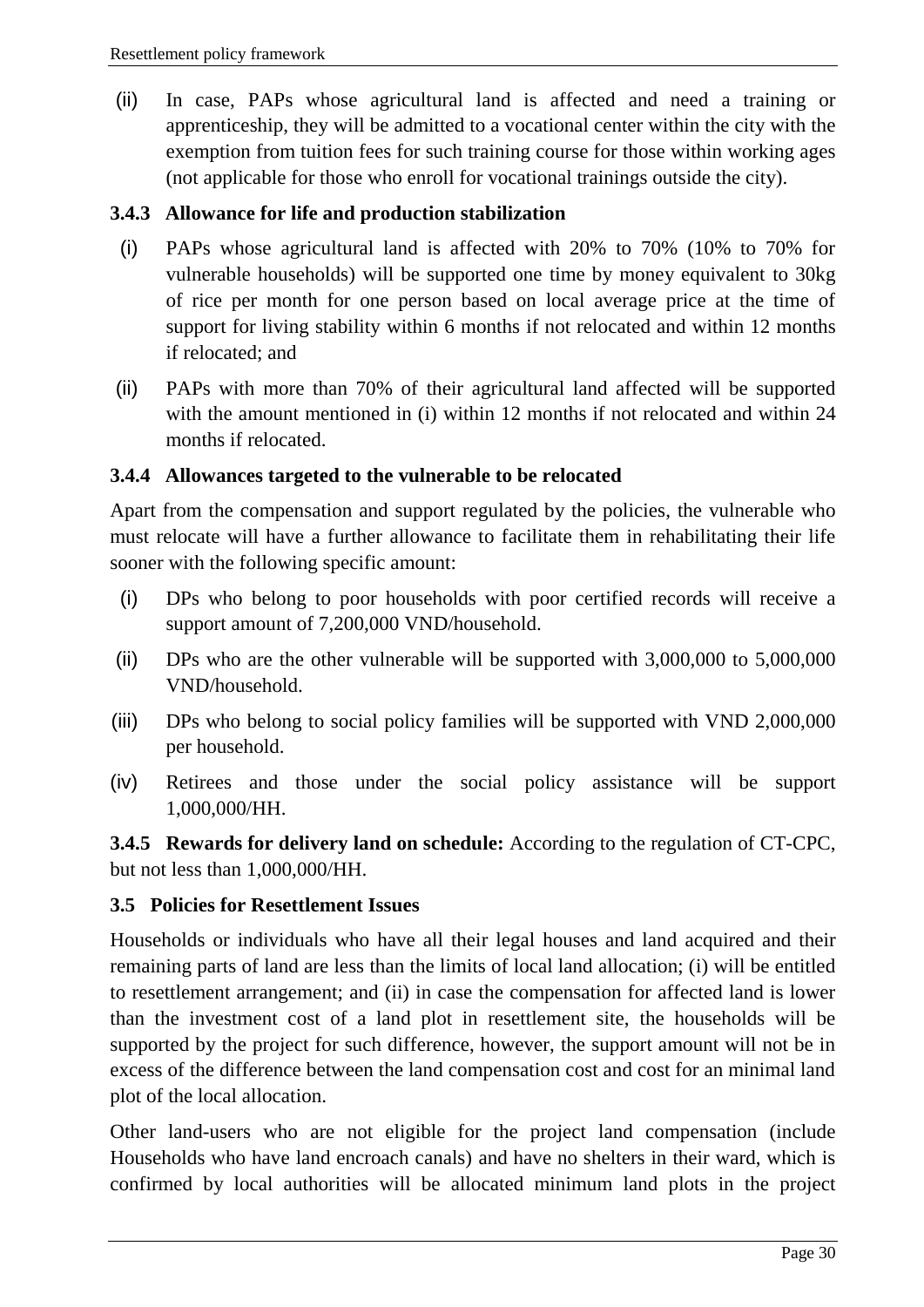resettlement site for building houses and pay land-use fee; in case DPs cannot afford it, they will be considered to be in debt of the land use levy.

Relocation alternatives: There are three (03) major options for relocation, namely (i) serviced resettlement site where AHs are provided plots of land in the resettlement site; (ii) self – relocation where AHs are entitled to compensation/resettlement for the land but prefer to find their new residential areas by themselves and (iii) Resettlement in place, in case AHs whose residential land is acquired but still have agricultural land or garden land planned to be a residential area by CT - CPC. They should be supported to change the agricultural land into residential land for building a house.

DPs who select self- relocation will be supported as follows:

- (i) Those who are entitled to be provided with a lot of land in the project resettlement site will be assisted in cash with an amount of 1.5 times of the rate regulated by CT-CPC  $(1.3 \text{ million/m}^2 \text{dong according to Decision No } 15/2014/\text{QD-UBND})$ dated 13 November, 2014 by CT-CPC).
- (ii) Those who are entitled to buy minimum land plots in the resettlement area will be supported in cash with an amount of 50% of case (i).

Pursuant to the resettlement requirements, the PMU-ODA shall prepare the project resettlement site in the city for DPs who are eligible for resettlement and have resettlement demand. The resettlement site must ensure basic social infrastructures and services for people living at new places at least equal to or better than their previous places.

#### <span id="page-30-0"></span>**IV. ELIGIBILITY CRITERIA AND ENTITLEMENTS**

#### <span id="page-30-1"></span>**4.1 Project affected people (PAP)**

#### **(i) Individuals/families**

People directly affected by the project - through the loss of land, residences, crops, structures, business, assets, or access to resources, are:

- Persons whose agricultural land will be affected (permanently or temporarily) by the Project;
- Persons whose non agricultural land but not residential land will be affected (permanently or temporarily) by the project;
- Persons whose residential land/houses will be affected (permanently or temporarily) by the Project;
- Persons whose leased state/private houses/ land will be affected (permanently or temporarily) by the Project;
- Persons whose businesses, occupations. or places of work will be affected (permanently or temporarily) by the Project;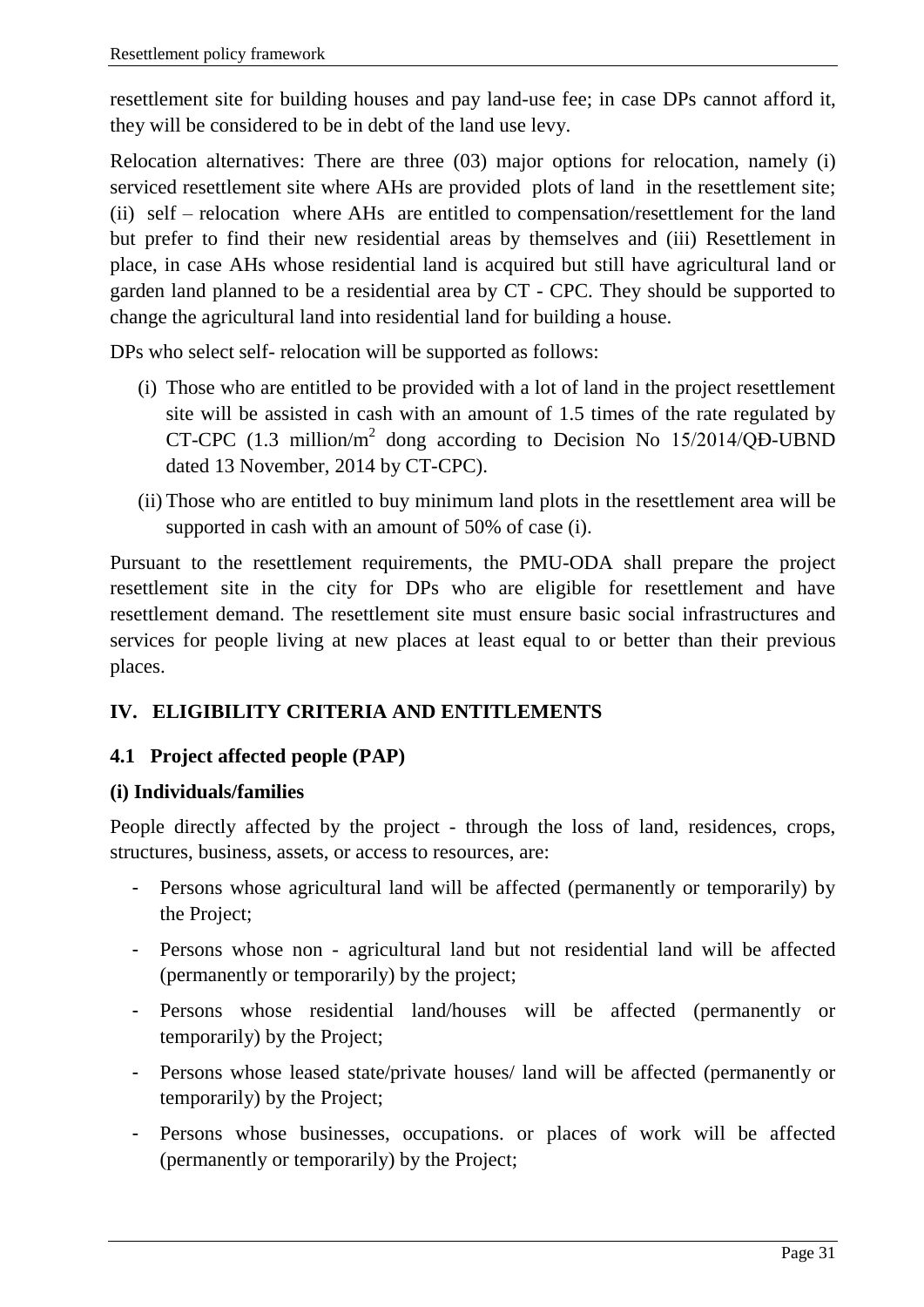- Persons whose trees and domestic animals will be affected in part or in total by the Project;
- Persons whose other assets or access to those assets will be affected in part or in total by the Project; and
- Persons whose livelihoods will be impacted (permanently or temporarily) due to restriction of access to protected areas by the Project.

#### **(ii) Community/state assets, facilities**

- Community assets and facilities that will be temporarily/permanently affected by the project;
- Land, houses, structures of state that will be temporarily/permanently affected by the project;

#### <span id="page-31-0"></span>**4.2 Identification of vulnerable groups**

Based on the initial rapid socioeconomic surveys, the vulnerable groups will generally include the following:

- The poor and social policy families identified by DOLISA of the city and registered at commune/ward level;
- People who, by virtue of gender, ethnicity, age, physical or mental disability, economic disadvantage or social status, may be more severely affected by economic or physical displacement than others.

#### <span id="page-31-1"></span>**4.3 Entitlement**

With respect to a particular eligibility category, entitlements are the sum of compensations and other forms of assistance provided to PAPs. Please refer to Annex 1 for the Full Entitlement Matrix.

#### <span id="page-31-2"></span>**V. CONSULTATIONS WITH PROJECT AFFECTED PEOPLE'S**

This chapter describes briefly how the consultation has to be conducted with project stakeholders, particularly with potentially affected households, in order to prepare this RPF and the RP, while suggesting key consultation principles that should be adopted when consulting with project stakeholders during the preparation and implementation of project.

#### <span id="page-31-3"></span>**5.1 Objectives of Public Information and Consultation**

Information dissemination to PAPs and involved agencies is an important part of project preparation and implementation. Consultation with PAPs and ensuring their active participation will reduce the potential for conflicts and minimize the risk of project delays. This will also enable the Project to design the resettlement and livelihood restoration program as a comprehensive development program to suit the needs and priorities of the PAPs, thereby maximizing the economic and social benefits of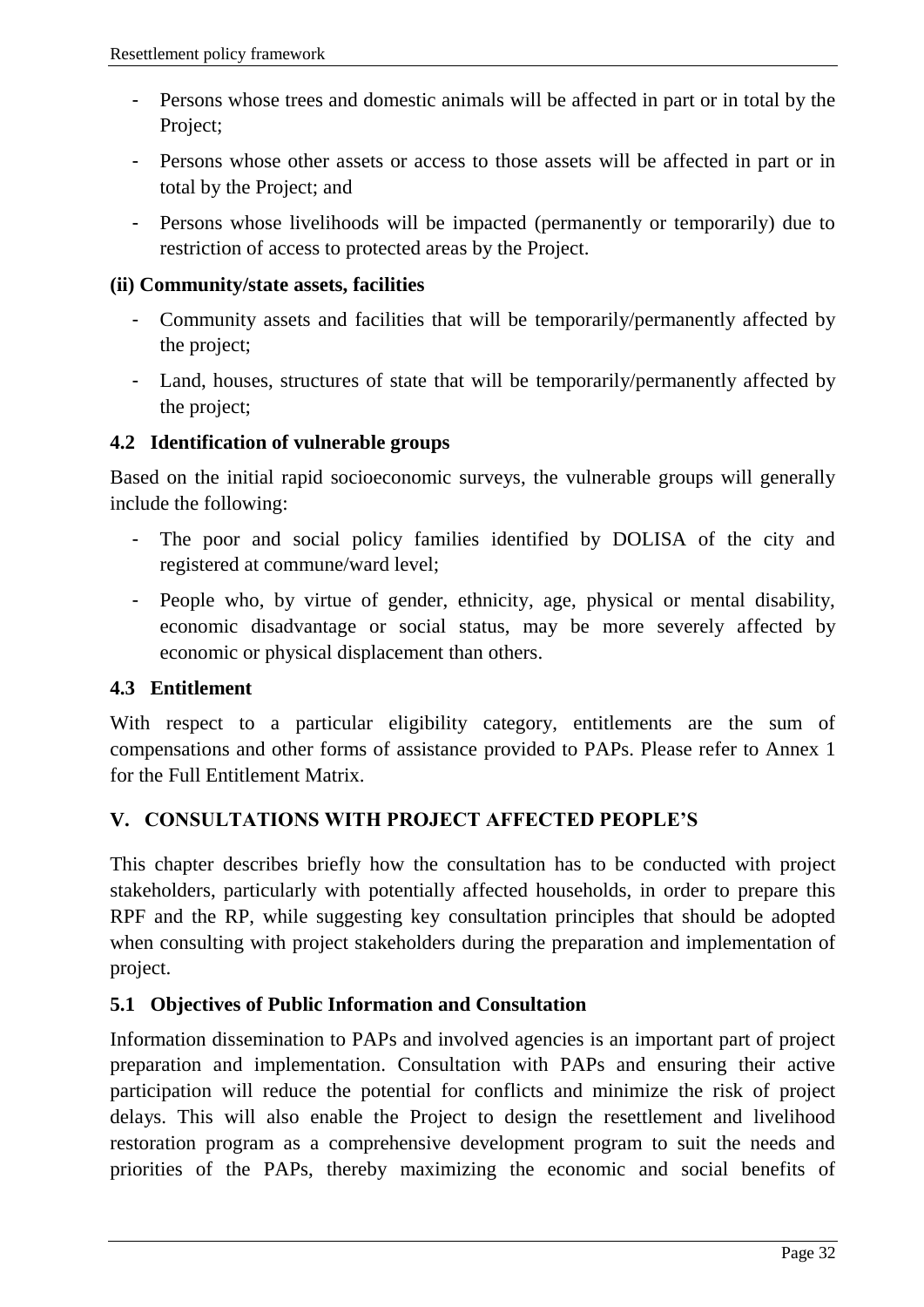investments. The objectives of the public information and consultation program are as follows:

- a. To ensure that local authorities, as well as representatives of PAPs, will be included in the planning and decision-making processes. The PMU-ODA will work closely with CT-CPC, the project DPCs and related line departments and agencies during project implementation. PAPs involvement in implementation will continue thereafter by requesting the project districts to invite PAP's representatives to be members of the DCSCCs and take part in the resettlement activities (property evaluation, compensation, resettlement, and monitoring).
- b. To fully share information about the proposed project components and activities with the PAPs.
- c. To obtain information about the needs and priorities of the PAPs, as well as receiving information about their reactions to proposed policies and activities.
- d. To ensure that PAPs are able to make fully informed decisions that will directly affect their incomes and living standards, and that they will have the opportunity to participate in activities and decision-making about issues that will directly affect them.
- e. To obtain the cooperation and participation of the PAPs and communities in activities necessary for resettlement planning and implementation.
- f. To ensure transparency in all activities related to land acquisition, resettlement, and rehabilitation.

#### <span id="page-32-0"></span>**5.2 Community consultation and participation**

Methods of information dissemination and community consultation may include the rural participatory rapid assessment method, consultations with the stakeholders, visits to affected areas, interviews of affected households, community meetings, focus group discussions and socio-economic surveys.

Even in the early stage of project preparation, local governments at all levels have been informed about the project, its objectives, components and project operations and were consulted and participated in the discussions in a constructive way about local development needs and priorities. Local authorities were consulted on the assessment of potential negative impacts of the project, measures to minimize impacts and increase benefits of the project. Local authorities were also consulted on their consensus and commitment to implement the resettlement policy as is described in the RPF. After the project is approved, central and local mass media, including TV programs and the press will widely introduce the project at public places, including information on the objectives, components and operations of the project.

Public consultation in the project implementation phase: During project implementation, the PMU-ODA will organize information dissemination and consultation with PAPs throughout the project implementation process; updating the compensation rates of the City, reaffirming land acquisition scale and impacts on assets based on the results of the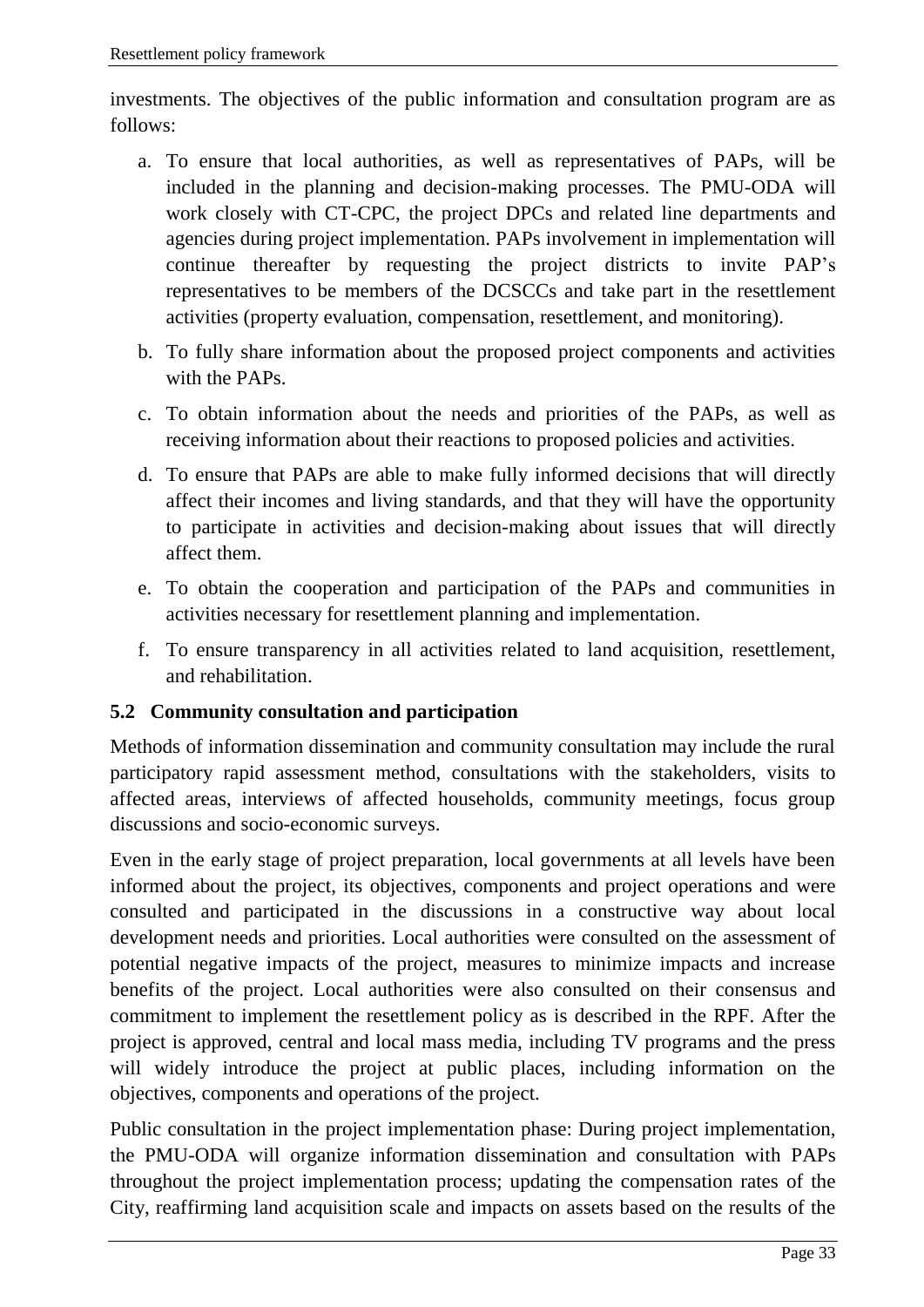detailed measurement survey (DMS), in consultation with PAPs, mailing/questions concerning the relocation plans to all RPs (a) to inform them about the resettlement plans (clearly explain the consequences of each alternative option) and the Project resettlement site and (b) suggest affected people to affirm their choice of resettlement plans.

Community meeting: Before beginning the detailed design, community meetings in each affected ward will be conducted to provide additional information for PAPs and provide opportunities for them to participate in public discussions on resettlement policy and procedures. Details are described in the following Table.

| <b>Steps</b> | Preparation and implementation of community meetings                                                                                                                                                                                                                                                                                                                           |
|--------------|--------------------------------------------------------------------------------------------------------------------------------------------------------------------------------------------------------------------------------------------------------------------------------------------------------------------------------------------------------------------------------|
|              | PMU-ODA has responsibility for preparing meeting contents and meeting<br>agenda. Meeting schedule will be registered with project WPCs so that they<br>may collaborate with the PMU-ODA in inviting PAPs with at least 30% of<br>women as expected and arranging suitable positions and time for participants.<br>Meeting contents must cover the main information as follows: |
| Step 1       | Provide PAPs with final RoW delineations of project structural items<br>and information data on project resettlement sites with adequate<br>information on physical and social infrastructures and price of<br>minimum land plots;                                                                                                                                             |
|              | Disclose the project RPF approved by PM, applying for the CTURDP.                                                                                                                                                                                                                                                                                                              |
|              | Mechanism of grievance and redress related to land acquisition and<br>resettlement established for CTURDP.                                                                                                                                                                                                                                                                     |
|              | The contents will be sent to the project WPCs at least 5 days in advance, so<br>that they could provide the PAPs with the meeting contents at least 3 days<br>before meeting starts.                                                                                                                                                                                           |
| Step 2       | Conduct community meetings to disclose clear information to all PAPs, score<br>and take ideas of PAPs into consideration during detail engineering<br>designing. The meeting should include representatives of WPCs, DCSCCs,<br>DLFDCs and PMU-ODA. Minute meetings should be prepared during the<br>meeting and signed by all representatives of stakeholders.                |
| Step 3       | Disclose the project key information, resettlement and compensation policies<br>and GRM at a place of project WPC's office where is easy to be visited by<br>PAP <sub>s</sub> .                                                                                                                                                                                                |

#### <span id="page-33-0"></span>**VI. IMPLEMENTATION ARRANGEMENTS**

#### <span id="page-33-1"></span>**6.1 Organizational Arrangements**

The implementation of resettlement activities requires the involvement of agencies at the city, district and ward levels. The CT-CPC will be responsible for the overall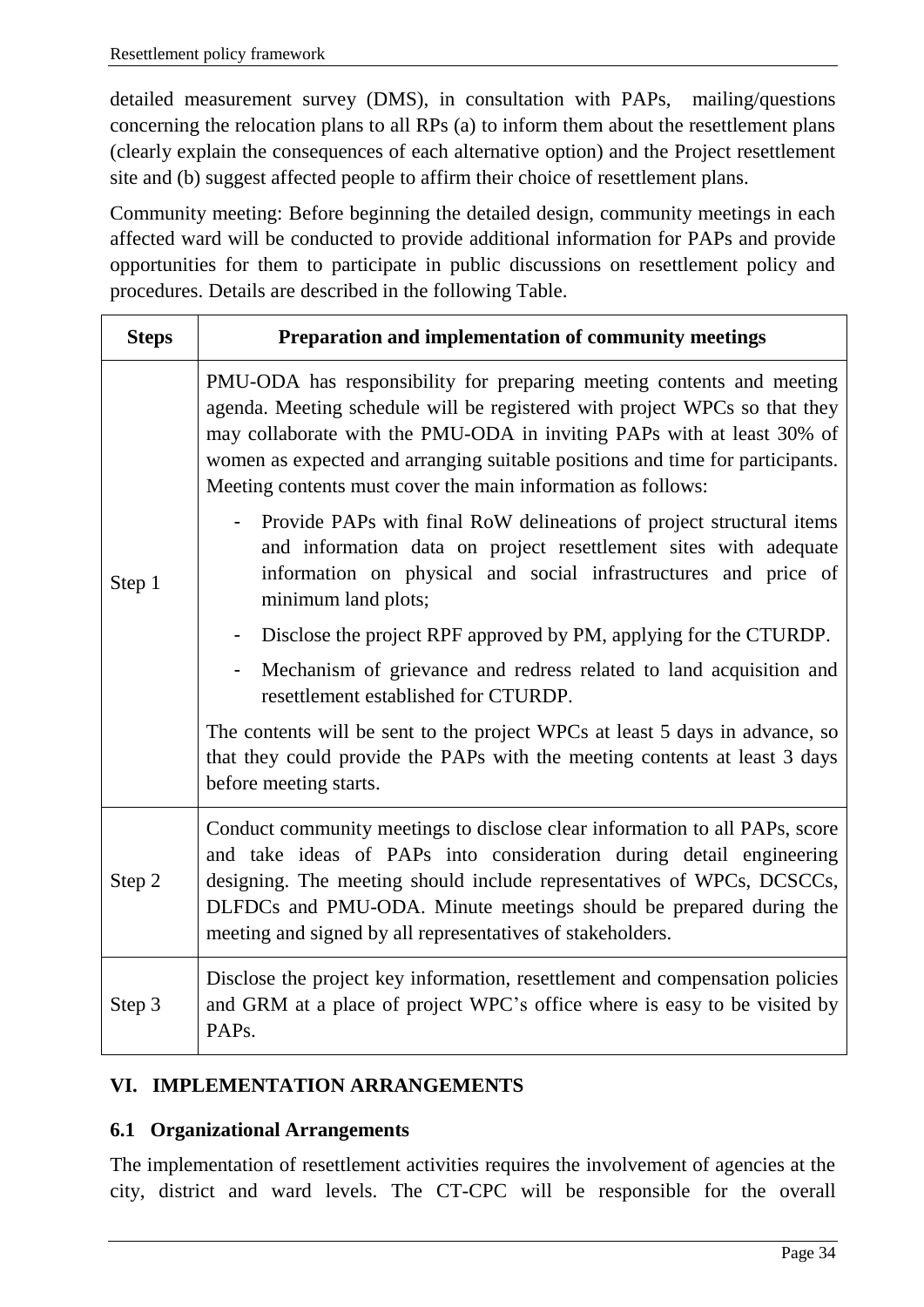implementation of this RPF and RP prepared under the RPF. The DCSCCs will be established at the project affected districts in compliance with Decree No. 47/2014/ND-CP. This RPF is a legal basis for implementing compensation, assistance and resettlement for the project.

The following is an overview of key implementation responsibilities of each unit involved in the resettlement implementation under the project.

#### <span id="page-34-0"></span>**6.1.1 City level**

CT-CPC is the highest authority to promulgate regulations, solve issues concerning guidelines and policies, and give instructions for the Project implementation and are the links of the functional organizations in the Project implementation. CT-CPC will take the below responsibilities:

- a. Promulgating regulations to solidify the mechanisms for compensation, assistance and resettlement in accordance with the laws and practices of the city.
- b. Giving instructions to its departments, divisions, agencies and DPCs for:
	- Making plans for construction of the project resettlement site to meet the requirements of compensation, site clearance and land acquisition.
	- Preparing compensation, assistance and resettlement plans within their competency.
	- Approving compensation, assistance and resettlement plans.
- c. Making decisions or authorizing chairpersons of district PCs to implement coercion for those who deliberately do not comply with the land acquisition decision made by CT-CPC.
- d. Giving instructions and punishing violations of compensation, assistance and resettlement.

#### <span id="page-34-1"></span>**6.1.2 District People Committees (DPCs)**

The DPCs will be responsible for:

- a. Giving instructions, organizing dissemination of information and mobilizing every concerned agency, household, and individual to execute the compensation, assistance and resettlement and site clearance policy pursuant to the decisions of the state competent agencies.
- b. Giving instructions to its DCSCC of preparing, assessing and approving compensation and resettlement plans based on the decentralization from the city PC; and co-coordinating to implementation of compensation, assistance and resettlement for the project set up by the LFDC belonging the DONRE;.
- c. Assessing and checking original source of lands prepared by the ward PCs.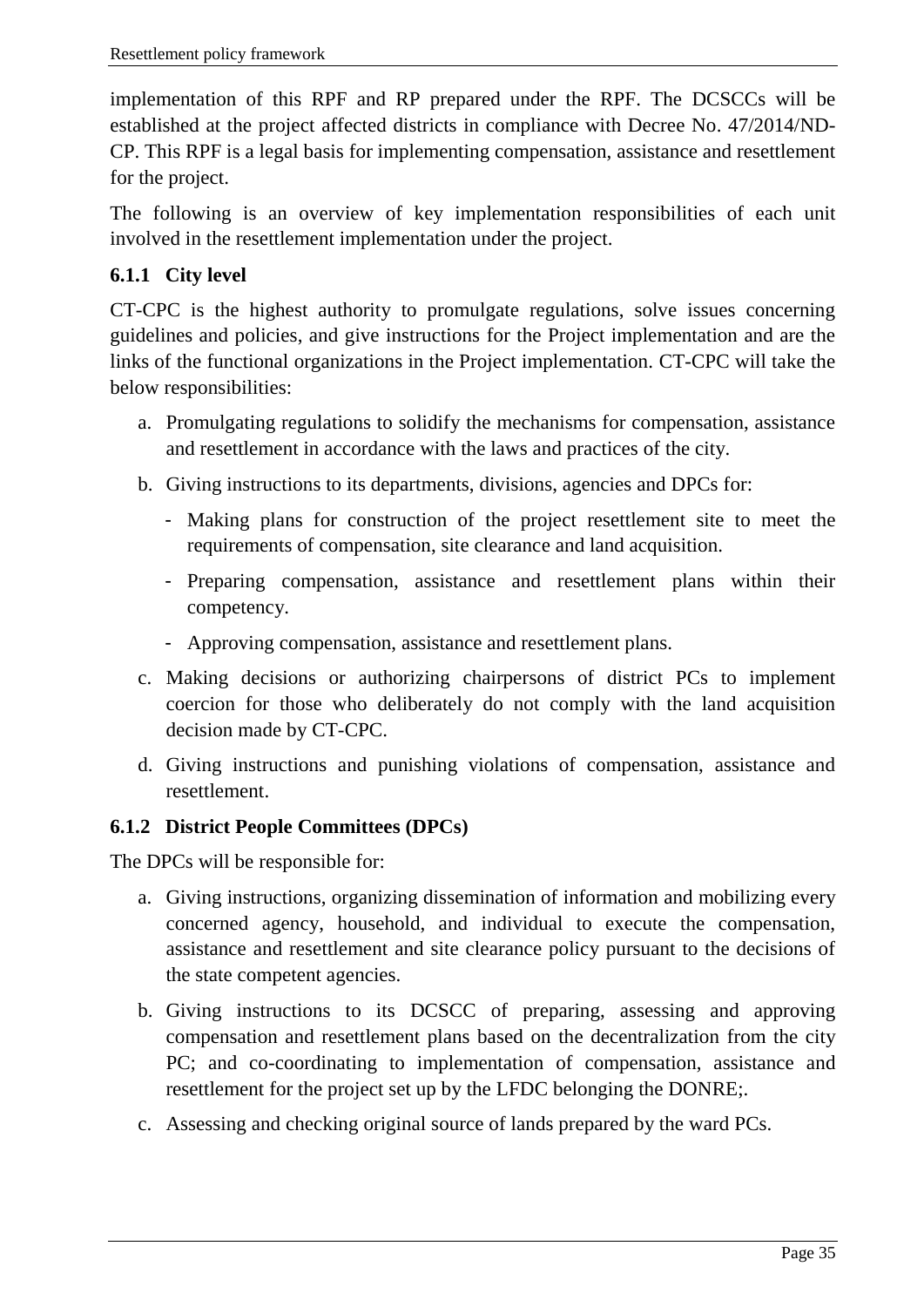- d. Coordinating with concerned departments, divisions, agencies, organizations and the PMU-ODA to develop and implement investment and construction project for local resettlement areas as assigned by the CT-CPC.
- e. Solving people's disputes, complaints, denunciations and petitions related to compensation, assistance and resettlement within their authority; making coercion decisions for site clearance and land acquisition within their competence or are authorized by the CT-CPC.

#### <span id="page-35-0"></span>**6.1.3 District Compensation and Site Clearance Committees (DCSCCs)**

DCSCCs are the agencies that support their DPCs in organizing and implementing the compensation, assistance and resettlement. DCSCCs are established by their DPCs including the following assignments:

- a. Preparing compensation, assistance and resettlement plans to submit to the competent authority for approval, and organizing the implementation of compensation, assistance and resettlement plans.
- b. Together with members of the mission teams established for the project, ensure the accuracy and legality of compensation, assistance and resettlement beneficiaries sources of the land, inventory data, and legality of assets associated with the affected land that may or may not be eligible for compensation or support.
- c. Solving petitions of compensation and assistance of beneficiaries relating to the compensation, assistance and resettlement plans, and report to its DPC the cases out of their competence.
- d. Giving instructions to the employer and local governments to implement payment for compensation, assistance and resettlement.
- e. Coordinating with the LFDC (of DONRE) for the compensation, assistance and resettlement.

#### <span id="page-35-1"></span>**6.1.4 District Land Fund Development Centers (DLFDCs)**

- a. Sign a contract with PMU-ODA, support DCSCCs in implementing compensation, assistance and resettlement;
- b. Blueprint in the implementation of RP and land clearance for the project;
- c. Support PMU-ODA in conducting community meetings to disclose the project information, RPF, GRM and information on resettlement sites;
- d. Conduct DMS of all affected assets, establishment and disclosure of detailed compensation measures of each PAP;
- e. Conduct payment of compensation and assistance to all PAPs;
- f. Receive and resolve complaints made by PAPs related to land acquisition and resettlement to be submitted to DCSCCs for further deal with the issues beyond their competent.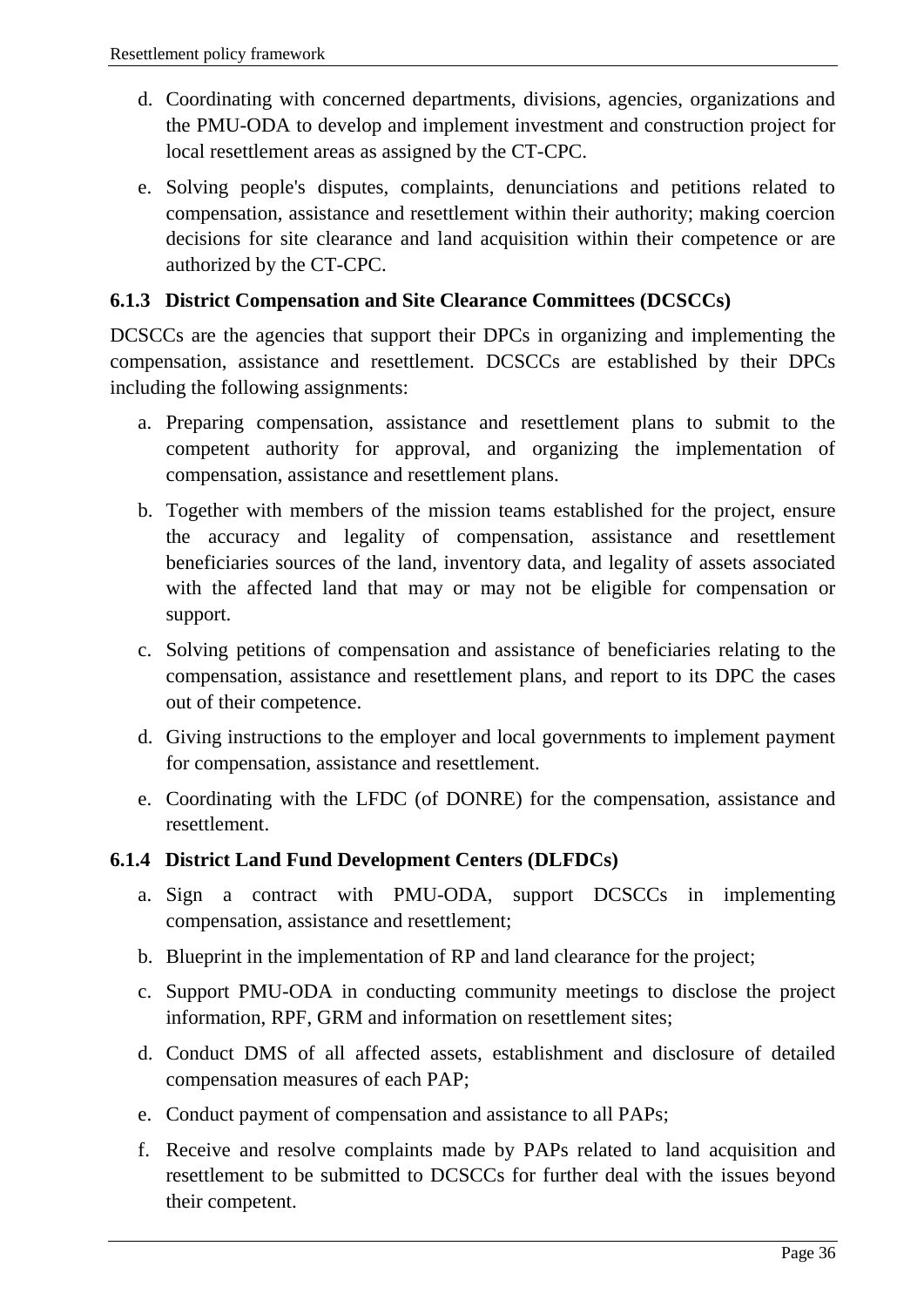#### <span id="page-36-0"></span>**6.1.5 Ward People's Committee (WPCs)**

WPC is responsible for the following:

- a. Organizing dissemination of information for PAPs about the objectives for land acquisition, and the Project policy of compensation, assistance and resettlement.
- b. Coordinating with agencies in charge of compensation, assistance and resettlement implementation to guide PAPs in enumerating and certifying their inventory of land and assets associated with land.
- c. Preparing and taking responsibility for the accuracy of the copies of documents concerning land sources, family members, registered members, beneficiaries of social policies, and proposals for resettlement of DPs.
- d. In coordination with the Employer, implementing payment of compensation, assistance and resettlement for PAPs and ensuring good conditions for the Project's site clearance.

#### <span id="page-36-1"></span>**6.1.6 Project Management Unit (PMU-ODA)**

PMU-ODA that is the implementing agency assists the investor CT-CPC and directly manages the project implementation. The PMU-ODA shall be responsible for the implementation of the Project RP and its main tasks are:

- a. Preparation of resettlement plan or updating resettlement plan to submit CT-CPC for approval;
- b. Identification of resettlement sites before organizing household relocation to new residential area;
- c. Planning detail implementation of the Resettlement and Site Clearance Plan; Signing contracts with related entities to perform the compensation, support and resettlement;
- d. Joining the project DCSCCs, providing all necessary information related to the Project and the compensation, support plans to serve the evaluation process of the DCSCCs;
- e. Instructing the implementation of project policies in compliance with the RPF and the RP of the Project;
- f. Planning and conducting internal monitoring of the implementation of resettlement activities of the Project to ensure that all activities are in compliance with the project policies;
- g. Recruiting, supervising and considering the recommendations on the process of implementing the RP regularly made by IMA;
- h. Getting sites handed over by PAPs and handing them over to the construction contractors;
- i. Preparing quarterly periodic reports on resettlement activities to the WB.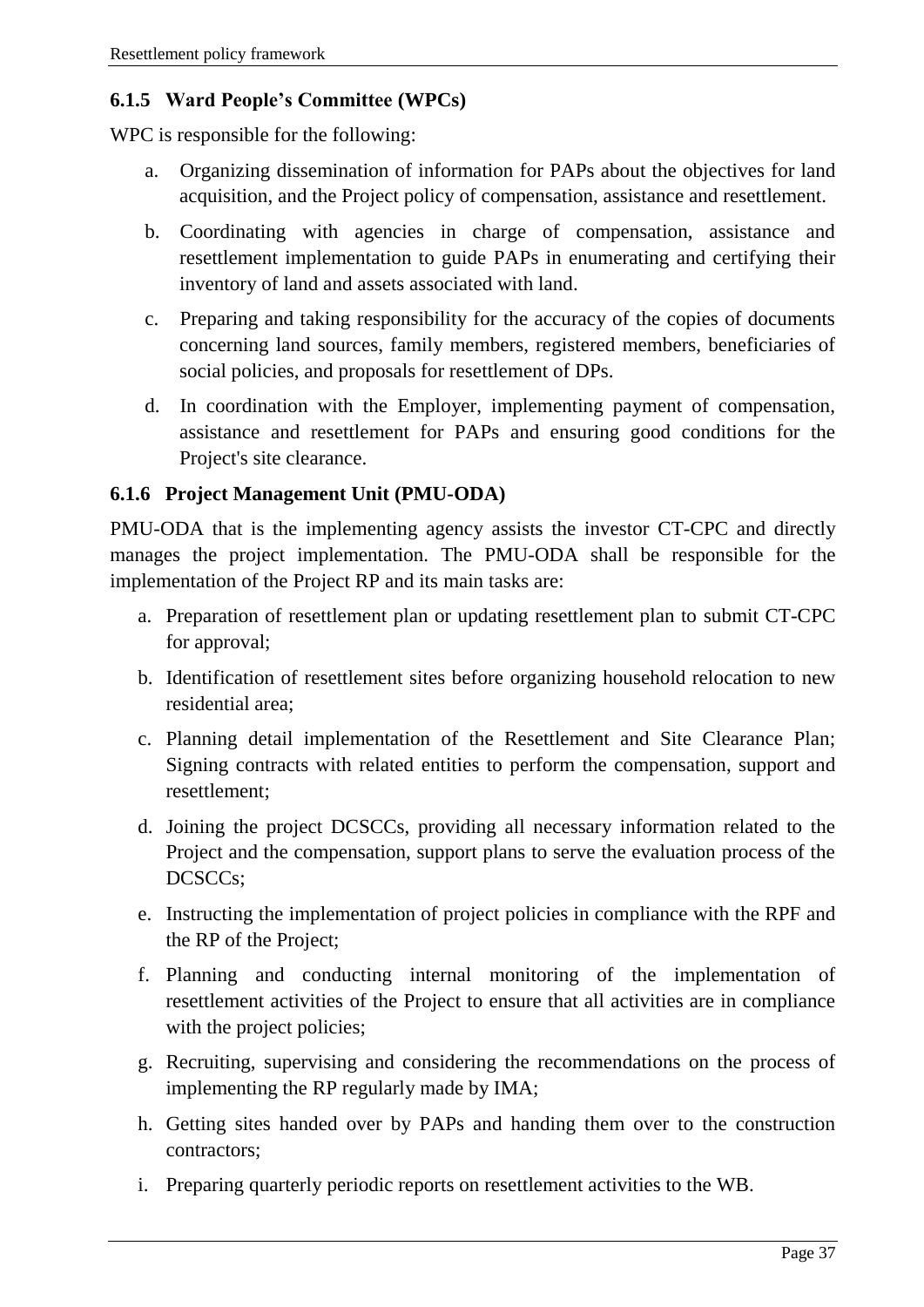#### <span id="page-37-0"></span>**6.2 Preparation of procedures for approval of RP**

#### <span id="page-37-1"></span>**6.2.1 Preparation of RP**

#### **a. Screening**

At project identification stage, an initial assessment of social issues shall be made to determine the level of impact capable of occurring due to project investment as well as land acquisition and land use changes. Based on the social appraisal result, PMU-ODA will make a decision to require a method of detailed site survey and data necessary including statistic data, studies and other results of the socio economic surveys.

#### **b. Resettlement Instruments**

The scope and details of an RP depends on the resettlement scale and complexity; therefore the two RP instruments to be tentatively applied for the Project are:

#### *b.1 Abbreviated RP*

- When the total number of affected people is less than 200 and there is no physical resettlement required for any PAPs, an abbreviated RP will be required, subject to review and acceptance by the WB.
- An abbreviated RP will cover at least the following elements: (1) census survey of affected persons and asset evaluation; (2) description of compensation and other assistance for resettlement; (3) consultation with PAPs about compensation options; (4) institutional responsibility for implementation and procedures for grievance redress; (5) arrangements for monitoring and implementation, and (6) a timetable and budget. In case of PAPs losing 10% or more of productive assets or requiring relocation, the plan must also include the socio-economic survey and the income restoration measures.
- Abbreviated RP should be completed four months before the expected commencement date of construction for project phase. Abbreviated RP should be submitted to the WB three months before the construction of project work for review and approval. The activities of compensation, resettlement and economic recovery can be started only when the WB and CT-CPC approve the abbreviated RP. The compensation payment and resettlement should be completed before signing construction contracts for project.

#### *b.2 Full RP*

- When the impact involves more than 200 PAPs and there are households losing 10% or more of their productive assets or having to be relocated, a full RP shall be made according to the terms and conditions of this RPF, and it must be approved by CT-CPC and endorsed by WB.
- A full RP needs to have the following sections: (1) description of project; (2) potential impacts; (3) objective of RP; (4) socio-economic studies; (5) legal framework; (6) institutional framework; (7) Eligibility; (8) Valuation and compensation for losses; (9) resettlement measures; (10) site selection, site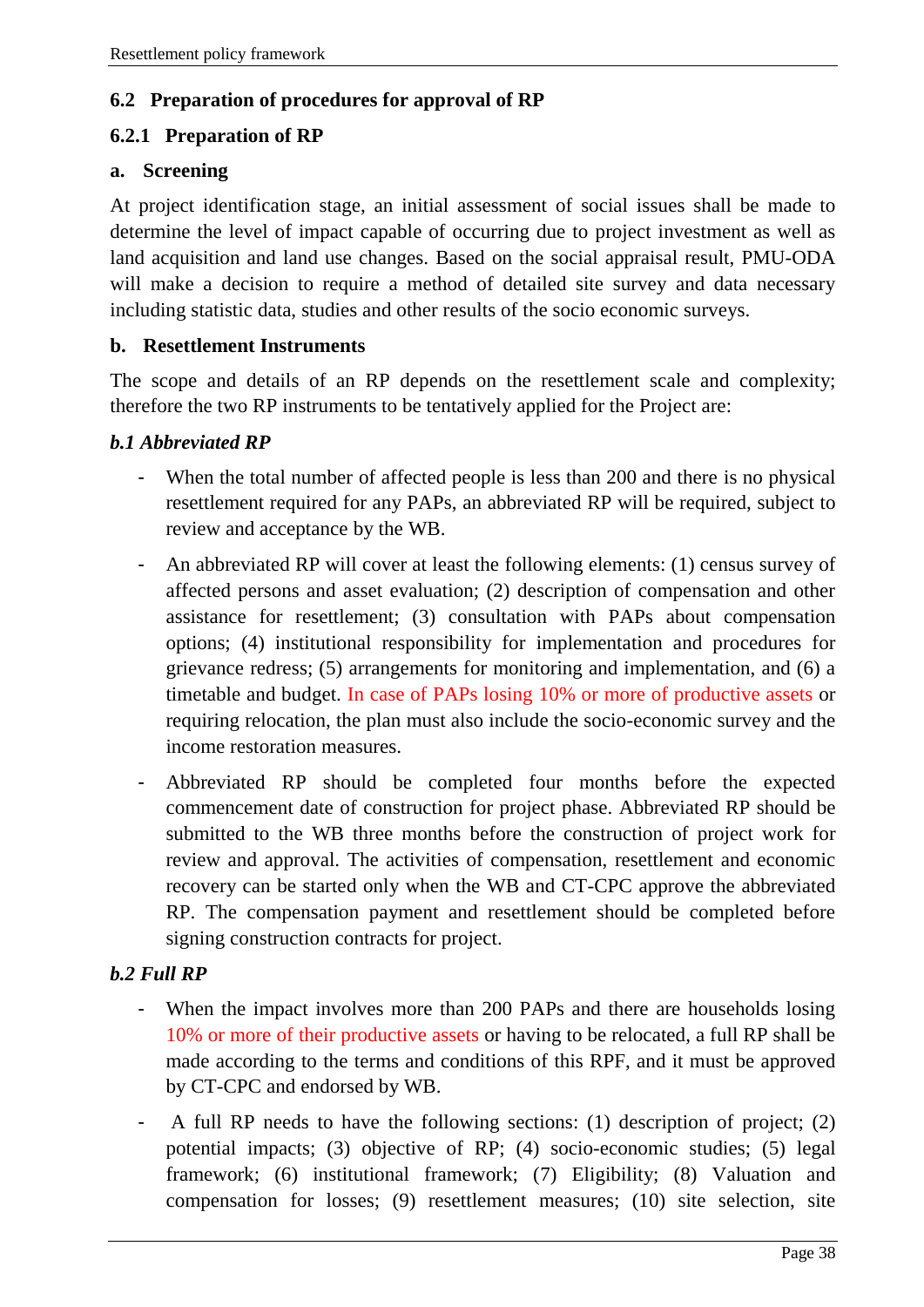preparation, and relocations; (11) houses, infrastructure and social services; (12) environmental protection and management; (13) community participation; (14) integration with host population; (15) grievance procedures; (16) organizational responsibilities; (17) implementation schedule; (18) costs and budget; and, (19) Monitoring and evaluation.

- Full RP should be completed no later than six (06) months before the expected commencement of the work. A full RP should be submitted to the WB no later than three months before the commencement of the project works for review and approval. Activities for compensation and support can be started only when the WB and CT-CPC approved the RP. The payment for compensation, allowances and other supports or assistance should be completed before signing construction contracts for the project.

#### **c. Preparation of RP**

- Results of preliminary social evaluation and statistics show that there will be project impacts on resettlement and a RP must be made.
- Based on the RPF, the consultants hired by the PMU-ODA shall establish RP for the Project and submit it to CT-CPC for review and approval. It will be subsequently submitted to the International Development Association (IDA) of the WB for approval before there is the final approval of CT-CPC. Personnel responsible for this task shall cooperate with PAPs, government agencies at all levels, and local social organizations to implement the detailed RP.
- The RP's preparation requires the community participation an analysis in all aspects to be included in a social assessment and evaluation. The following procedures are implemented in the planning phase of a Project:

**Step 1.** Based on the preliminary design of the project, it will be categorized as one of the following types (according to the impact of resettlement<sup>2</sup>): (i) no resettlement impacts (ii) Limited resettlement impacts and (iii) considerable resettlement impacts. Both (ii) and (iii) require a brief resettlement plan or full resettlement plan.

**Step 2.** Completion of the detailed designs for the project based on consultation with potential PAPs and professional engineers so as to minimize resettlement impacts as much as possible. For example, choosing design alternatives, revision of road alignment and prioritizing the existing traffic systems, and/or utilizing public space to reduce the resettlement impact on PAPs significantly;

**Step 3**. If projects fall into (ii) and (iii) of step 1 social assessment and evaluation surveys are required. Social assessment includes statistics on family members and surveys of households that may be affected. It contains socio-economic information of PAPs, determines types of impacts, impact levels and inventory of PAPs' property. The survey is conducted with the participation of concerned local authorities at all levels.

 $\overline{\phantom{a}}$  $2$  "Resettlement impact" indicates both relocation and losses of crops and incomes. The resettlement should be minimized but when it is avoidable, entitlement policy of the RPF should be applied.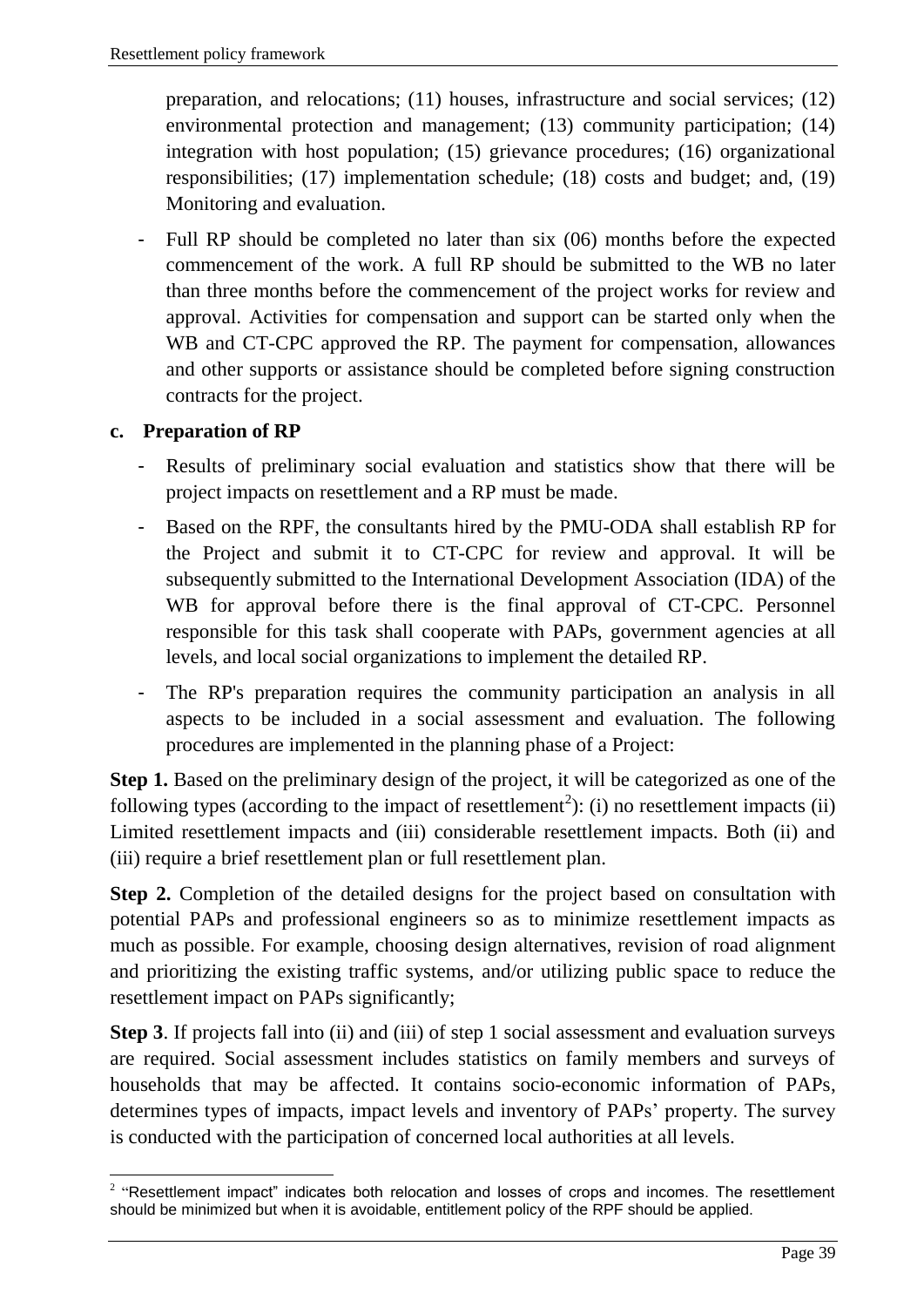**Step 4.** In parallel with the affected family surveys, consultations with PAPs will be made to determine their expectations and demands. The results of these consultations should be included in the RP. Replacement cost survey for land, farm products and assets from the governments of each project district, ward as well as the current market, will be the foundation for estimating the costs in the RP.

**Step 5.** Preparation of Resettlement Plan: the Entitlements stipulated in the RPF will be summarized in the Entitlement matrix (Appendix 1) for the project. The number of PAPs and assets and total amount of compensation should be determined for each type of effect.

**Step 6.** Disseminating the draft RP in community meetings; comments and ideas contributed at these meetings shall be reviewed and included in the final draft RP.

#### **d. Appraisal of RP**

- *-* One of the project assessment criteria is the RP preparation (if necessary), which is consistent with the RPF. This RP must be developed in bilingual languages, Vietnamese and English. The English version must be proposed to the WB for approval before WB conducts a project appraisal. The social assessment and statistics on household resettlement impacts may reveal new affected groups and new types of impact which are not mentioned in the Interest Matrix of the RPF. If new types of impact arise, the relevant agency should update them into the RPF and the RP.
- *-* The CT-CPC will be responsible for approval of the Project RP and other resettlement contents. After the detailed technical designs are complete, the number of PAPs, compensation unit prices for all types of impacts, and levels of allowance or support will be reviewed and updated according to the results of the replacement cost investigation.
- *-* After the WB/IDA adopts the RP, CT-CPC will take general responsibility for RP implementation. WB/IDA will not approve any loans for construction contracts unless the City has completed the compensation, resettlement and land acquisition included the measures to recover the living conditions of the affected people.

#### <span id="page-39-0"></span>**6.2.2 RP Approval Procedure**

The RP of the project will have to be submitted to the CT-CPC and the WB for approval before any compensation and resettlement activities are implemented. After the RP is approved, the contents of the RP should be summarized and disclosed to the relevant PAPs for their information and feedback. A copy of approved RP will be disclosed at relevant Ward's PC so that the PAPs can conveniently access. The RP will also be disclosed in Vietnamese at the WB's VDIC in Hanoi, and in English at Bank's Info shop in Washington DC.

#### <span id="page-39-1"></span>**6.3 Replacement Costs Survey (RCS)**

As required by the World Bank's OP 4.12 on Involuntary Resettlement, RCS will need to be done to establish the basis for calculation of replacement costs for all the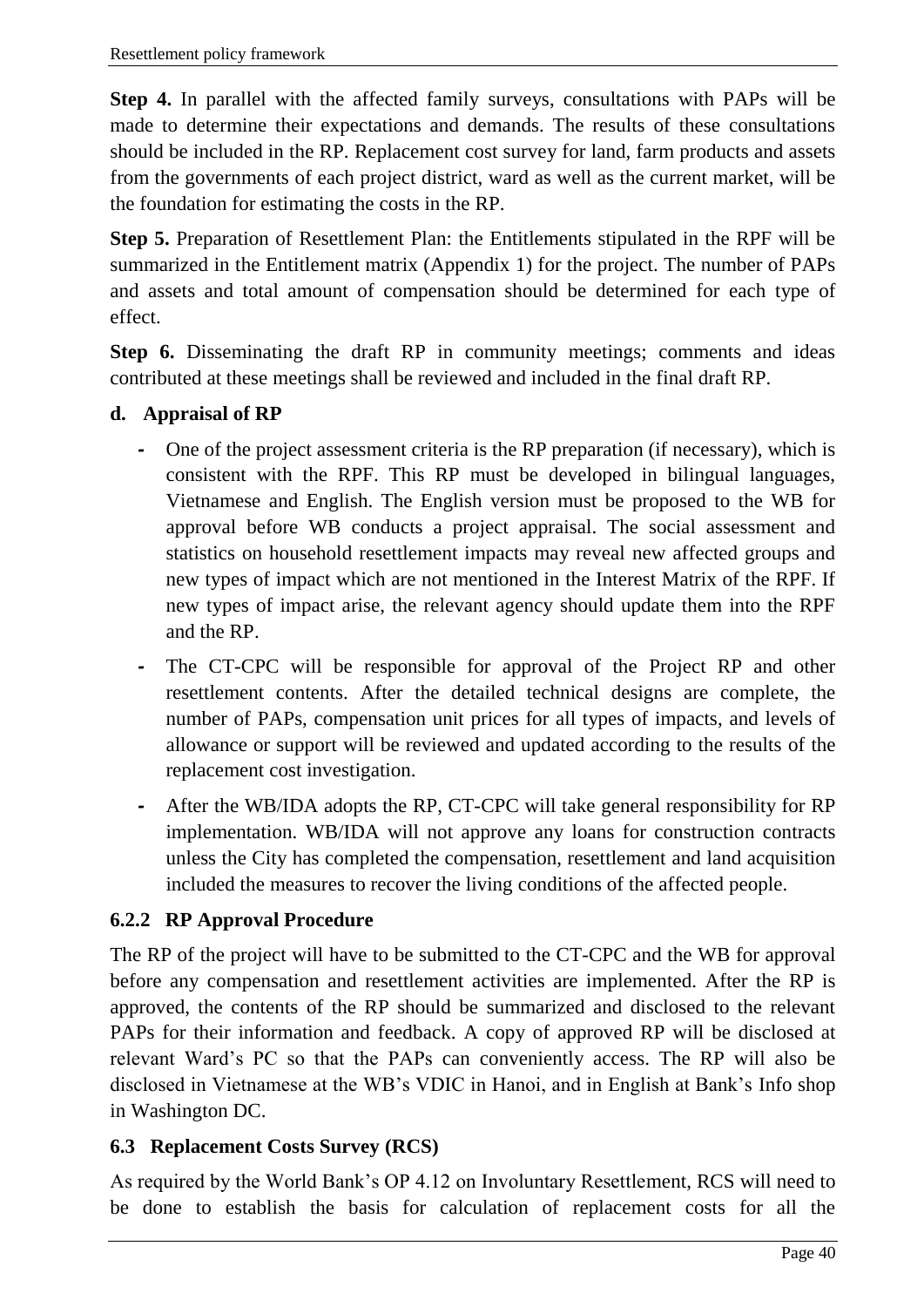lands/crops/structures/assets affected by the Project. In relation to this, RCS needs to be done to establish compensation rates for all RPs that are prepared under the Project. The local authority will contract a consulting firm who is specialized in conducting land price appraisal and it will work closely with PMU-ODA, the project DPCs, and the DCSCCs for this Project to ensure compensation payment is at the replacement costs for land and structures, and at market prices for crops/trees.

#### <span id="page-40-0"></span>**VII. GRIEVANCE REDRESS MECHANISM (GRM)**

PAPs are entitled to the complaints regarding their interests and responsibilities in the Project implementation including but not limited to: entitlements to compensation, compensation policy, unit prices, land acquisition, resettlement and other entitlements related to the recovery support programs. Complaints can also concern issues related to construction safety and nuisances caused by construction. Grievance procedures should be affordable and accessible procedures for third party settlement of disputes arising from resettlement; such grievance mechanisms should take into account the availability of judicial recourse and community and traditional dispute settlement mechanisms. Grievance redress mechanism comply with the current law Government is provision in Article 28, Article 32 and Article 33 of the Law on grievance No. 02/2011/QH13 dated 11/11/2011 as following:

#### **Ways of complaint**

Complainants are able to make complaints in written or spoken manners. If the complaints are made in writing, they must contain dates, months and years of the complaints; names and addresses of complainants; contents, reasons for complaints and documents related to contents of complaints and requests for settlement of complainants. The complaints must be signed by the complainants or in their fingerprints. If the complaints are made in a spoken manner, competent staff who receives complaints will guide complainants to write their complaints on paper with the signatures or fingerprints of complaints as certification.

The stages of complaints/grievances and their addressing are the following:

#### **First stage: At Ward People's Committee (Article 28 and Article 32 of the Law on Complaints, 2011)**

An aggrieved APs may bring his/her complaint to the One Door Unit of the Ward People's Committee, in writing or verbally. The member of WPC at the One Door Unit will be responsible to notify the WPC leaders about the complaint for solving. The Chairman of the WPC will meet personally with the aggrieved APs and will have 30 days following the receiving date of the complaint to resolve it. The WPC secretariat is responsible for documenting and keeping file of all complaints handled by the WPC.

#### **Second stage: At District's People's Committee (Article 28 and Article 32 of the Law on Complaints, 2011)**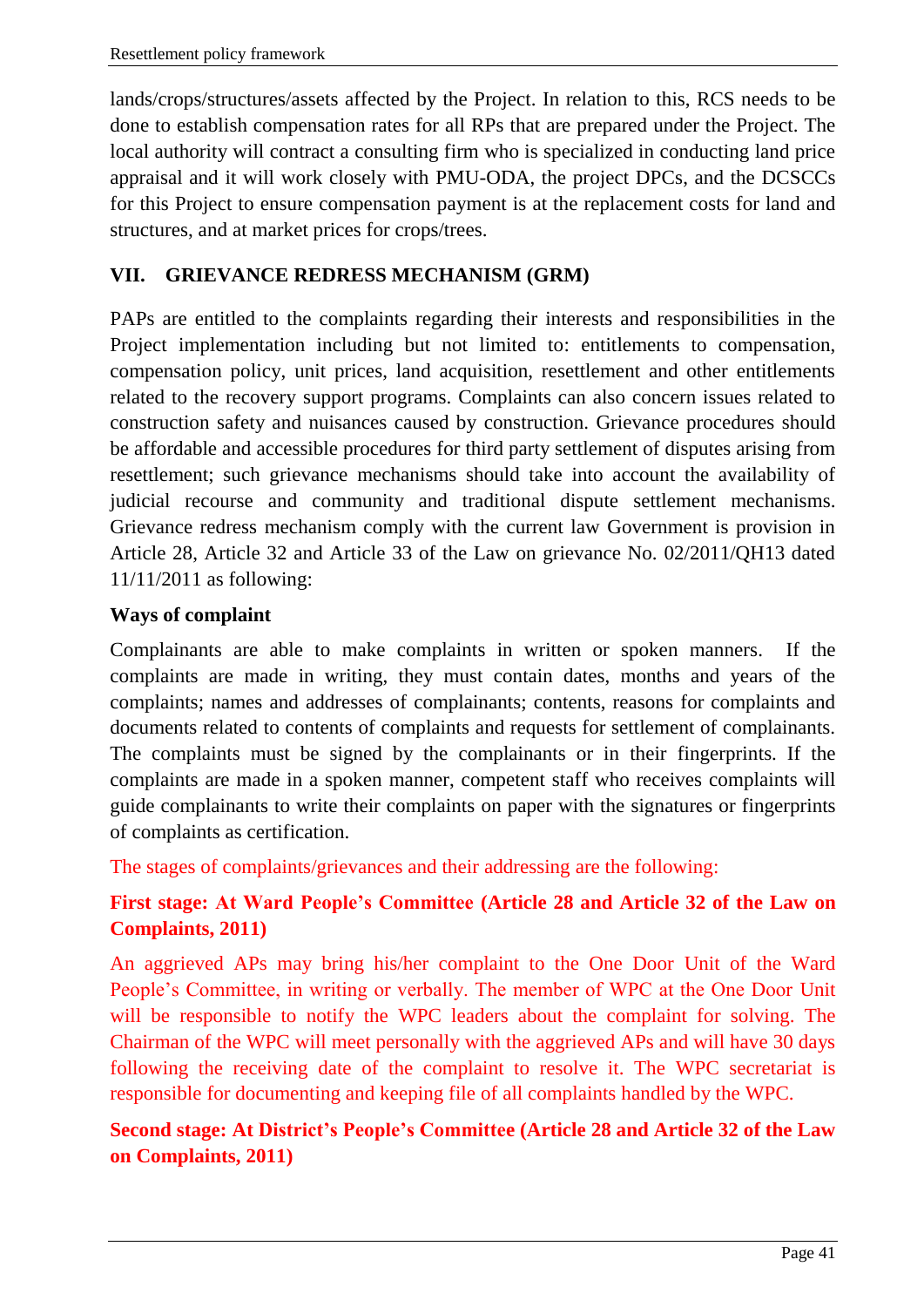Complainants submit their complains to the District People's Committee and within 10 days of receiving complaints, the District People's Committee proceeds complaints and informs complainants whether they are valid for settlement or not. If not, they must clearly state reasons. The time for settlement of the complaints is 30 days from the date of notification of acceptance of complaints. Within 03 working days from the dates of decisions to settle the complaints, the District People's Committee will send decisions of settlement to complainants. The affected people can also bring the case to court if they wish.

#### **Third stage: At the City's People's Committee or lawsuits in court (Article 33 of the Law on Complaints, 2011)**

If after 30 days the aggrieved PAP does not hear from the DPC, or if the PAP is not satisfied with the decision taken on his/her complaint, complainants may lodge their complaints to the City's People's Committee (CPC) .together with settlement decisions of complaints at district level and relevant documents for the CPC to resolve them. At the same time, the claimants may also bring the case to court if they wish.

#### **Final Stage - Court of Law Decides**

If after 45 days following the lodging of the complaint with the CPC, the aggrieved PAP does not hear from the CPC, or if he/she is not satisfied with the decision taken on his/her complaint, the case may be brought to a court of law for adjudication. Decision by the court will be the final decision.

Decision on solving the complaints must be sent to the aggrieved APs and concerned parties and must be posted at the office of the People's Committee where the complaint is solved. After three days, the decision/result on solution is available at commune/ward level and after seven days at district or city level.

Complainants will be free from administration and complaint charges.

Besides that, an escrow account at commercial banks for resettlement payments should be used when grievance is resolving to avoid excessive delay of the project while ensuring compensation payment after the grievance has been resolved.

All Grievance Redress Committees should maintain a system to register queries, suggestions and grievances of the DPs. All queries, suggestions and grievances and their resolution should be recorded and forwarded to the PMU and its functioning monitored monthly.

All the cost of GRM establishing and functioning should be included in the project cost.

#### <span id="page-41-0"></span>**VIII. COST AND BUDGETS**

To prepare the budget for the Project, preliminary cost estimation will be made. Costs for the RP implementation will be made based on updated compensation unit prices of the City, reflecting the replacement cost of all affected assets at the time the RP is implemented.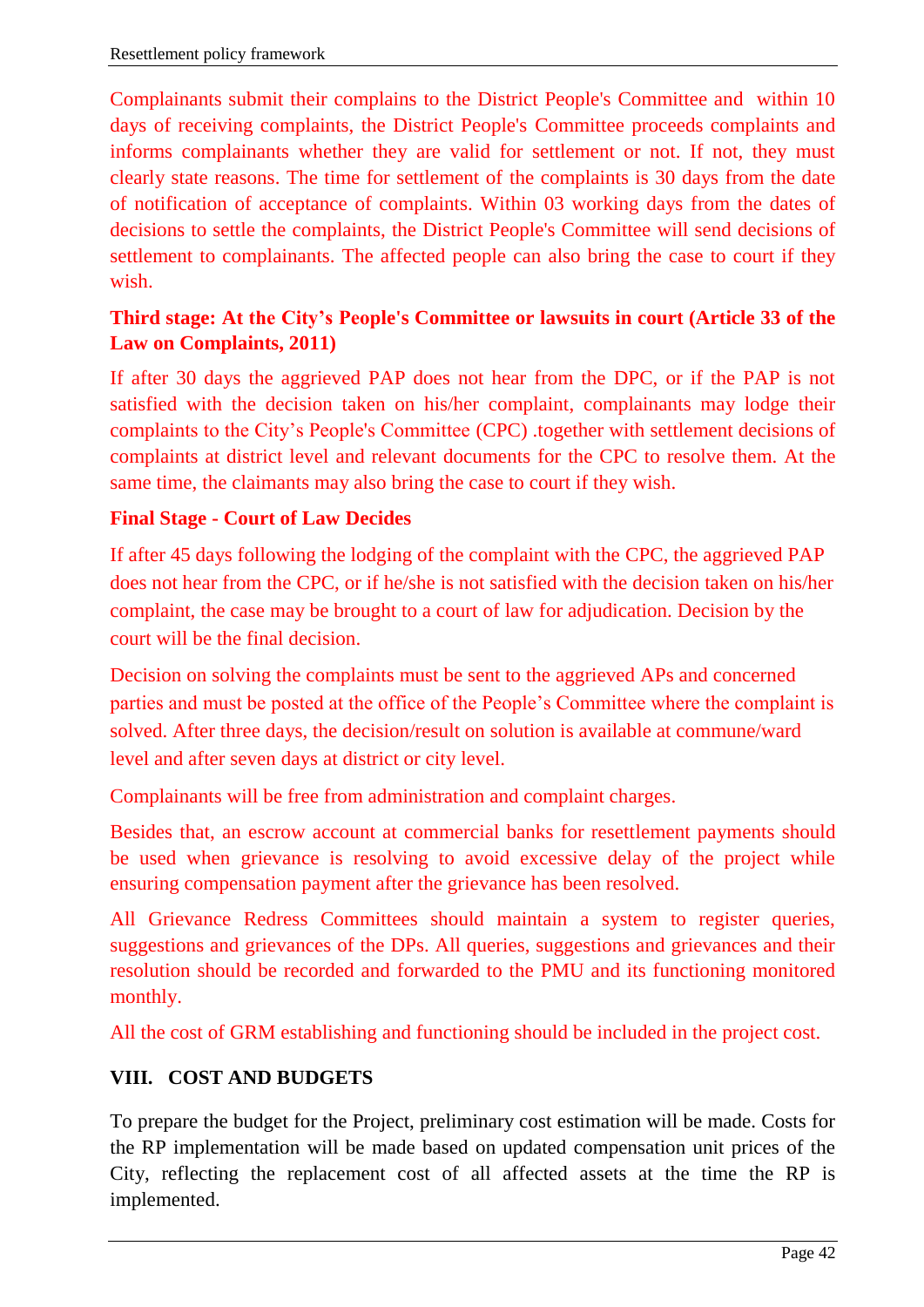CT- CPC will be responsible for funding the Project's site clearance and compensation costs.

Training costs for RP implementation, development of the project resettlement site, and IMA cost will be taken from the Project's ODA fund.

#### <span id="page-42-0"></span>**IX. MONITORING AND EVALUATION**

#### <span id="page-42-1"></span>**9.1 Monitoring**

Monitoring of implementation is a continuous process during project implementation. It provides concerned agencies with updated information on the Project's status. It will determine the Project's actual progress, the possibility of its success, and any difficulties arising, and facilitate adjustments to the Project implementation as soon as possible. It consists of internal and external monitoring.

#### <span id="page-42-2"></span>**9.1.1 Internal Monitoring**

Internal monitoring of the RP implementation is the main responsibility of the PMU-ODA with the support of the project consultants, which will be regularly implemented through progress reports made by the PMU-ODA in coordination with project DPCs and WPCs. The findings will be recorded in quarterly reports before being submitted to the CT-CPC and WB. Internal monitoring reports will include the following information:

- The number of DPs according to types of impact, and the components and conditions for compensation, relocation and recovery of income for each one.
- Money distributed for activities or compensation and money disbursed for each activity.
- Final resolutions of complaints and outstanding issues needing resolutions from management agencies at all levels.
- Issues arising during the RP implementation.
- Updated RP Schedule

#### <span id="page-42-3"></span>**9.1.2 External Monitoring and Evaluation (Independent Monitoring)**

An Independent Monitoring agency (IMA) will be employed by the PMU-ODA to monitor and evaluate the RP implementation. The IMA may be from institutes, research agencies, non-governmental organizations, independent consultancy companies etc. but they must specialize in social science and be experienced in independently monitoring RP implementation. The IMA must follow the TOR approved by the WB and begin its assignment soon after the commencement of the Project.

The general objective of independent monitoring is to periodically supply the assessment findings of resettlement objectives, changes of living standard and job, DPs' restoration of income and social establishment, effectiveness, impacts and sustainability of benefits of people, and the necessity of mitigation measures (if any), as well as lessons learned for future policy making and planning in the next period.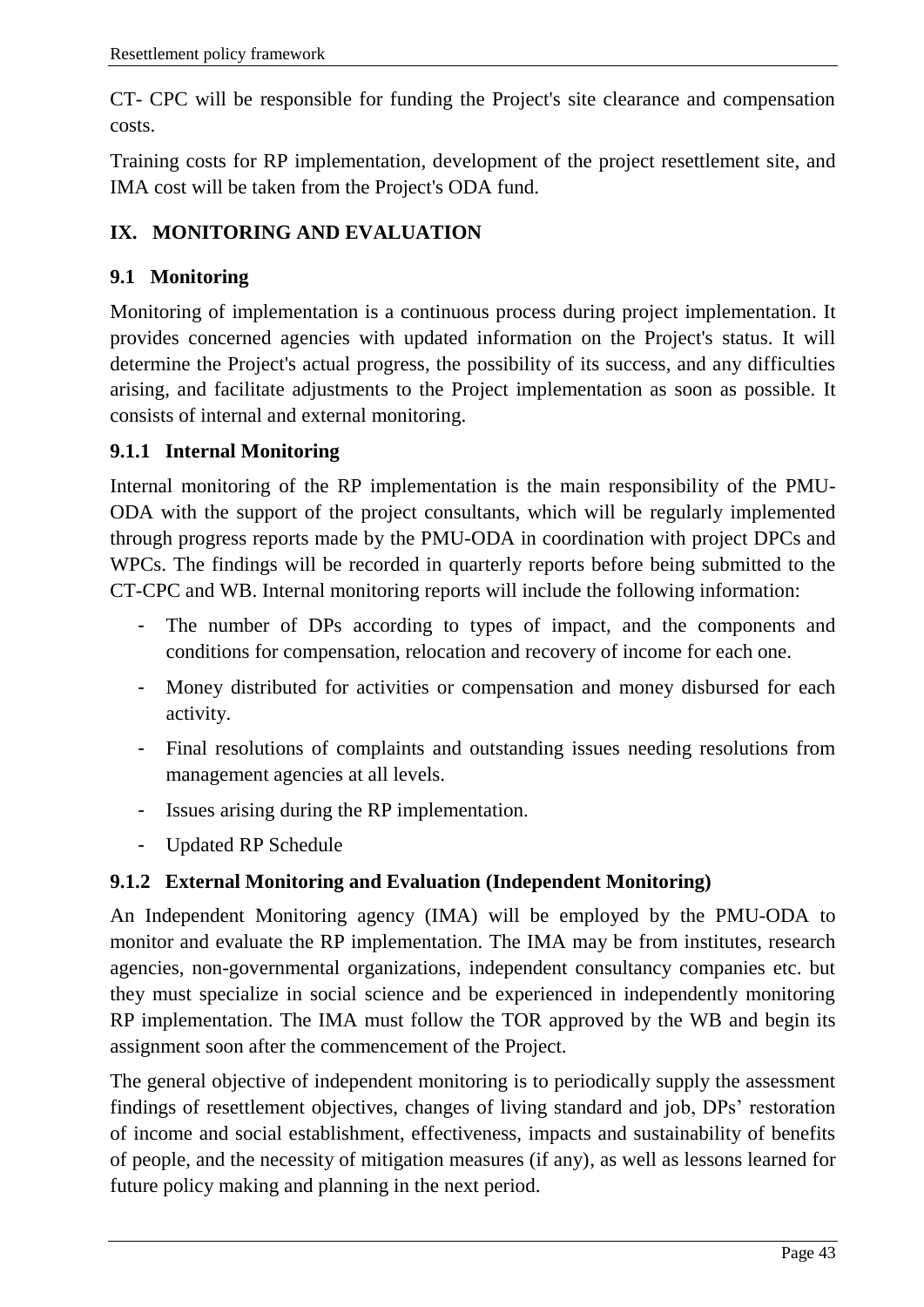In addition to reviewing information provided in assessment and internal monitoring reports by the PMU-ODA, the IMA will conduct a survey every six months. The survey sample of the RP may cover 50% of the displaced and severely affected households (a census) and at least 10% of the remaining households (which may be through random selection), in order to:

- Determine if procedures for PAPs' participation, procedures of compensation and recovery conform to the RPF and RP.
- Review the process of project implementation, consultation and information dissemination, and publicize the compensation policy.
- Evaluate whether the objective of the RPF for restoration or improvement of living standards and income of PAPs has been reached.
- Gather quantitative indicators of the Project's socio-economic effects on PAPs.
- Propose modifications to the RP implementation, if necessary, to achieve the principles and objectives of the RPF.
- PAPs' satisfaction in various aspects of the RP will be monitored and recorded. The operation of the complaint mechanism and the speed of complaint resolution will be monitored also.
- During the implementation, the trends of living standards are recorded and monitored. Any potential issues regarding recovering living standards are reported.
- The IMA must report their findings every six months and the report will be discuss with the PMU-ODA prior to submitting to the WB.

#### <span id="page-43-0"></span>**9.2 Evaluation**

The assessment of the RP's progress, the RP's impacts and the objectives will be conducted at the time of 6 - 12 months after the completion of all resettlement activities. The evaluation will be conducted by an EMA through assessment questions prepared based on the Project databases and sample questions used in the monitoring activities.

If this evaluation indicates that severely PAPs have not recovered their lives against the Project objectives, an additional fund should be established to continue assistance for them. The independent monitoring report will be submitted to the PMU-ODA and to the WB for monitoring and evaluating effectiveness of the compensation. While a project is not considered complete, the WB's supervision continues until the resettlement measures set out in the relevant resettlement instrument have been implemented. Upon completion of the project, the Implementation Completion Report (ICR) valuates the achievement of the objectives of the resettlement instrument, summarizes the findings of the PMU-ODA's assessment and lessons learned withdrawn for future operations (referred to in OP 4.12, para. 24.12). If the evaluation suggests that the objectives of the resettlement instrument may not be realized, the ICR assesses the appropriateness of the resettlement measures and may propose a future course of action, including continued supervision by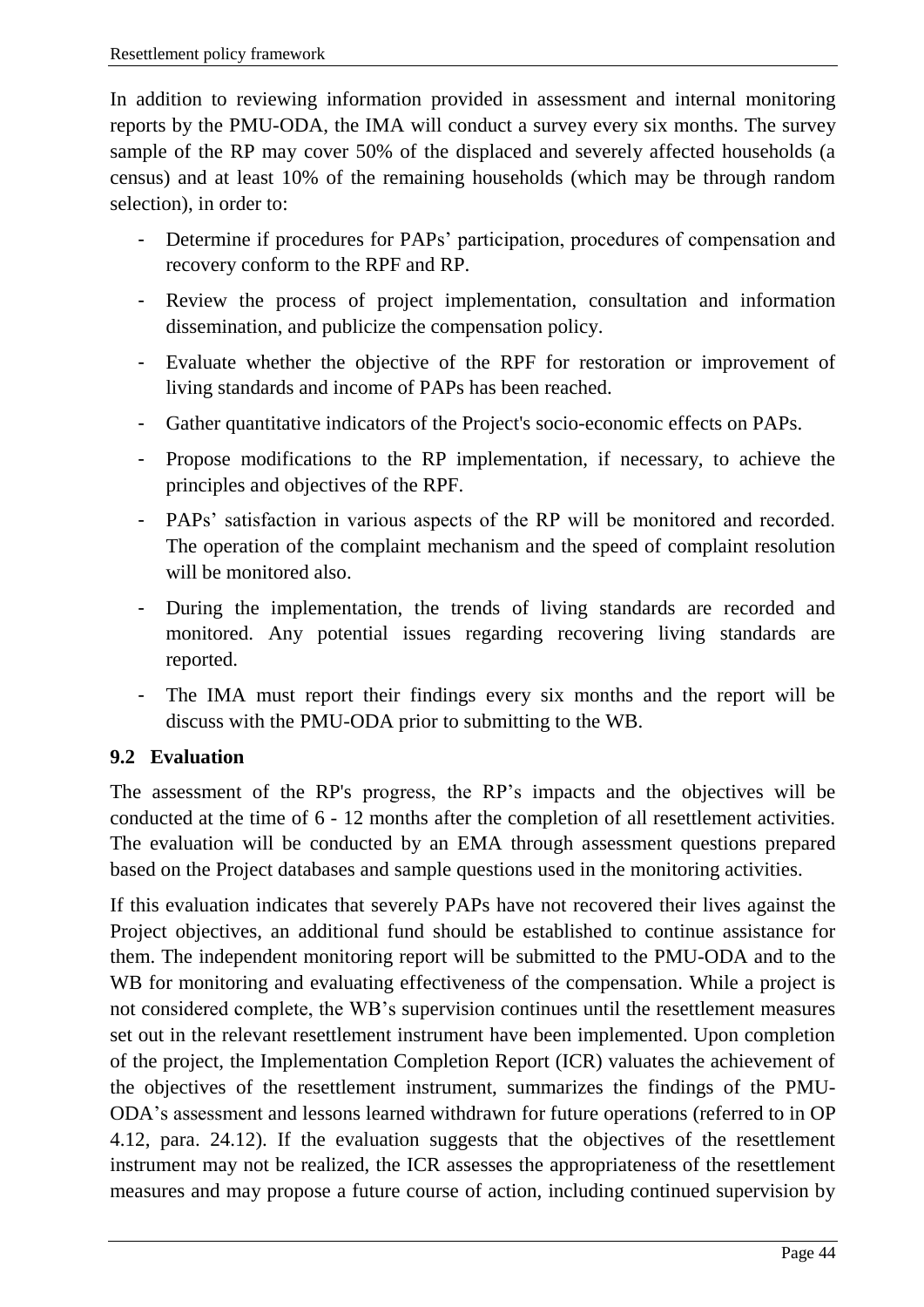the WB. The ICR's assessment of the extent to which resettlement objectives will be realized, which is normally based on a socio-economic survey of affected people conducted at the time of project completion, and takes into account the extent of displacement, and the impact of the project on the livelihoods of displaced persons.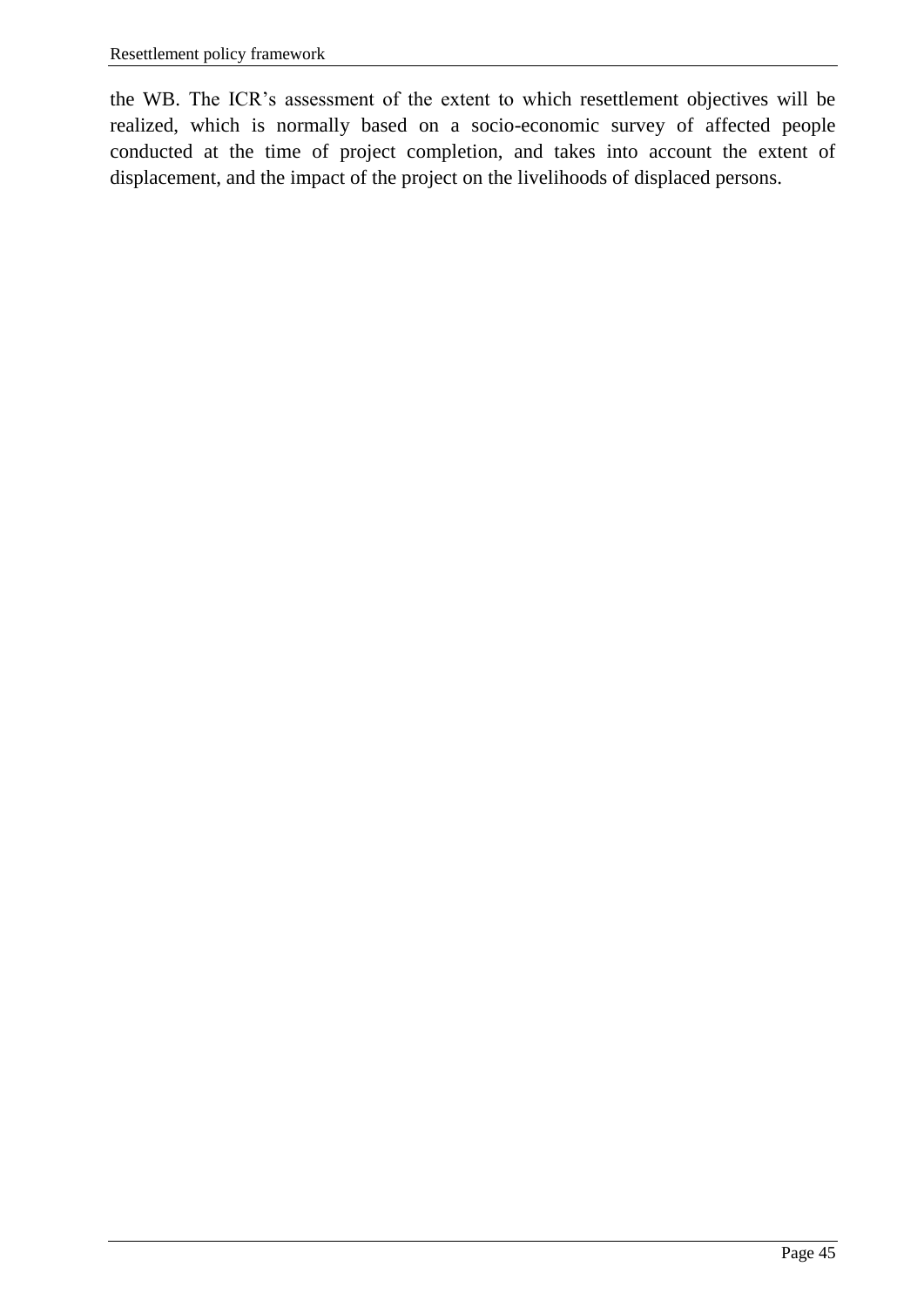#### **XI. ANNEX**

#### **Annex 1:** Entitlement Matrix

<span id="page-45-1"></span><span id="page-45-0"></span>

| No | <b>Type of loss</b>                         | <b>Application</b>                                                                               | <b>Type of PAPs</b>                                                              | <b>Compensation/allowance policies</b>                                                                                                                                                                                                                                                                                                                                                                                                                                                                                                                                                                                                                                                                                                                                                                                                             | Implementation<br>issues |
|----|---------------------------------------------|--------------------------------------------------------------------------------------------------|----------------------------------------------------------------------------------|----------------------------------------------------------------------------------------------------------------------------------------------------------------------------------------------------------------------------------------------------------------------------------------------------------------------------------------------------------------------------------------------------------------------------------------------------------------------------------------------------------------------------------------------------------------------------------------------------------------------------------------------------------------------------------------------------------------------------------------------------------------------------------------------------------------------------------------------------|--------------------------|
|    | Residential land is<br>permanently acquired | Residential<br>land<br>is<br>acquired and DPs<br>are<br>for<br>eligible<br>land<br>compensation. | All<br>households<br>residential<br>whose<br>land acquired<br>Households<br>have | <b>Compensation for lost land</b><br>- The project affected land-users will<br>be compensated for the actually<br>affected area in cash at 100% of the<br>replacement cost;<br>- In case, PAPs losing residential land<br>and their remaining land is not<br>viable enough for their residence<br>(ineligible for building new house as<br>stipulated), if the PAPs agree, the<br>state will acquire the remaining land<br>and compensate for the acquired<br>land in cash at 100% of the<br>replacement cost;<br>- Land-users who are eligible for<br>compensation of acquired land (legal<br>and legalizable land-users) but their<br>lands are in dispute will be<br>compensated at 100%<br>of<br>the<br>replacement cost and they will<br>receive the compensation amount<br>only when their disputes<br>are<br>resolved.<br><b>Relocation</b> |                          |
|    |                                             |                                                                                                  | to relocate                                                                      | Households or individuals who are                                                                                                                                                                                                                                                                                                                                                                                                                                                                                                                                                                                                                                                                                                                                                                                                                  |                          |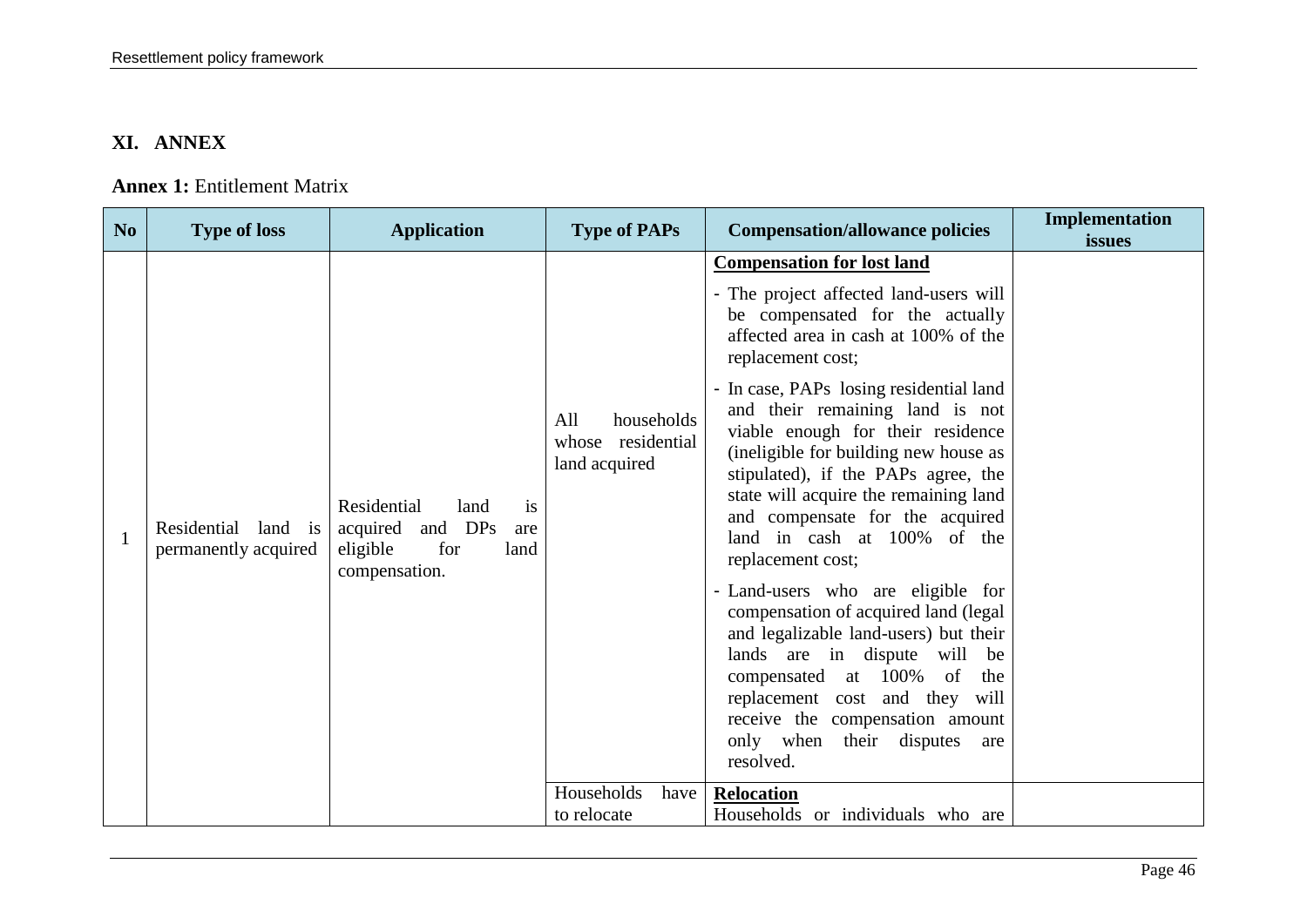| N <sub>o</sub> | <b>Type of loss</b>                         | <b>Application</b>                                                                                                                                                       | <b>Type of PAPs</b>                                        | <b>Compensation/allowance policies</b>                                                                                                                                                                                                                                                                                                                                                                                                                                                                                                                                                                     | <b>Implementation</b><br>issues |
|----------------|---------------------------------------------|--------------------------------------------------------------------------------------------------------------------------------------------------------------------------|------------------------------------------------------------|------------------------------------------------------------------------------------------------------------------------------------------------------------------------------------------------------------------------------------------------------------------------------------------------------------------------------------------------------------------------------------------------------------------------------------------------------------------------------------------------------------------------------------------------------------------------------------------------------------|---------------------------------|
|                |                                             |                                                                                                                                                                          |                                                            | acquired with all residential land or<br>partial land but the remaining parts of<br>land are less than the limits of local<br>land allocation (1) will be entitled to<br>resettlement arrangement and (2) in<br>case, the compensation for affected<br>land is lower than the investment cost<br>of a land plot in resettlement site, the<br>households will be supported by the<br>project for such difference, however,<br>the support amount will not be in<br>excess of the difference between the<br>land compensation cost and cost for an<br>minimal land plot of the project<br>resettlement site. |                                 |
| $\overline{2}$ | Residential land is<br>permanently acquired | <i>(including)</i><br>Land<br>users,<br>those who live beyond<br>whose<br>rivers/canals)<br>acquired residential land<br>ineligible<br>for<br>land<br>1S<br>compensation | All households are<br>acquired<br>with<br>residential land | <b>Supporting for lost land</b><br>The households whose land is affected<br>will be assisted in cash with an<br>amount at least 60% of the land at the<br>replacement cost.<br>Households whose house encroaching<br>beyond canals/rivers, the affected land<br>area will be calculated equal to the<br>area of a floor of the affected house<br>but not exceed land allocation quotas<br>stipulated by the CT - CPC.                                                                                                                                                                                      |                                 |
|                |                                             |                                                                                                                                                                          | Households<br>have<br>to relocate                          | Relocation<br>RPs who have no shelters in their<br>ward, which is confirmed by local                                                                                                                                                                                                                                                                                                                                                                                                                                                                                                                       |                                 |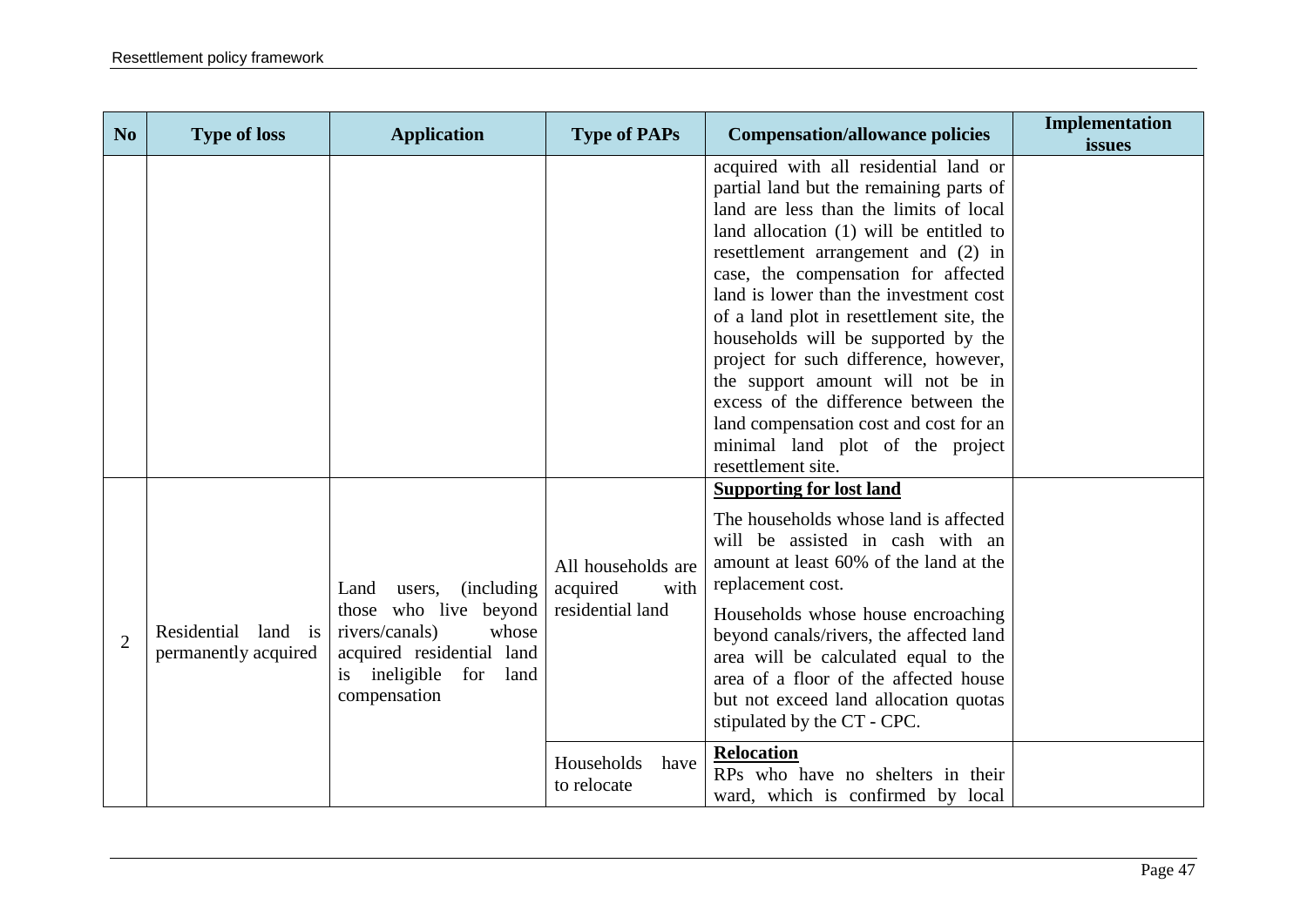| N <sub>o</sub>           | <b>Type of loss</b>                                                                 | <b>Application</b>                                                                | <b>Type of PAPs</b>                                                        | <b>Compensation/allowance policies</b>                                                                                                                                                                                                                                                                                                                                                                                                                                                             | Implementation<br>issues |
|--------------------------|-------------------------------------------------------------------------------------|-----------------------------------------------------------------------------------|----------------------------------------------------------------------------|----------------------------------------------------------------------------------------------------------------------------------------------------------------------------------------------------------------------------------------------------------------------------------------------------------------------------------------------------------------------------------------------------------------------------------------------------------------------------------------------------|--------------------------|
|                          |                                                                                     |                                                                                   |                                                                            | authorities<br>will be<br>allocated<br>(i)<br>minimum land plots in the project<br>resettlement site for building houses<br>and (ii) pay land-use fee; in case DPs<br>affordable,<br>they<br>will<br>cannot<br>considered to be in debt of the land<br>use levy.                                                                                                                                                                                                                                   |                          |
| 3                        | Residential<br>land is<br>permanently acquired                                      | Acquired residential lands<br>which is rented from the<br>State have to relocate. | Relocated<br>households<br>are<br>using state-owned<br>land                | In addition to the compensation for<br>their affected property on land at<br>replacement cost, RPs will be entitled<br>to rent/buy apartments in the project<br>resettlement site to stay. If the project<br>does not have apartments in the<br>project resettlement site, apartments in<br>local social houses shall be introduced<br>to the PAPs for renting/buying at price<br>regulated by CT-CPC. RPs are also<br>supported in moving their assets and<br>belongings to their new residences. |                          |
| $\boldsymbol{\varDelta}$ | Non-agricultural land<br>other residential land<br>with<br>structures<br>on<br>land | Non-agricultural land is<br>acquired                                              | All households are<br>acquired with non-<br>agricultural land<br>Relocated | <b>Land compensation/assistances</b><br>If affected lands are eligible to be<br>PAPs<br>will<br>compensated,<br>be<br>compensated in cash at 100% of the<br>replacement cost.<br>If affected lands are not entitled to the<br>compensation, PAPs will be assisted<br>in cash with an amount of at least 60%<br>of the land at the replacement cost.                                                                                                                                                |                          |
|                          |                                                                                     |                                                                                   | households                                                                 | <b>Relocation</b><br>In case RPs who have no shelters in                                                                                                                                                                                                                                                                                                                                                                                                                                           |                          |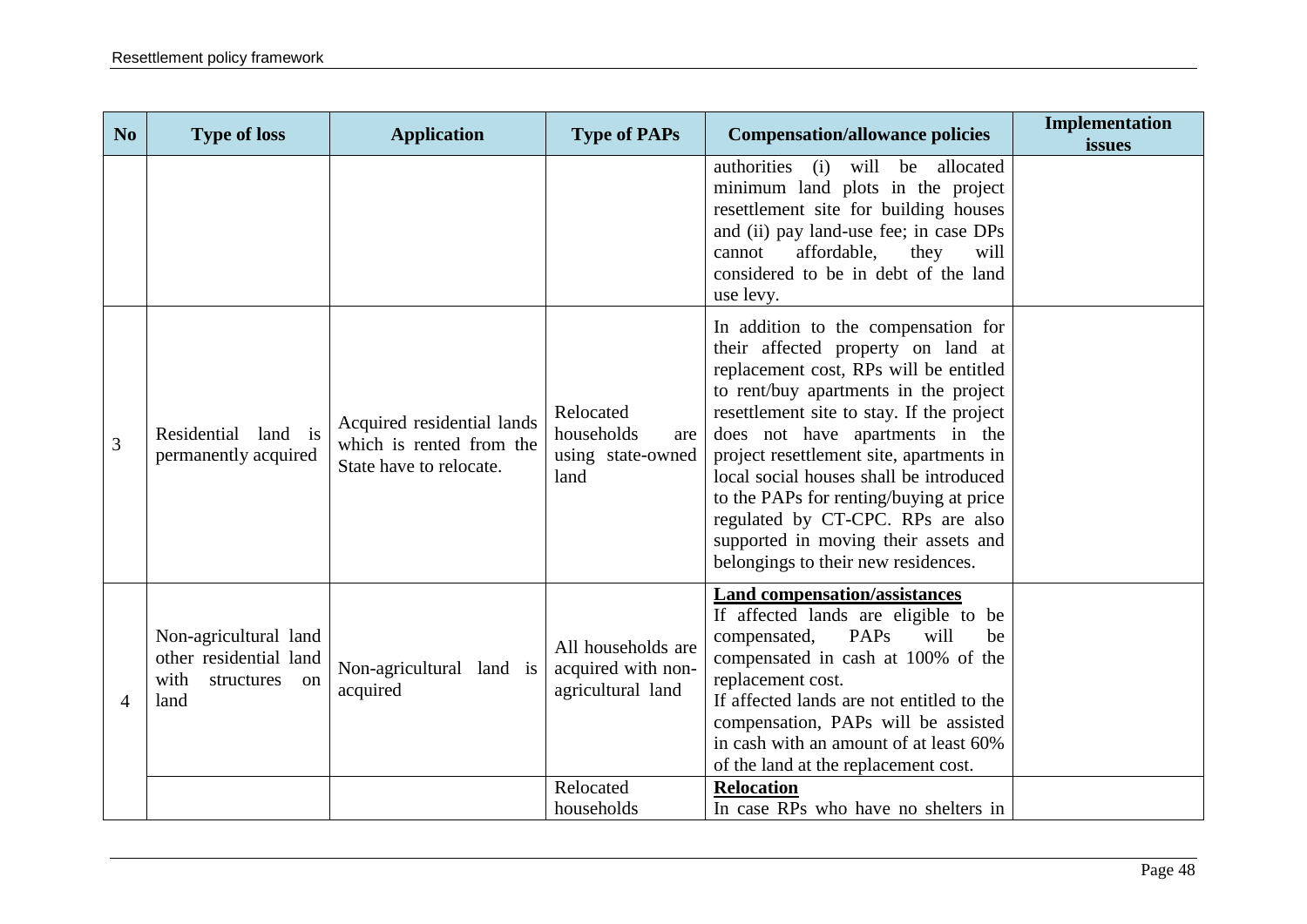| N <sub>o</sub> | <b>Type of loss</b>                    | <b>Application</b>                                                        | <b>Type of PAPs</b>                   | <b>Compensation/allowance policies</b>                                                                                                                                                                                                                                                                                                                                                                                                                                                                                                                                                                                                                                                                                                               | Implementation<br>issues |
|----------------|----------------------------------------|---------------------------------------------------------------------------|---------------------------------------|------------------------------------------------------------------------------------------------------------------------------------------------------------------------------------------------------------------------------------------------------------------------------------------------------------------------------------------------------------------------------------------------------------------------------------------------------------------------------------------------------------------------------------------------------------------------------------------------------------------------------------------------------------------------------------------------------------------------------------------------------|--------------------------|
|                |                                        |                                                                           |                                       | their ward, which is confirmed by<br>local authorities (i) will be allocated<br>minimum land plots in the project<br>resettlement site for building houses<br>and (ii) pay land-use fee; in case DPs<br>affordable,<br>they<br>cannot<br>will<br>considered to be in debt of the land<br>use levy.                                                                                                                                                                                                                                                                                                                                                                                                                                                   |                          |
| 5              | Permanent<br>loss<br>of<br>arable land | Households<br>whose<br>is<br>agricultural<br>land<br>acquired permanently | PAPs are eligible<br>for compensation | If PAPs are acquired less than 20%<br>$(10\%$ for the vulnerable) of their total<br>land and the remaining area is<br>economically viable, PAPs will be<br>compensated in cash at 100% of the<br>replacement cost for the acquired area.<br>In addition, the vulnerable will be<br>entitled to take part in the project<br>income restoration program.<br>If PAPs have loss of 20% or more<br>(10% or more for the vulnerable) of<br>their land or the remaining area is not<br>economically viable, PAPs will be<br>compensated in cash at 100% of the<br>replacement cost, while receiving<br>income rehabilitation measures such<br>as extension services, vocational<br>training, access to credit or others<br>based on aspiration of the PAPs. |                          |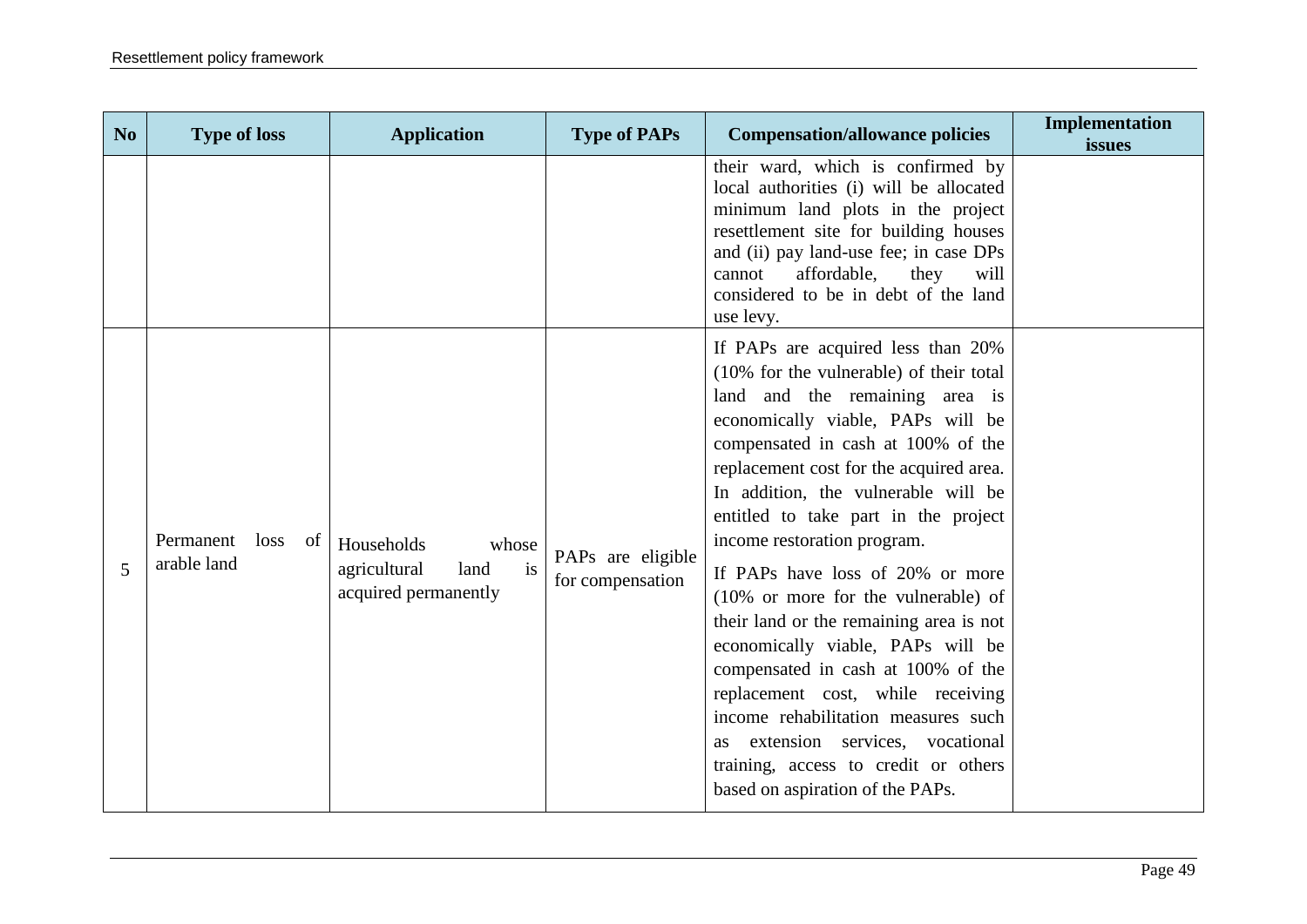| N <sub>o</sub> | <b>Type of loss</b>                    | <b>Application</b>                                                        | <b>Type of PAPs</b>                                                                                                                                                                 | <b>Compensation/allowance policies</b>                                                                                                                                                                                                                                                                                                                                                                         | Implementation<br>issues                                                                                                       |
|----------------|----------------------------------------|---------------------------------------------------------------------------|-------------------------------------------------------------------------------------------------------------------------------------------------------------------------------------|----------------------------------------------------------------------------------------------------------------------------------------------------------------------------------------------------------------------------------------------------------------------------------------------------------------------------------------------------------------------------------------------------------------|--------------------------------------------------------------------------------------------------------------------------------|
|                | Permanent<br>of<br>loss<br>arable land | Households<br>whose<br>agricultural<br>land<br>is<br>acquired permanently | Land users are not<br>entitled<br>to<br>compensation<br>as<br>per regulation<br>at<br>Article 75 of Land<br>Law, 2013.                                                              | PAPs whose affected land used before<br>01 July 2004 will be compensated in<br>cash with 100% of the land at the<br>replacement cost.<br>PAPs whose affected land used after<br>01 July 2004 will be assisted in cash<br>not less than 60% of the land value at<br>the replacement cost.<br>The supported/compensated land areas<br>are within the land allocation quotas<br>under Article 129, Land Law 2013. |                                                                                                                                |
|                |                                        | Households<br>whose<br>agricultural<br>is<br>land<br>acquired permanently | Land<br>users<br>use<br>bidding land<br><b>or</b><br>rent public land<br>with a previous<br>agreement<br>on<br>returning the land<br>Government<br>tΩ<br>whenever<br>it<br>requests | PAPs will not be compensated of the<br>acquired land, but compensated for<br>affected crops, plant mortars, and<br>other assets on land in cash at the<br>replacement cost, while PAPs will be<br>assisted in recovering the loss of<br>investment in the affected land with an<br>amount equal to 30% of the affected<br>land value at the time of acquisition.                                               | Those who rent land of<br>other households or<br>individuals,<br>compensation money<br>on land will be paid to<br>land-owners. |
| 6              | Housing/structures                     | Housing/structures in land<br>acquiring area.                             | of<br>Owners<br>the<br>affected structures<br>households<br>are<br>and individuals                                                                                                  | Regardless their titles to the affected<br>land or a construction permit for the<br>affected structure, compensation or<br>assistance in cash will be made to the<br>affected houses/structures at 100% of<br>the replacement costs; and<br>For houses/structures being partly<br>affected but the remaining area is not                                                                                       | Compensation<br>at<br>replacement<br>cost<br>without deductions of<br>depreciation<br><sub>or</sub><br>salvageable materials.  |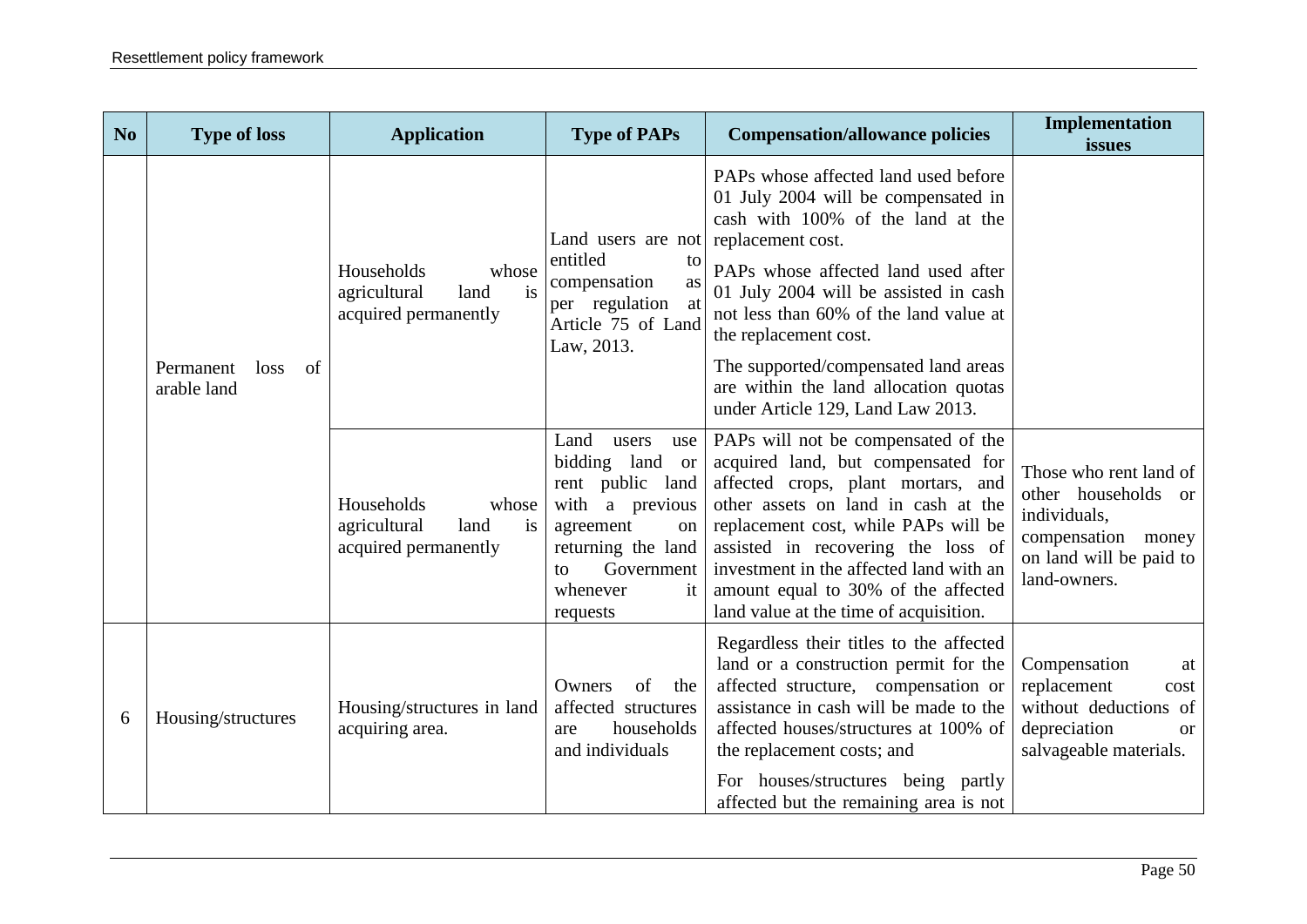| N <sub>o</sub>   | <b>Type of loss</b> | <b>Application</b> | <b>Type of PAPs</b>                                   | <b>Compensation/allowance policies</b>                                                                                                                                                                                                                                                                                                                                                                                                                       | Implementation<br>issues |
|------------------|---------------------|--------------------|-------------------------------------------------------|--------------------------------------------------------------------------------------------------------------------------------------------------------------------------------------------------------------------------------------------------------------------------------------------------------------------------------------------------------------------------------------------------------------------------------------------------------------|--------------------------|
|                  |                     |                    |                                                       | sufficient to be used, compensation or<br>assistance in cash will be made at<br>100% of the replacement cost for the<br>whole affected houses/structures.                                                                                                                                                                                                                                                                                                    |                          |
|                  |                     |                    |                                                       | In case the remaining area of affected<br>houses is sufficient to be repaired for<br>living, PAPs will be paid in cash at<br>100% of the replacement cost for the<br>dismantled area, while provided with<br>an additional amount equivalent to<br>30% of the replacement cost of the<br>dismantled portion to rehabilitate the<br>houses/structures to be better.                                                                                           |                          |
|                  |                     |                    |                                                       | PAPs whose houses/structures built on<br>encroached land beyond canals/rivers<br>will be supported in cash at 100% of<br>the replacement cost to rebuild their<br>new houses/structures.                                                                                                                                                                                                                                                                     |                          |
| $\boldsymbol{7}$ | Tenants             | State ownership    | Tenants (who rent<br>safe houses) have<br>to relocate | Tenants who are leasing state houses<br>for living will (i) not be compensated<br>for the land area and houses owned by<br>the state but fully compensated in cash<br>at the replacement costs for the<br>improved, repaired and upgraded<br>works; (ii) will be entitled to rent or<br>buy plots in the project resettlement<br>area to resettle with minimum area;<br>(iii) if the project has no plot in its<br>resettlement<br>site<br>them<br>for<br>to |                          |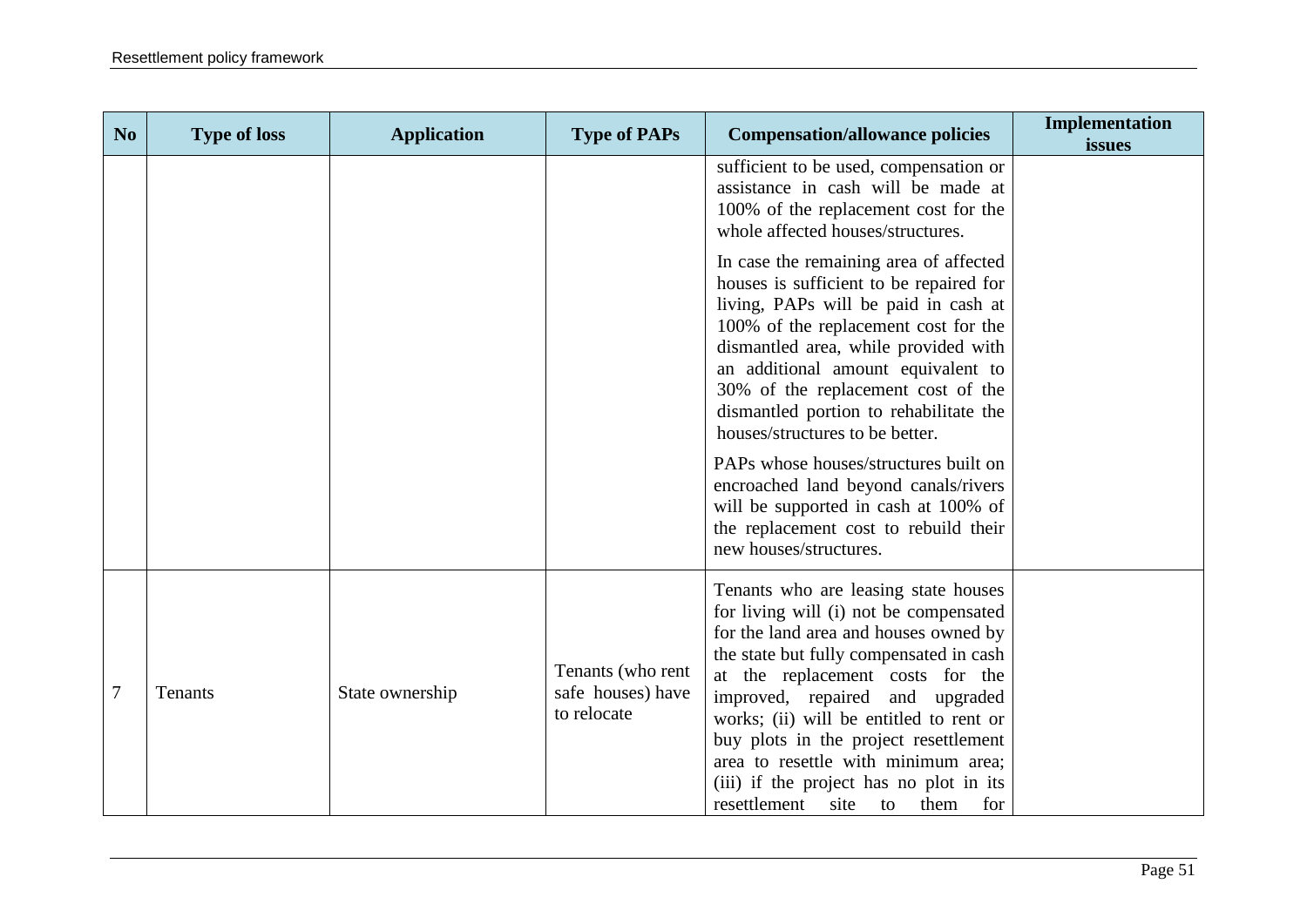| N <sub>o</sub> | <b>Type of loss</b>                                      | <b>Application</b>                                                        | <b>Type of PAPs</b>                                                                                                                 | <b>Compensation/allowance policies</b>                                                                                                                                                                                                                                                                                                                | Implementation<br>issues                                                                         |
|----------------|----------------------------------------------------------|---------------------------------------------------------------------------|-------------------------------------------------------------------------------------------------------------------------------------|-------------------------------------------------------------------------------------------------------------------------------------------------------------------------------------------------------------------------------------------------------------------------------------------------------------------------------------------------------|--------------------------------------------------------------------------------------------------|
|                |                                                          |                                                                           |                                                                                                                                     | renting/buying to resettle, APs will be<br>supported in cash with not less than<br>60% replacement cost of land and<br>house to resettle (Clause 2, Article 14,<br>Decree 47/2014/ND-CP dated May<br>$15, 2015$ ).                                                                                                                                    |                                                                                                  |
|                |                                                          | Private ownership                                                         | Tenants (who rent<br>houses)<br>private<br>have to relocate                                                                         | RPs<br>will<br>provided<br>be<br>with<br>transportation allowance for moving<br>their assets and belongings to new<br>residential places;                                                                                                                                                                                                             |                                                                                                  |
| 8              | Annual<br>crops<br>and<br>perennial trees                | <b>Trees</b><br>domestic<br>and<br>animals affected                       | of<br>Owners<br>affected trees and<br>domestic animals                                                                              | Cash compensation at full replacement<br>cost will be made to PAPs at time of<br>compensation for the affected trees/<br>domestic animals planted/raised on the<br>land.<br>Where affected trees/animals can be<br>removed to new places, compensation<br>will be paid for the loss of the<br>trees/animals plus the transportation<br>cost.          | Households<br>will<br>be<br>notified 30 days to<br>hand over land from<br>after date compensated |
| 9              | Affected income and<br>production/business<br>facilities | Loss of income sources<br>and<br>properties<br>for<br>production/business | who<br>Those<br>lost<br>income<br>source/owners<br>of<br>affected properties<br>used<br>for <sub>1</sub><br>production<br>/business | <b>Allowance for Business Loss:</b><br>affected<br>businesses<br>All<br>and<br>production households having register<br>business whose income is affected will<br>be compensated and/or supported for<br>losses in business equivalent to 50%<br>their<br>actual<br>annual income<br>of<br>approved by their 03 years continue of<br>tax obligations; |                                                                                                  |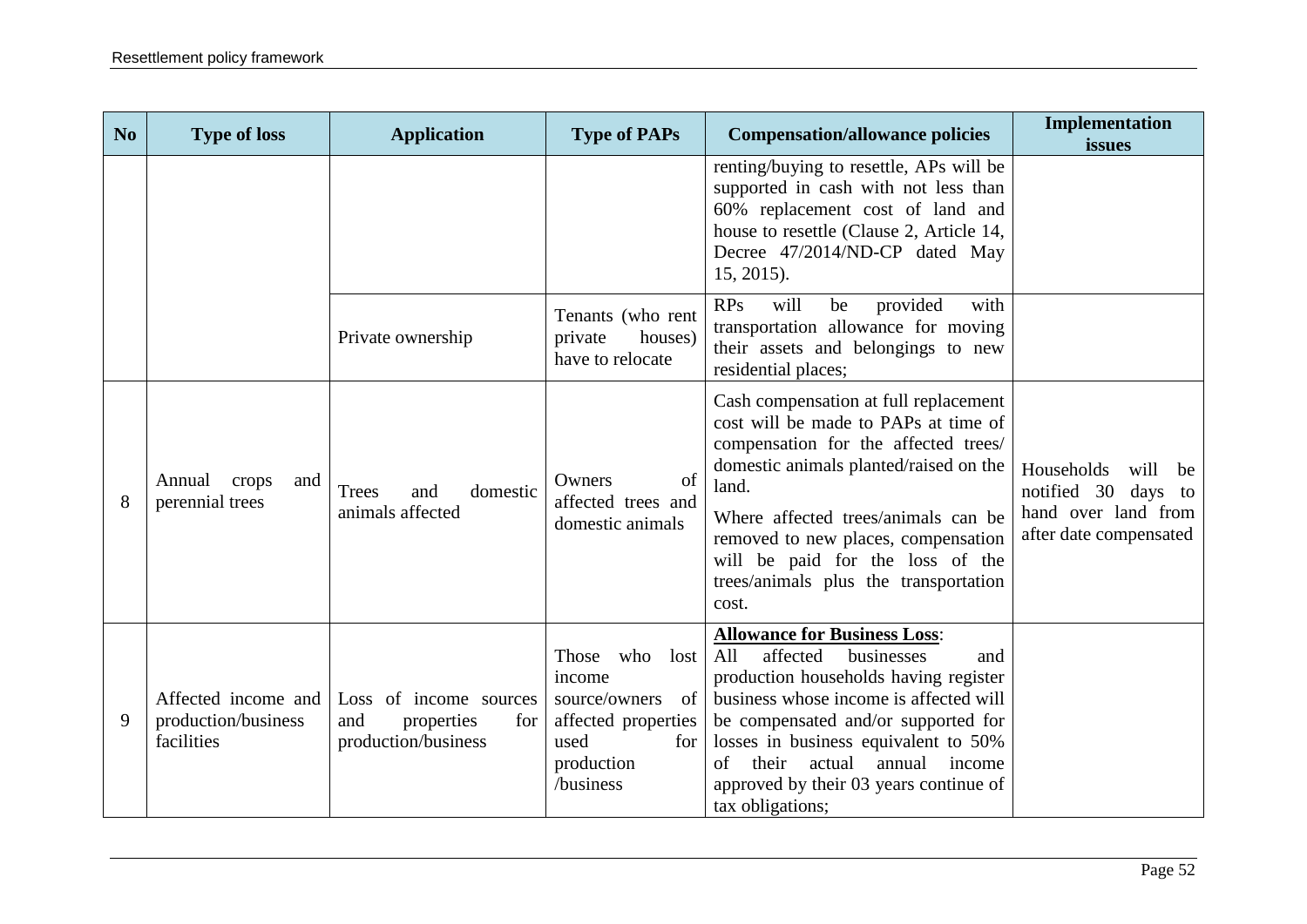| No. | <b>Type of loss</b>                        | <b>Application</b>                                                                                                                               | <b>Type of PAPs</b>                                         | <b>Compensation/allowance policies</b>                                                                                                                                                                                                                                                                                                                                                                                                                                                                                                                                                                                                        | Implementation<br>issues |
|-----|--------------------------------------------|--------------------------------------------------------------------------------------------------------------------------------------------------|-------------------------------------------------------------|-----------------------------------------------------------------------------------------------------------------------------------------------------------------------------------------------------------------------------------------------------------------------------------------------------------------------------------------------------------------------------------------------------------------------------------------------------------------------------------------------------------------------------------------------------------------------------------------------------------------------------------------------|--------------------------|
|     |                                            |                                                                                                                                                  |                                                             | PAPs whose small business or service<br>establishments at home without tax<br>register are permanently affected by<br>the project will receive an allowance<br>of VND 2,000,000 to 10,000,000.<br>PAPs whose small business or service<br>establishments at home without tax<br>register are temporarily affected by the<br>project will receive an allowance of<br>VND $1,000,000 - 5,000,000$ .<br>Employees who have had the labor<br>contracts for at least 12 months with<br>the<br>private<br><b>or</b><br>state<br>enterprises/businesses or organizations<br>that are affected by the project and<br>will have an<br>have to relocate |                          |
|     |                                            |                                                                                                                                                  |                                                             | allowance equivalent to the minimum<br>salary as per the City regulations to<br>affected<br>employees<br>during<br>the<br>transition period with a maximum of 6<br>months.                                                                                                                                                                                                                                                                                                                                                                                                                                                                    |                          |
| 10  | Affected<br>public<br>utilities/structures | Structures, housing, public<br>forests,<br>architectures,<br>feeding land, other land,<br>permanently/temporarily<br>affected irrigation system. | Villages,<br>urban<br>zones,<br>administration<br>agencies. | If<br>public<br>some<br>infrastructures/buildings are damaged<br>by the project, the PMU-ODA shall<br>consult with affected communities and<br>specify that these structures are<br>restored or repaired soon to mitigate                                                                                                                                                                                                                                                                                                                                                                                                                     |                          |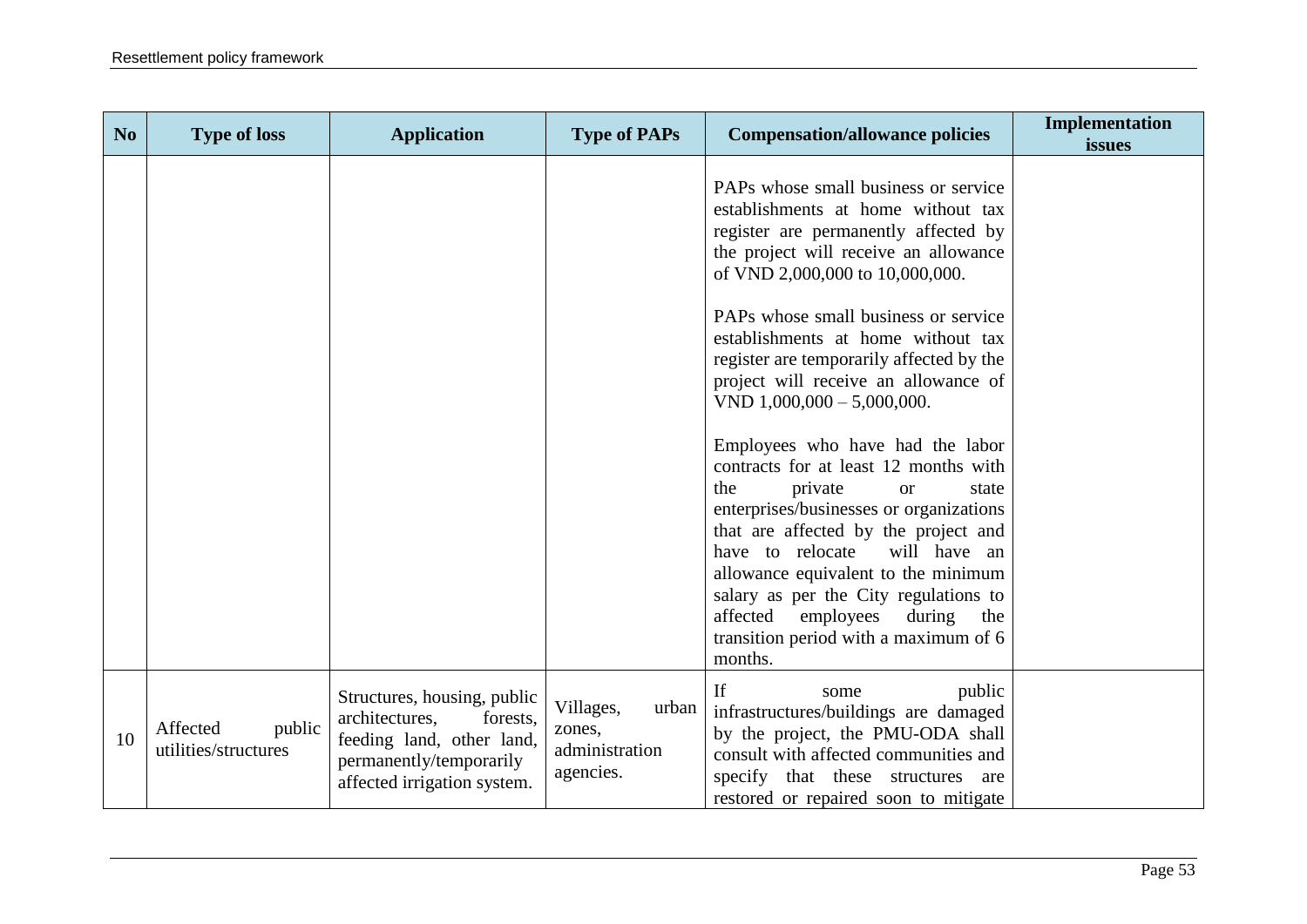| No. | <b>Type of loss</b>  | <b>Application</b>                                                                                           | <b>Type of PAPs</b>                                     | <b>Compensation/allowance policies</b>                                                                                                                                                                                                                                                                                                                                                                                               | Implementation<br>issues |
|-----|----------------------|--------------------------------------------------------------------------------------------------------------|---------------------------------------------------------|--------------------------------------------------------------------------------------------------------------------------------------------------------------------------------------------------------------------------------------------------------------------------------------------------------------------------------------------------------------------------------------------------------------------------------------|--------------------------|
|     |                      |                                                                                                              |                                                         | negative impacts on communities,<br>while the affected communities do not<br>pay for such repair costs.                                                                                                                                                                                                                                                                                                                              |                          |
| 11  | Graves               | Affected gravers                                                                                             | Families/groups                                         | Compensation for the removal of<br>graves/tombs will include the cost of<br>excavation, relocation, reburial and<br>other related costs, which is relevant<br>customary requirements.<br>The<br>to<br>of<br>removal<br>option<br>and<br>level<br>compensation to the affected will be<br>decided in consultation with<br>the<br>affected families/communities<br>and<br>based on Can Tho City Policy at the<br>time of compensation. |                          |
| 12  | Other assets         | Telephone system, water<br>electric<br>meter,<br>meter,<br>cable TV, internet access<br>(subscription), well | Families/<br>companies<br>affected                      | Households' other assets are affected<br>such as: Telephone line, water meter,<br>electric meter shall be compensated in<br>cash as regulated;<br>Cable<br>TV,<br>internet<br>access<br>(subscription)<br>well<br>of<br>households/communities are affected<br>by the project, PAPs shall be<br>compensated in cash at the new<br>installation.                                                                                      |                          |
| 13  | Temporarily affected | affected<br>during<br>Assets<br>construction phase                                                           | Households/<br>Organizations<br>in<br>the project areas | If private or state structures are<br>temporarily affected by contractors<br>during construction phase, contractors<br>shall bear all responsibilities for                                                                                                                                                                                                                                                                           |                          |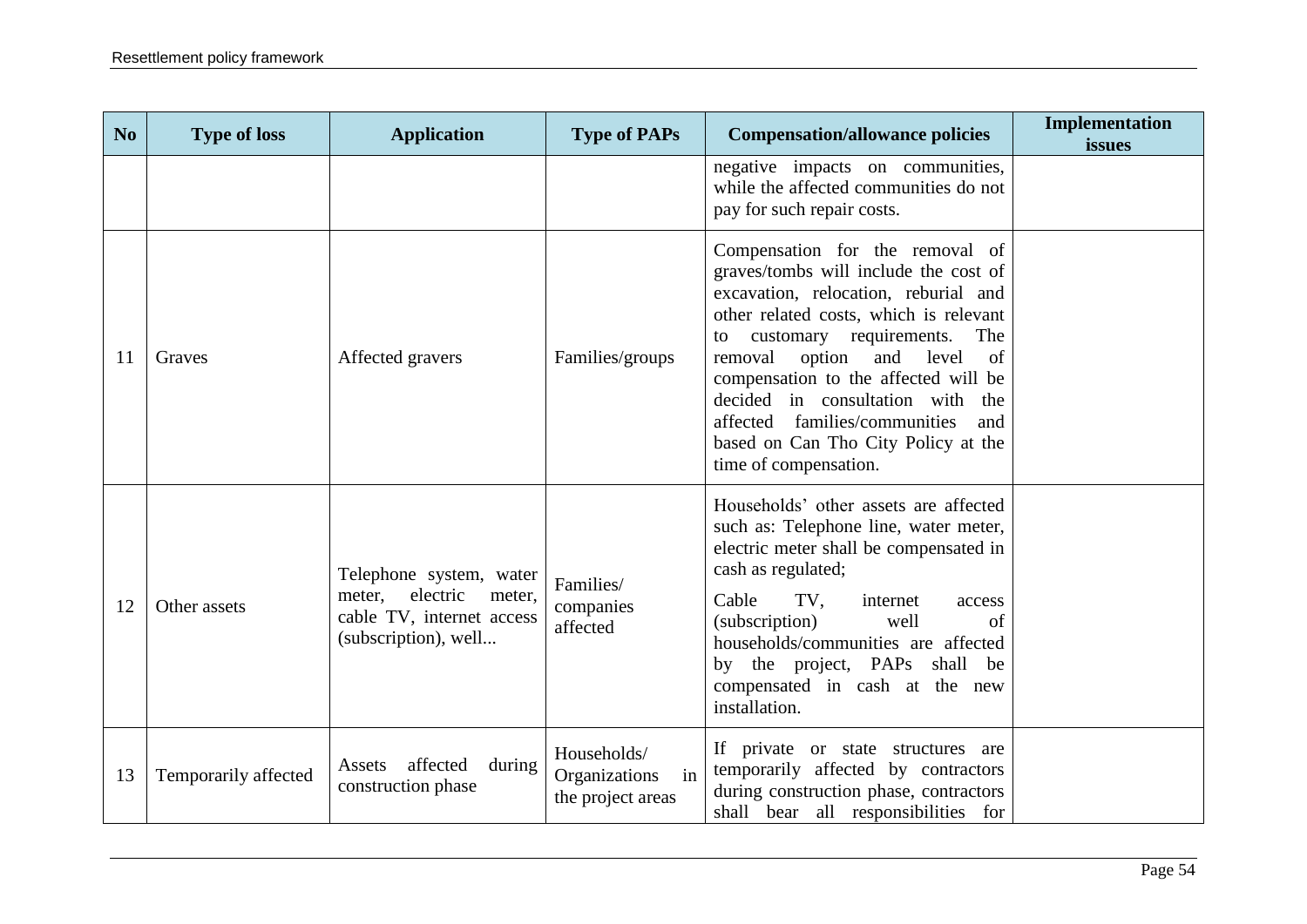| N <sub>o</sub> | <b>Type of loss</b>                      | <b>Application</b>             | <b>Type of PAPs</b>       | <b>Compensation/allowance policies</b>                                                                                                                                                                                                                                                                                                                                                                                                                                                                                                                                                                                                                                                                                 | Implementation<br>issues                                                                                                  |
|----------------|------------------------------------------|--------------------------------|---------------------------|------------------------------------------------------------------------------------------------------------------------------------------------------------------------------------------------------------------------------------------------------------------------------------------------------------------------------------------------------------------------------------------------------------------------------------------------------------------------------------------------------------------------------------------------------------------------------------------------------------------------------------------------------------------------------------------------------------------------|---------------------------------------------------------------------------------------------------------------------------|
|                |                                          |                                |                           | compensation to the affected at the<br>replacement cost as<br>those<br>are<br>permanently affected by the project.<br>Temporarily affected land shall be<br>assisted to be rehabilitated to its<br>original or better conditions;                                                                                                                                                                                                                                                                                                                                                                                                                                                                                      |                                                                                                                           |
| 14             | Supporting<br>for<br>relocation          | Resettlement<br>rehabilitation | Relocate to new<br>places | RPs whose multi-floor houses<br>$\mathbf{i}$ .<br>(two floors more) are affected<br>will<br>receive<br>transportation<br>of<br>7,000,000<br>allowance<br>VND/household when moving<br>within the city and $9,000,000$<br>VND/household when moving<br>out of the city;<br>ii.<br>RPs<br>whose<br>affected<br>houses<br>different from case (i) will have<br>transportation assistance with<br>5,000,000VND/household when<br>transporting within the city and<br>7,000,000 VND/household when<br>transporting out of the city.<br>iii.<br>In case, AHs must be moved<br>more than one times will be<br>supported equivalent to times of<br>moving according to supporting<br>rates in the items (i) and (ii)<br>above. | The specific amount<br>will<br>be<br>adjusted<br>according<br>to<br>the<br>percentage of inflation<br>at supporting time. |
| 15             | for<br>Supporting<br>temporary residence | Life stabilization             | Households<br>will        | i. APs who are planning to resettle                                                                                                                                                                                                                                                                                                                                                                                                                                                                                                                                                                                                                                                                                    |                                                                                                                           |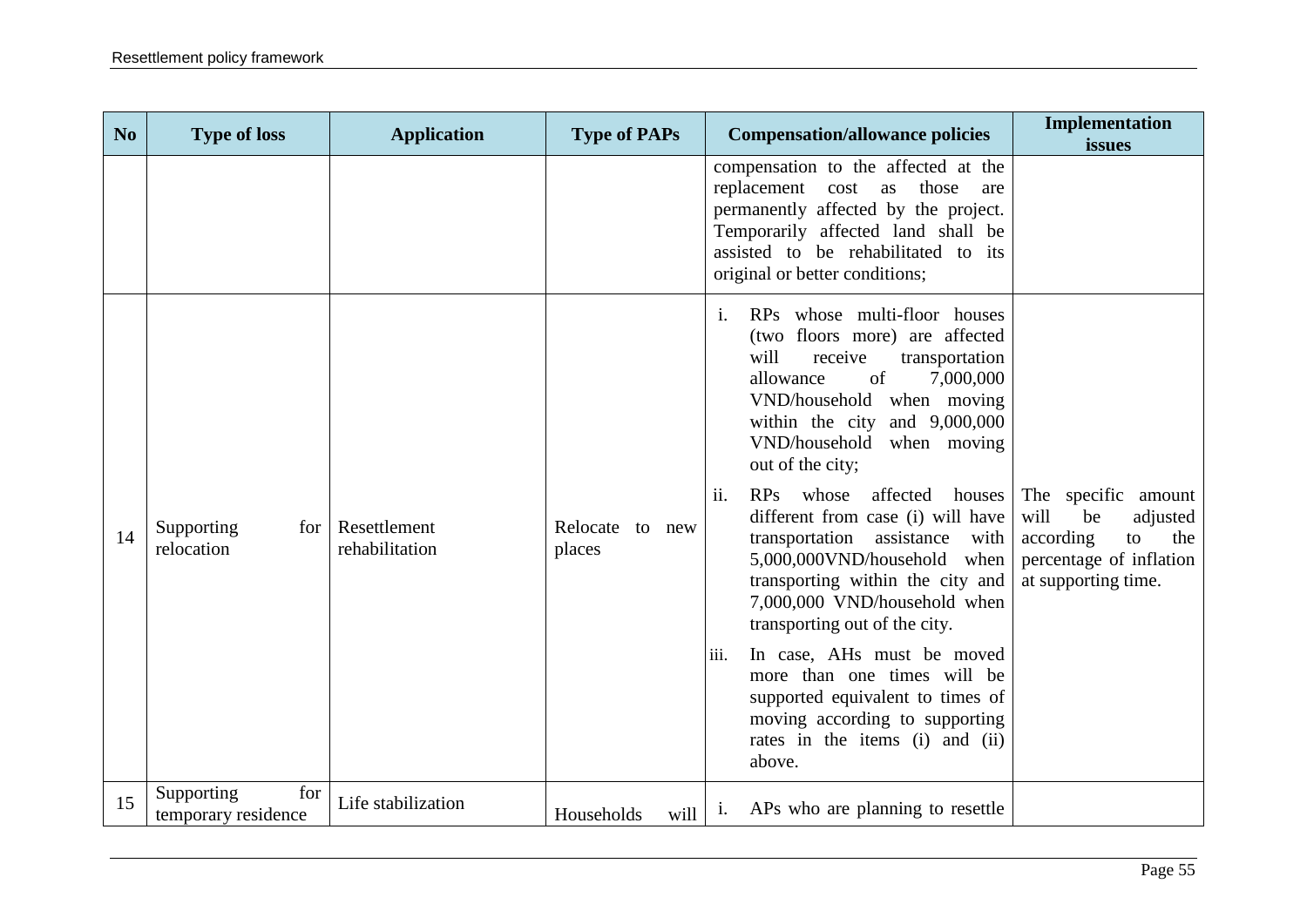| N <sub>o</sub> | <b>Type of loss</b> | <b>Application</b> | <b>Type of PAPs</b>                                                                                                                                                                  | <b>Compensation/allowance policies</b>                                                                                                                                                                                                                                                                                                                                           | Implementation<br>issues |
|----------------|---------------------|--------------------|--------------------------------------------------------------------------------------------------------------------------------------------------------------------------------------|----------------------------------------------------------------------------------------------------------------------------------------------------------------------------------------------------------------------------------------------------------------------------------------------------------------------------------------------------------------------------------|--------------------------|
|                |                     |                    | move<br>to<br>resettlement areas,<br>free – resettlement<br>and<br>households<br>who<br>are temporarily<br>relocated<br>during<br>of<br>time<br>the<br>rebuilding<br>their<br>houses | in the project resettlement site<br>must hand over their land to the<br>project, while the resettlement<br>area has not been finished to be<br>delivered to them, they will be<br>supported<br>in<br>temporary<br>resettlement during the waiting<br>time plus three months for<br>constructing house with a renting<br>rate not exceeding twice of that<br>regulated by CT-CPC. |                          |
|                |                     |                    |                                                                                                                                                                                      | PAPs who are acquired partial of<br>ii.<br>main houses and have to rebuild<br>new houses on the remaining area<br>will be supported in temporary<br>resettlement for 03 months with a<br>renting rate not exceeding 2 times<br>of that regulated by CT-CPC.                                                                                                                      |                          |
|                |                     |                    |                                                                                                                                                                                      | PAPs who are acquired partial of<br>iii.<br>houses<br>and have to<br>main<br>rehabilitate their houses will<br>receive support in temporary<br>resettlement for 02 months with a<br>renting rate not exceeding 2 times<br>of that regulated by CT-CPC.                                                                                                                           |                          |
|                |                     |                    |                                                                                                                                                                                      | RPs who choose resettlement by<br>iv.<br>themselves<br>(with<br>written<br>commitments for self-taking care<br>of<br>their relocation)<br>will be                                                                                                                                                                                                                                |                          |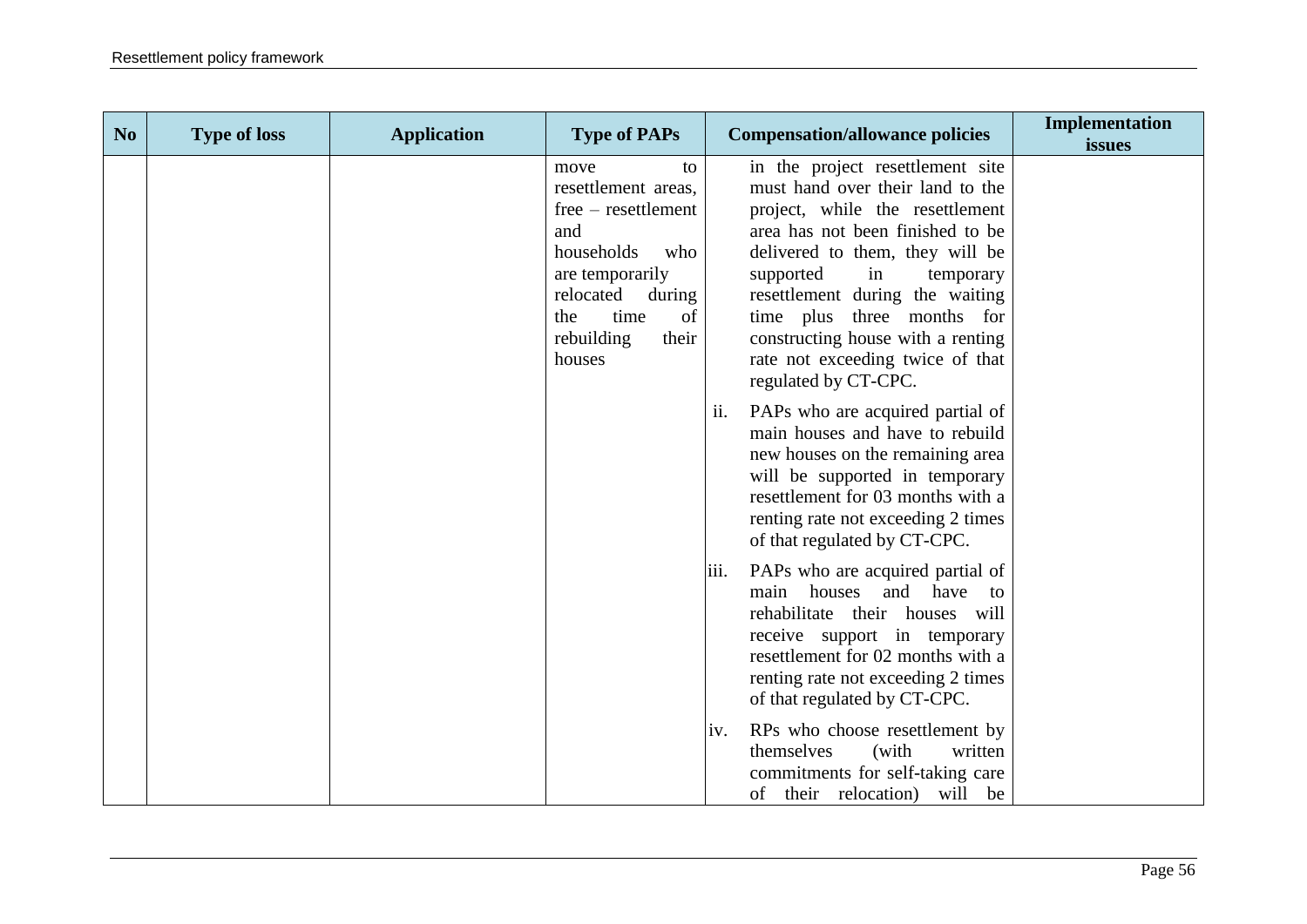| N <sub>o</sub> | <b>Type of loss</b>                                      | <b>Application</b>              | <b>Type of PAPs</b>                                                    | <b>Compensation/allowance policies</b>                                                                                                                                                                                                                                                                                                                                                                                                                                                                                                                                                                                                                                             | Implementation<br>issues                                                                                               |
|----------------|----------------------------------------------------------|---------------------------------|------------------------------------------------------------------------|------------------------------------------------------------------------------------------------------------------------------------------------------------------------------------------------------------------------------------------------------------------------------------------------------------------------------------------------------------------------------------------------------------------------------------------------------------------------------------------------------------------------------------------------------------------------------------------------------------------------------------------------------------------------------------|------------------------------------------------------------------------------------------------------------------------|
|                |                                                          |                                 |                                                                        | assisted in temporary resettlement<br>for 03 months with a renting rate<br>not exceeding twice of that<br>regulated by CT-CPC.                                                                                                                                                                                                                                                                                                                                                                                                                                                                                                                                                     |                                                                                                                        |
| 16             | Supporting<br>for<br>training<br>on<br>career<br>changes | Loss of productive lands        | Severely affected<br>households                                        | PAPs whose agricultural land<br>$\mathbf{i}$ .<br>cultivated is affected<br>being<br>(confirmed by WPCs) will be<br>supported for job training and job<br>change with an amount of 01 to<br>05 times of the land price for the<br>acquired land area of that<br>regulated by CT-CPC; and<br>In case, PAPs whose agricultural<br>ii.<br>land is affected need a training or<br>apprenticeship, they will be<br>admitted to a vocational center<br>city with<br>within<br>the<br>the<br>exemption from tuition fees for<br>such training course for those<br>working<br>within<br>ages<br>(not)<br>applicable for those who enroll<br>for vocational trainings outside<br>the city). | Method of supporting<br>will be delivered based<br>results<br>of<br>on<br>consultation with the<br>affected households |
| 17             | Supporting for life<br>rehabilitation                    | <b>Resettlement restoration</b> | Relocated persons<br>have<br>who<br>aspiration of self-<br>relocation. | DPs who select self-relocation will be<br>supported as follows:<br>Those who are entitled to be<br>$\mathbf{i}$ .<br>provided with a lot of land in the<br>project resettlement site will                                                                                                                                                                                                                                                                                                                                                                                                                                                                                          |                                                                                                                        |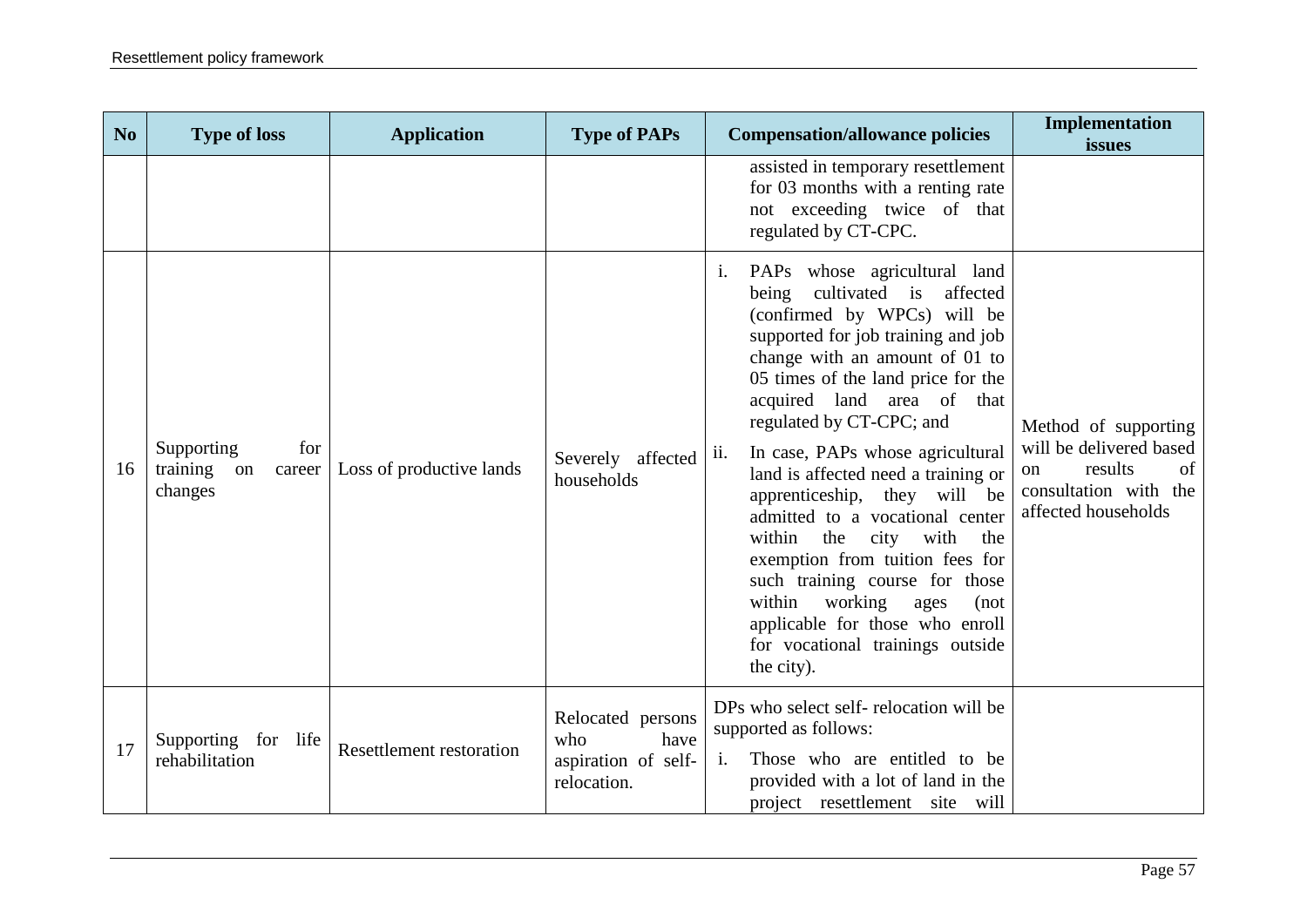| N <sub>o</sub> | <b>Type of loss</b> | <b>Application</b>                       | <b>Type of PAPs</b>                                  | <b>Compensation/allowance policies</b>                                                                                                                                                                                                                                                                                                                                                                                                                                                                                                                    | Implementation<br>issues |
|----------------|---------------------|------------------------------------------|------------------------------------------------------|-----------------------------------------------------------------------------------------------------------------------------------------------------------------------------------------------------------------------------------------------------------------------------------------------------------------------------------------------------------------------------------------------------------------------------------------------------------------------------------------------------------------------------------------------------------|--------------------------|
|                |                     |                                          |                                                      | assisted in cash with an amount<br>of 1,5 times of the rate regulated<br>by CT-CPC (1.3 million dong/m <sup>2</sup><br>according<br>Decision<br>to<br>15/2014/QD-UBND<br>dated<br>13<br>November, 2014)<br>Those who are entitled to buy<br>ii.                                                                                                                                                                                                                                                                                                           |                          |
|                |                     |                                          |                                                      | minimum land plots in the<br>will<br>resettlement<br>area<br>be<br>supported in cash with an amount<br>of $50\%$ of case (i).                                                                                                                                                                                                                                                                                                                                                                                                                             |                          |
|                |                     | Income restoration                       | Households whose<br>agricultural<br>land<br>affected | For households whose agricultural<br>land is affected with 20% to 70%<br>70%<br>vulnerable<br>$(10\%$<br>for<br>to<br>households) will be supported one<br>time by money equivalent to 30kg of<br>rice per month for one person based<br>on local average price at the time of<br>support for living stability within 6<br>months if not relocated and within 12<br>months if relocated; and<br>In case, more than 70% of agricultural<br>land affected, PAPs will be supported<br>within 12 months if not relocated and<br>within 24 months if relocated |                          |
| 18             | Social welfare      | Additional support for the<br>vulnerable | Relocated<br>vulnerable<br>households                | $\mathbf{i}$ .<br>DPs who<br>belong<br>to<br>poor<br>households with poor certified<br>records will receive a support                                                                                                                                                                                                                                                                                                                                                                                                                                     |                          |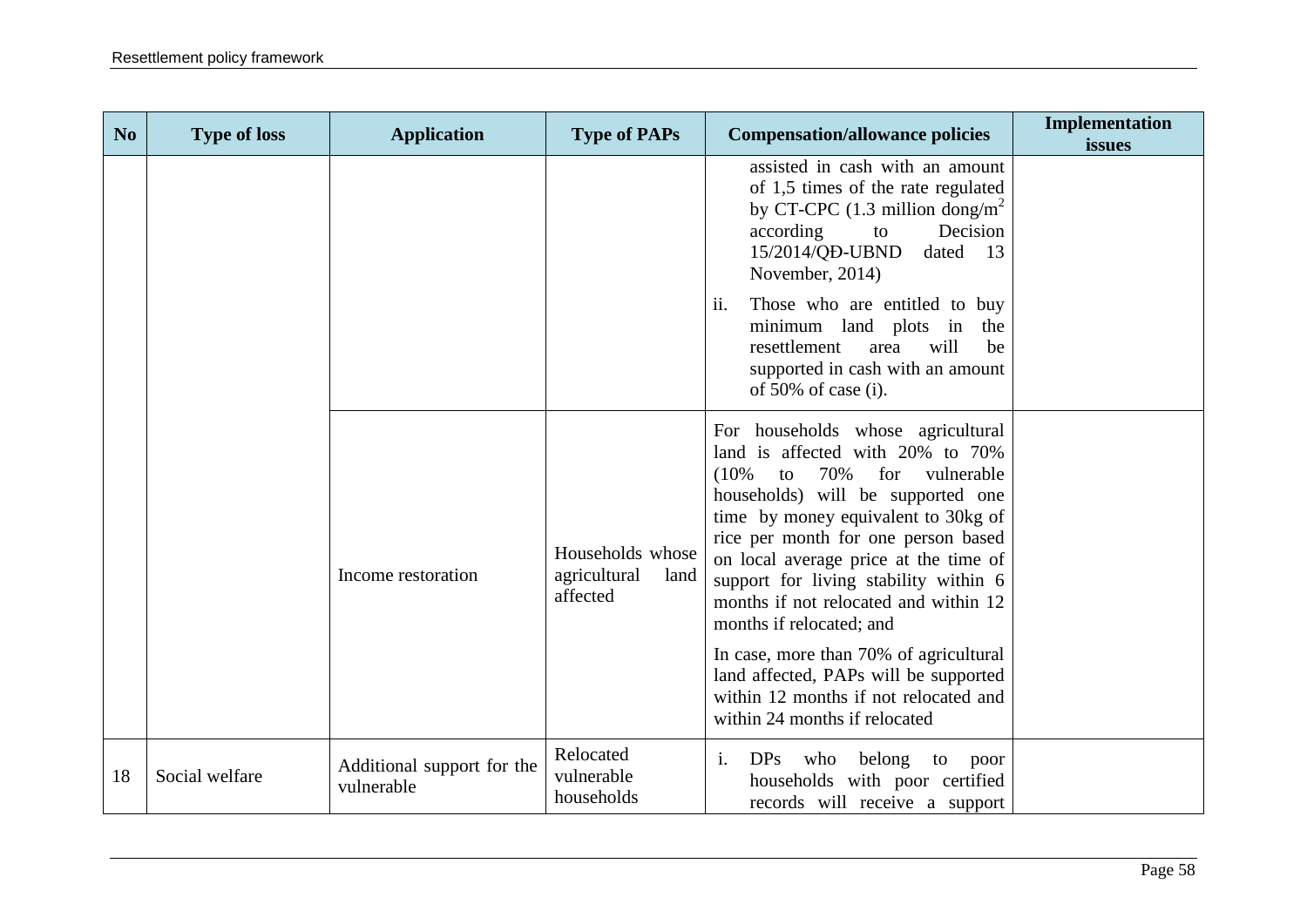| No | <b>Type of loss</b>                                      | <b>Application</b> | <b>Type of PAPs</b>                                                                                                   | <b>Compensation/allowance policies</b>                                                                         | Implementation<br>issues                                                                                                                                                                             |
|----|----------------------------------------------------------|--------------------|-----------------------------------------------------------------------------------------------------------------------|----------------------------------------------------------------------------------------------------------------|------------------------------------------------------------------------------------------------------------------------------------------------------------------------------------------------------|
|    |                                                          |                    |                                                                                                                       | 7,200,000<br>of<br>amount<br>VND/household.                                                                    |                                                                                                                                                                                                      |
|    |                                                          |                    |                                                                                                                       | ii.<br>DPs who are the other vulnerable<br>will be supported with 3,000,000<br>to 5,000,000 VND/household.     |                                                                                                                                                                                                      |
|    |                                                          |                    |                                                                                                                       | iii.<br>DPs who belong to social policy<br>families will be supported with<br>VND 2,000,000 per household.     |                                                                                                                                                                                                      |
|    |                                                          |                    |                                                                                                                       | The retired and those are under<br>iv.<br>the social policy assistance will<br>be supported with 1,000,000/HH. |                                                                                                                                                                                                      |
| 19 | Incentive support for<br>handing<br>site<br>over<br>soon | Progress bonus     | Households<br>handing over their<br>affected land to<br>the project in time<br>prior<br>to<br><b>or</b><br>regulation | According to the regulation of CT-<br>CPC, but not less than 1,000,000/HH.                                     | Handing<br>the<br>over<br>acquired lands to the<br>project will be made<br>by 30 days since PAPs<br>received<br>full<br>have<br>compensation<br><sub>or</sub><br>assistances from<br>the<br>project. |